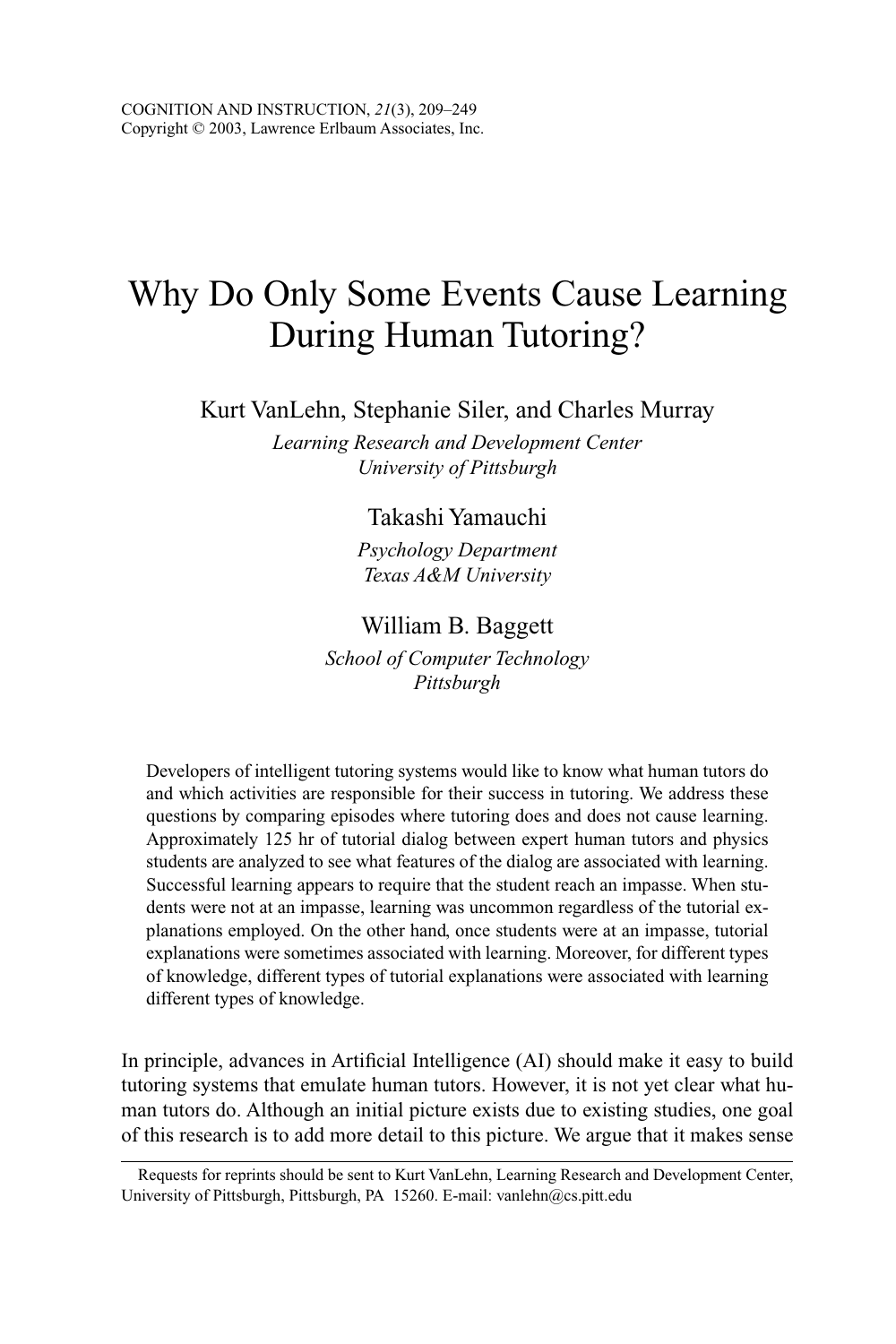to view tutoring as a sequence of *learning opportunities*, where a learning opportunity is a brief episode wherein the student and tutor apply one principle of physics to move the problem solving forward or discuss a principle, typically after the problem has been solved. If the student has already mastered this particular principle, then the student and tutor simply apply it. However, if the student is unfamiliar with the principle or only partially familiar with it, then the student and tutor struggle together with the dual objectives of getting the student to understand the principle and applying it to the problem. Although the learning opportunities for two different principles are often quite dissimilar, the learning opportunities for the same principle are often quite similar. For instance, tutors in our study tend to use the same explanations for a principle over and over.

A learning opportunity is only an *opportunity* to learn. Some learning opportunities seem to result in no learning. Thus, the second objective of this research is to characterize the differences between successful and unsuccessful learning opportunities. In particular, we test whether (a) learning is more probable when the student reaches an impasse, i.e., makes an error or gets stuck; (b) tutorial explanations have any impact; and (c) mentioning a problem-solving goal during a learning opportunity increases learning. These hypotheses are a first step toward characterizing which kinds of learning opportunities lead to success and which lead to failure. This information is critically important for the design of tutoring systems and other instruction.

Before explaining these research objectives in more detail, some background is required. In particular, the central concept of a learning opportunity must be carefully defined.

#### TUTORING: COACHED PROBLEM SOLVING

The dictionary defines tutoring as teaching with one student per teacher. Just as there are many different kinds of classroom teaching, so too are there many kinds of tutoring. The characteristics of tutoring depend on factors such as the material being taught, the student's prior knowledge and the tutor's pedagogical objectives, practices, and knowledge. This article is concerned with tutoring where:

• The students are learning how to solve mathematical, scientific, or technical problems that (a) require multiple observable actions, such as writing equations or making tests with a voltage meter, and (b) take many minutes to solve. Such learning is often called *cognitive skill acquisition* (VanLehn, 1996).

• The students have already learned some basic principles of the domain and have been introduced to the problem-solving process. In terms of Anderson's three stages of cognitive skill acquisition (Anderson, 1982; VanLehn, 1996), the students are in the second stage. They are neither total novices who are unable to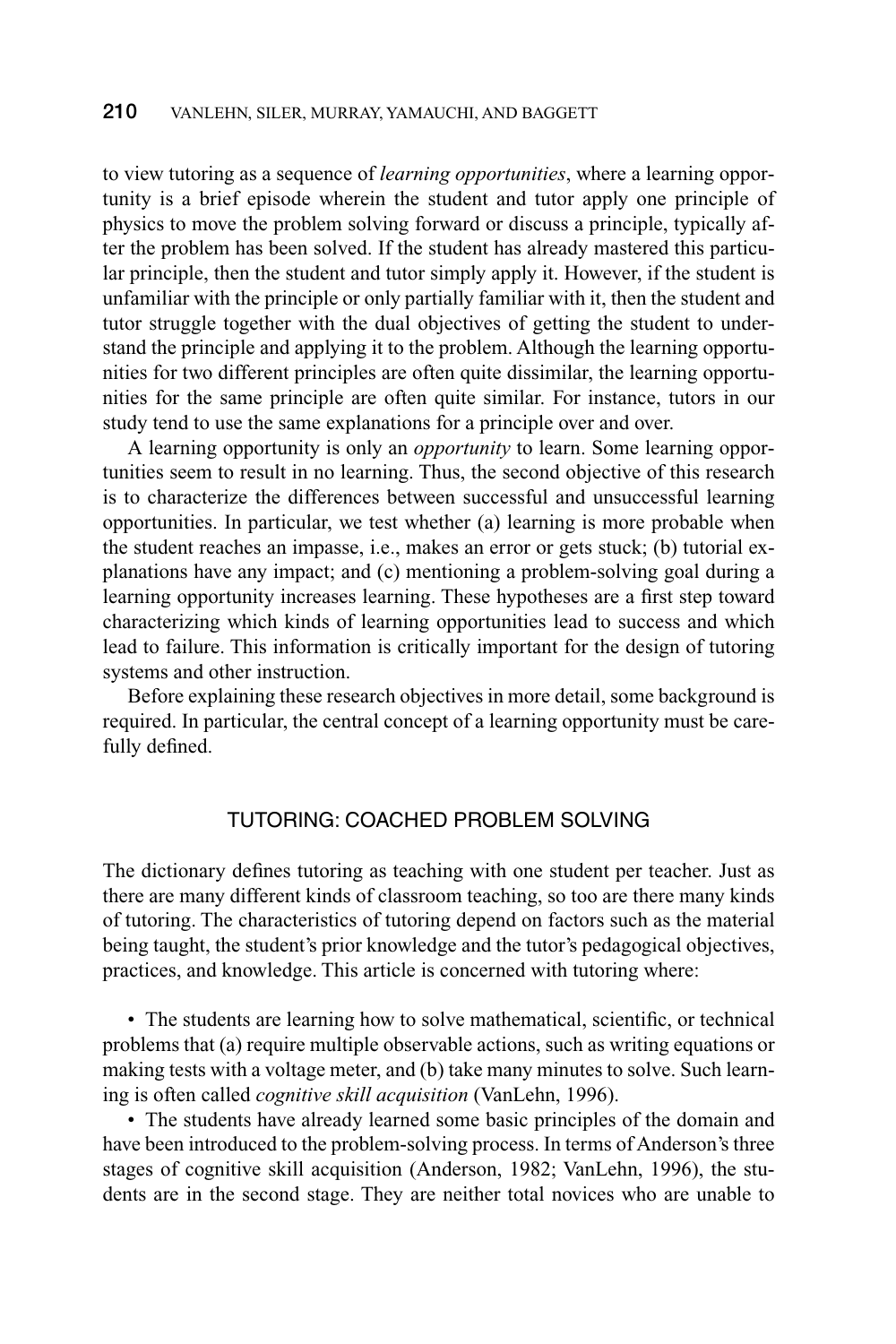solve a single problem (stage 1) nor advanced students who are just improving their speed and reducing the probability of unintentional errors (stage 3). Stage 2 students still make errors caused by missing or incorrect knowledge, and they require help to solve some problems.

• The tutoring sessions consist of a sort of asymmetric collaboration where the tutor helps the student as the student solves the problem (as opposed to the student solving the problem, then showing the solution to the tutor for critiquing). This is often called *coached problem solving* (Shute & Psotka, 1996).

Perhaps because of the academic and economic importance of cognitive skills, many studies of coached problem solving have been conducted (Anderson, Farrell, & Saurers, 1985; Chi, 1996; Fox, 1993; Frederiksen, Roy, & Bedard, submitted; Heffernan, 2001; Hume, Michael, Rovick, & Evens, 1996; Lepper, Woolverton, Mumme, & Gurtner, 1993; McArthur, Stasz, & Zmuidzinas, 1990; Merrill, Reiser, Merrill, & Landes, 1995; Moore, 1993; Porayska-Pomsta, Mellish, & Pain, in press; Putnam, 1987; Schoenfeld, Gamoran, Kessel, & Leonard, 1992; Wood, Bruner, & Ross, 1976) and reviewed (Merrill, Reiser, Ranney, & Trafton, 1992; Shute & Psotka, 1996). Several commonalties have emerged.

First, most of the tutorial dialog focuses on steps in solving the problem, as opposed to general facts or principles in the problem domain, or metacognitive discussions of the student's knowledge. Moreover, the sequential and hierarchical structure of problem-solving steps determines the sequential and hierarchical structure of the dialog to a large degree (see especially Frederiksen et al., submitted). A short and hypothetical tutorial dialog for a classic cognitive skill, algebraic equation solving, adapted from dialogs analyzed by Neil Heffernan (2001) is provided here for illustration:

- 1. Tutor: Why don't you try problem 5 [points to  $7 2x = 5x$ ]
- 2. Student: [writes  $5x = 5x$ ]
- 3. Tutor: Umm…
- 4. Student: That looks funny.
- 5. Tutor: Yep. Better think again.
- 6. Student: [pauses 10 sec]
- 7. Tutor: Suppose you were evaluating  $7 2x$  and *x* was 3 [writes  $7 2x$ and  $x = 3$ . How would you do it?
- 8. Student: 2 times 3 is 6, and 7 minus 6 is 1.
- 9. Tutor: Right. You did the multiplication first. You didn't do 7 minus 2 is 5, THEN multiply by 3 [points to the numbers as she mentions them]. So can you simplify  $7 - 2x$  to 5*x*?
- 10. Student: I guess not.
- 11. Tutor: Right. So how are you going to solve that equation?
- 12. Student: [Crosses out  $5x = 5x$ . Writes  $7 2x = 5x$  then  $7 = 5x 2x$ ]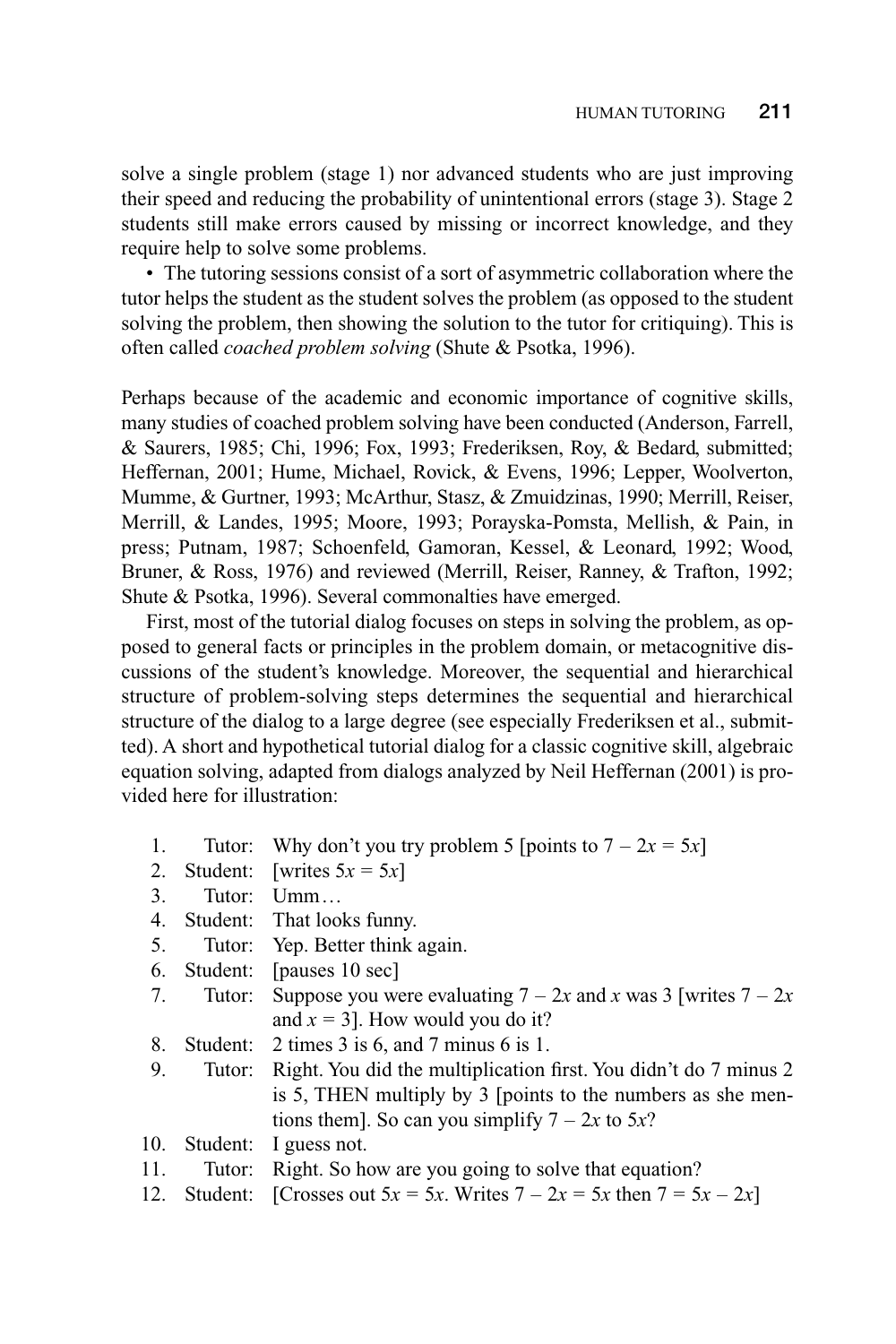13. Tutor: That's better, but check your signs.

- 14. Student: Oops. [writes  $7 = 5x + 2x$ ]
- 15. Tutor: Good!
- 16. Student: [writes 7 = 7*x*]
- 17. Student: [writes  $x = 1$ ]
- 18. Tutor: Excellent.

Much of this dialog is about the first step in the solution, which the student finally writes correctly at line 14. The student writes the other steps without difficulty. Although the discussion of operator precedence at lines 7 through 9 could be considered a digression because it is not directly addressing a step in the solution, it was clearly done as part of a tutorial teaching tactic (called the concrete articulation strategy by Heffernan). Most tutorial dialogues are exactly like this in that they stick closely to the steps in the solution.

A second common finding is that most tutors keep students on a correct solution path. If students make an error and do not detect it immediately themselves, the tutor almost always points the error out, sometimes just by pausing or saying "Umm…" as in line 3 (see especially Fox, 1993; Merrill et al., 1995). Although tutors seem to give immediate feedback naturally, some tutors deliberately delay feedback until a "quiet" period in the problem solving. For instance, Rovick and Michael, two often-studied expert cardiophysiology tutors, often deliberately delay their feedback, but even they will fall back on immediate feedback when students appear to be having trouble (Cho, Michael, Rovick, & Evens, 2000).

In summary, there is a consensus among investigators that, as Merrill et al. (1992, p. 300) put it, coached problem solving "can be viewed as a collaborative problem-solving effort, with each party contributing to the solutions," except that the tutor ensures that the solution does not stray very far from a correct solution path. Although a consensual picture of coached problem solving has emerged, it is not very detailed. More work is needed to understand tutoring in sufficient detail to constrain the design of intelligent tutoring systems. One goal of this research is to add detail to the emerging picture of coached problem solving. Thus, we studied college students being tutored with expert tutors.

#### Cognitive Task Analysis

The task domain studied here is a kind of physics problem solving that involves algebra and trigonometry but not calculus. Such problem solving is common in introductory college physics courses and advanced high school physics courses. A typical problem and its solution are shown at the top of Figure 1. The problem consists of a diagram and a statement, "The weight W1 in the picture is 300 N. Find T1, T2, T3, and W2." The solution process involves drawing vector diagrams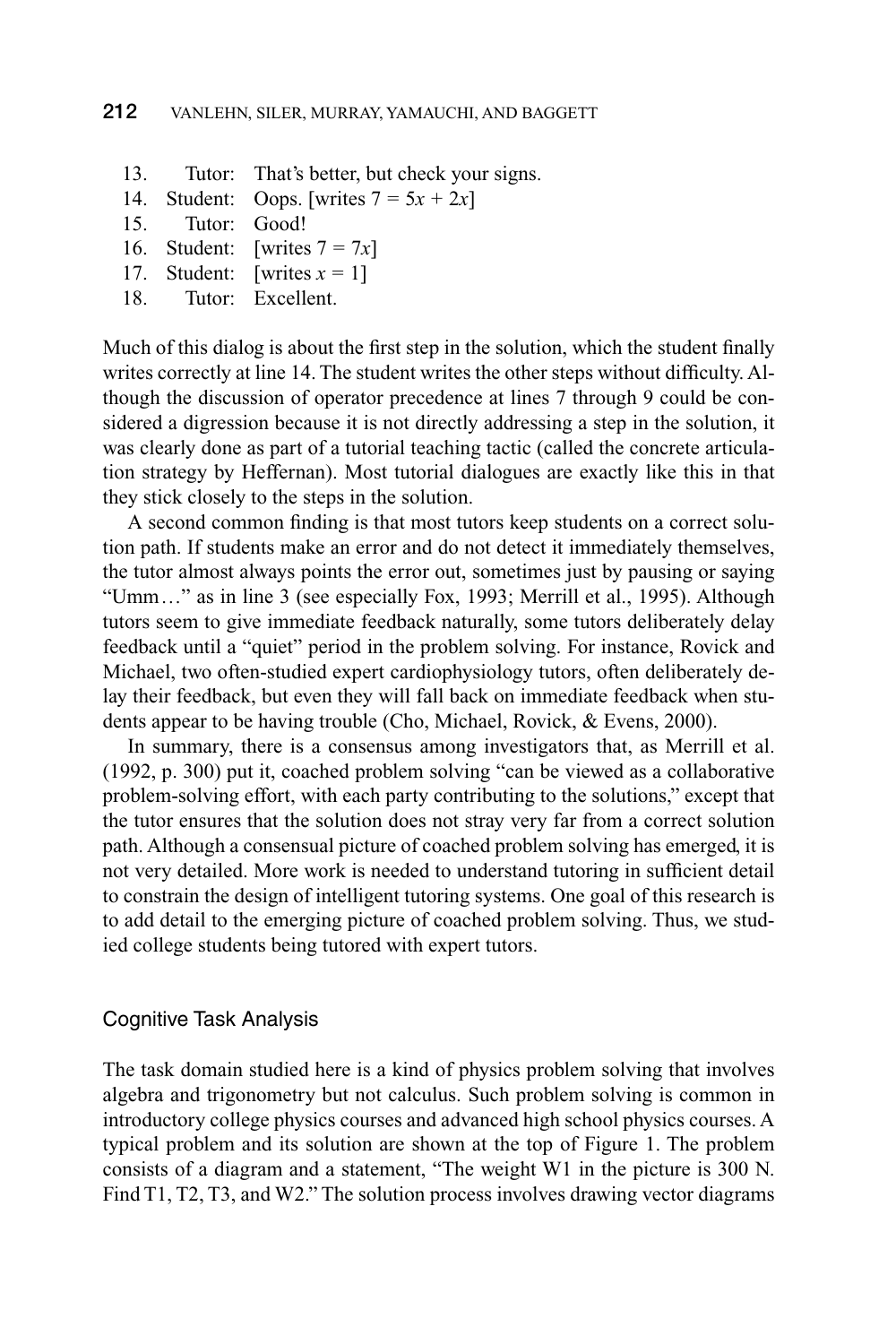

The weight W1 in the picture is 300 N. Find T1, T2, T3 and W2.





For the Left Knot:  $\Sigma$  F = 0  $\Sigma F_y = T3_y + 0 - W1$  $T3_v = T3 \cos 37$  $W1 = 300$  $0 = T3 \cos 37 - 300 N$  $300 N / \cos 37 = T3$  $T3 = 375.6$  $\Sigma$  F<sub>x</sub> = T3<sub>x</sub> + T2 = 0  $T3_x = -T3 \cos 53$  $0 = -T3 \cos 53 + T2$  $T2 = 226 N$ 

For the Right Knot:

 $\Sigma$  F = 0  $\Sigma$  F<sub>x</sub> = T2<sub>x</sub> + T1<sub>x</sub>  $T1_x = T1 \cos 37$  $\Sigma$  F<sub>x</sub> = -T2 + T1 cos 37  $T1 = T2 / cos 37$  $T1 = 283 N$  $\Sigma$  F<sub>y</sub> = T1 sin 37 - W2 = 0  $T1_y = T1 \sin 37$  $W2 = T1 \sin 37$  $W2 = 170.3 N$ 

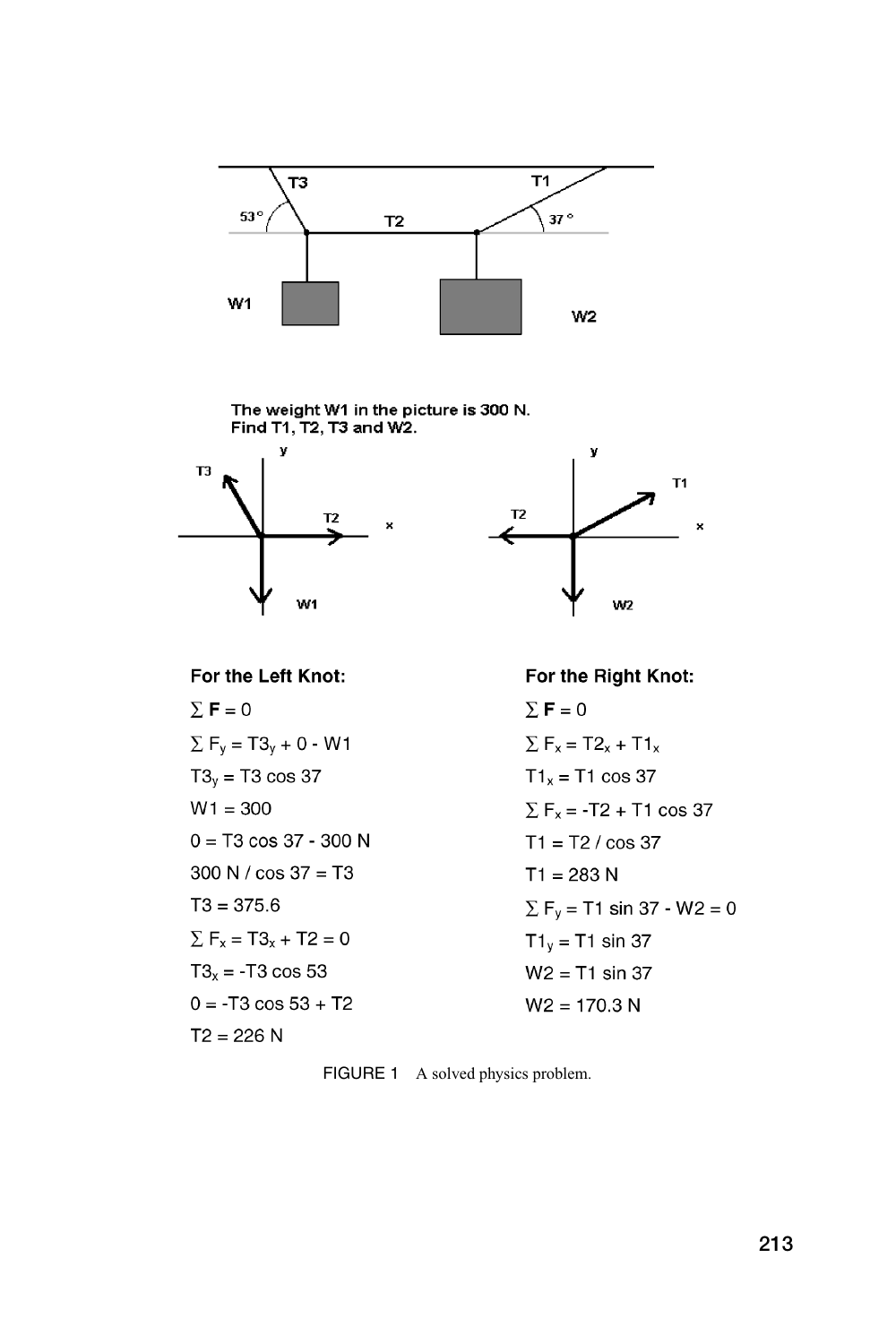and writing equations (shown in the bottom of Figure 1). A competent student can solve such a problem in around 10 min, but the average student spends much longer. The multistep and multiminute nature of the solution are common features of all cognitive skills.

Physics problem solving has been studied often in both AI and cognitive psychology. AI problem solvers have been written to explore various cognitive task analyses (Bundy, Byrd, Luger, Mellish, & Palmer, 1979; de Kleer, 1975; McDermott & Larkin, 1978; Novak & Araya, 1980). Machine learning programs have shown how physics skill can be acquired from studying examples and solving problems (Elio & Scharf, 1990; VanLehn & Jones, 1993a, 1993b; VanLehn, Jones, & Chi, 1992). The differences between expert and novice physics problem solvers have been studied (Chi, Feltovich, & Glaser, 1981; Larkin, McDermott, Simon, & Simon, 1980; Priest & Lindsay, 1992) and modeled (Elio & Scharf, 1990; Larkin, 1981; Priest & Lindsay, 1992). It was in this task domain that the self-explanation effect was first uncovered (Chi, Bassok, Lewis, Reimann, & Glaser, 1989) and modeled (Reimann & Schult, 1993; Reimann, Wichmann, & Schult, 1993; VanLehn et al., 1992).

Although each of these works uses a different cognitive task analysis, they all seem to divide the knowledge required for physics problem solving into two types:

- Operational versions of the basic physics principles (e.g., Newton's laws).
- Knowledge about how to apply those principles to solve specific problems.

There is substantial agreement among the researchers not only on this division, but also on what the operational versions of the basic principles are. For instance, the physical law  $W = m \cdot g$  appears prominently in all textbooks of physics. An operational version of it is: "If B is a body that is close to planet P, then  $W = m \cdot g$ , where *W* is the magnitude of the force on B due to gravity, *m* is mass of B and  $g$  is the gravitational constant of planet P." What makes this version of it operational is that it includes the conditions for the applicability of the law and the definition of its symbols. All the fundamental laws in the textbooks are easily converted to operational versions.

Some problem solutions require operational versions of "principles" that do not appear in the textbook. For instance, one such tacit principle is, "If two objects move together, then they can be treated as a single body." Although physicists would certainly not accord the same status to such tacit principles as they do to Newton's law and other principles that do appear in textbooks, the model-builders mentioned earlier accord all the operational principles essentially the same role in problem solving and they use the same formal representation for all operational principles.

Computational studies indicate that some kind of knowledge beyond the operational principles is used by human solvers. If an AI problem solver has only the operational principles, then it must search extensively to find a solution even if its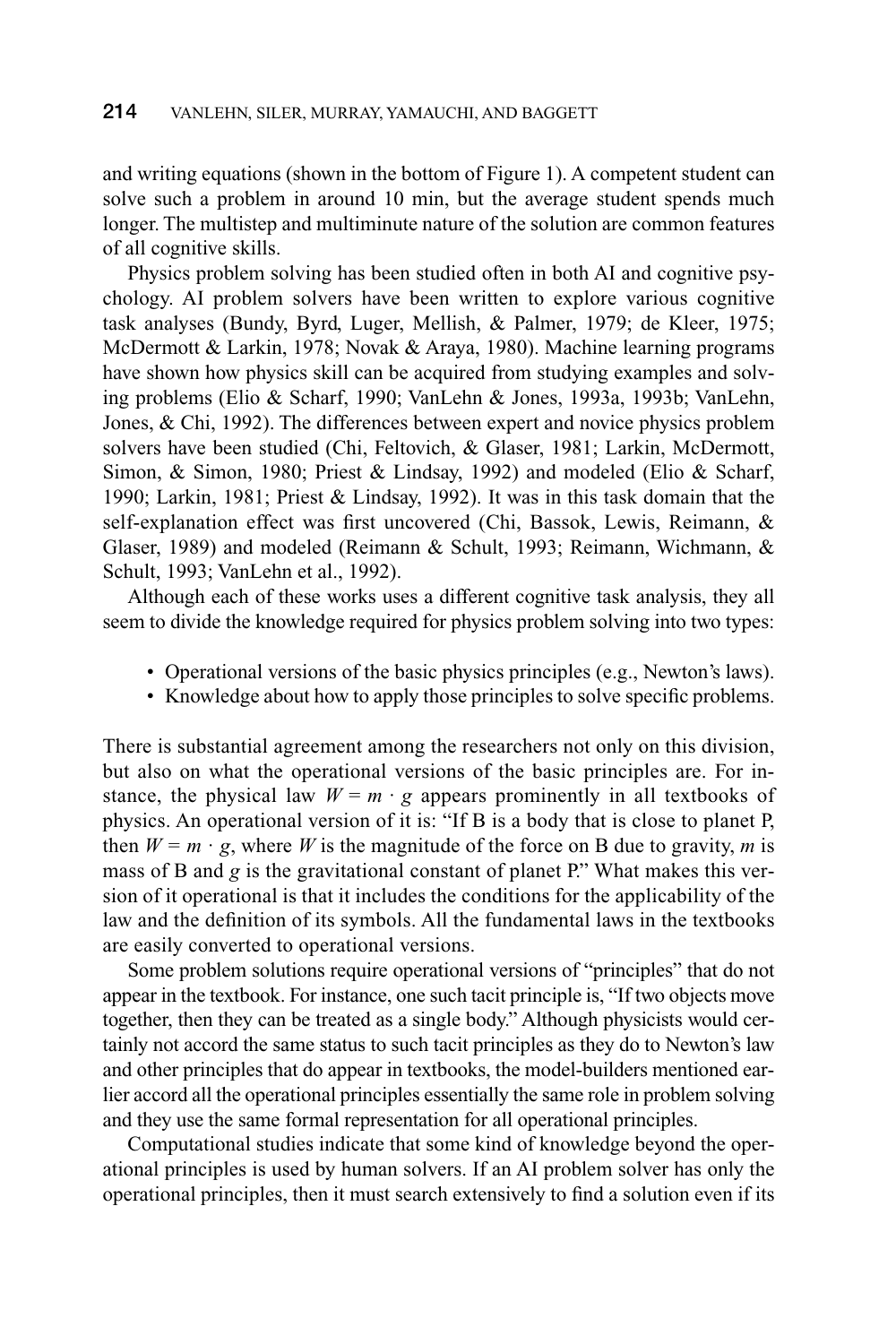knowledge of the operational principles is flawless and complete. For instance, if the solver uses the general-purpose method called *working forwards*, wherein it starts with the given information in the problem and augments it by applying operational principles, then it will often produce equations that are useless for deriving the particular quantity that the problem seeks. On the other hand, if the solver applies the *working backwards* method, wherein it starts from the sought quantity and works backwards toward the givens, then it will sometimes travel down dead end paths, producing useless equations before connecting to the givens. In contrast to AI problem solvers, students who have learned how to solve physics problems seldom produce useless equations (Priest & Lindsay, 1992). Clearly, they learned more than just the operational principles that are applied by generalpurpose methods such as forward or backward search. This extra knowledge tells them which principles to apply and which to ignore.

Although researchers agree that some kind of extra knowledge beyond the operational principles is required, there is little consensus on how to represent it. Some researchers favor case-based representations (Elio & Scharf, 1990; Reimann & Schult, 1993; Reimann et al., 1993). Others favor schema-based representations (Bundy et al., 1979; Chi et al., 1981; Larkin, 1983, 1981). Others prefer finer-grained search control knowledge (VanLehn & Jones, 1993a; VanLehn et al., 1992). All these studies involve building computational models and comparing them to protocols of human problem solving. Although one can sometimes discriminate among proposed knowledge representations by considering how they could be learned, all these researchers have also built models of how their extra knowledge is learned from problem-solving experience. Thus, there is as yet no consensus on how the extra knowledge is represented.

However, one small point that all researchers agree upon is that this extra knowledge is responsible for managing problem-solving goals, where a goal is the student's intention or commitment to do certain actions that lead to a certain state (Pollack, 1990). For instance, typical physics problem-solving goals are to draw vectors for all the forces acting on a certain object, or to determine the value of a certain variable. Because there is no consensus on what this extra knowledge is except that it involves goals, we call it *goal-management knowledge* to distinguish it from the operational versions of the principles.

In short, there is agreement that the knowledge required to solve physics problems consists of operational principles and goal-management knowledge. There is agreement on what the operational principles are, but there is no agreement on what the goal-management knowledge is.

However, these authors do agree that the knowledge required for solving physics problems is only a small fraction of the total knowledge that physics students should learn. For instance, consider the operational principle, "If there is a force F1 acting on body X due to body Y, then there is also a force F2 acting on body Y due to body X. The forces are called a *reaction pair*, and they have equal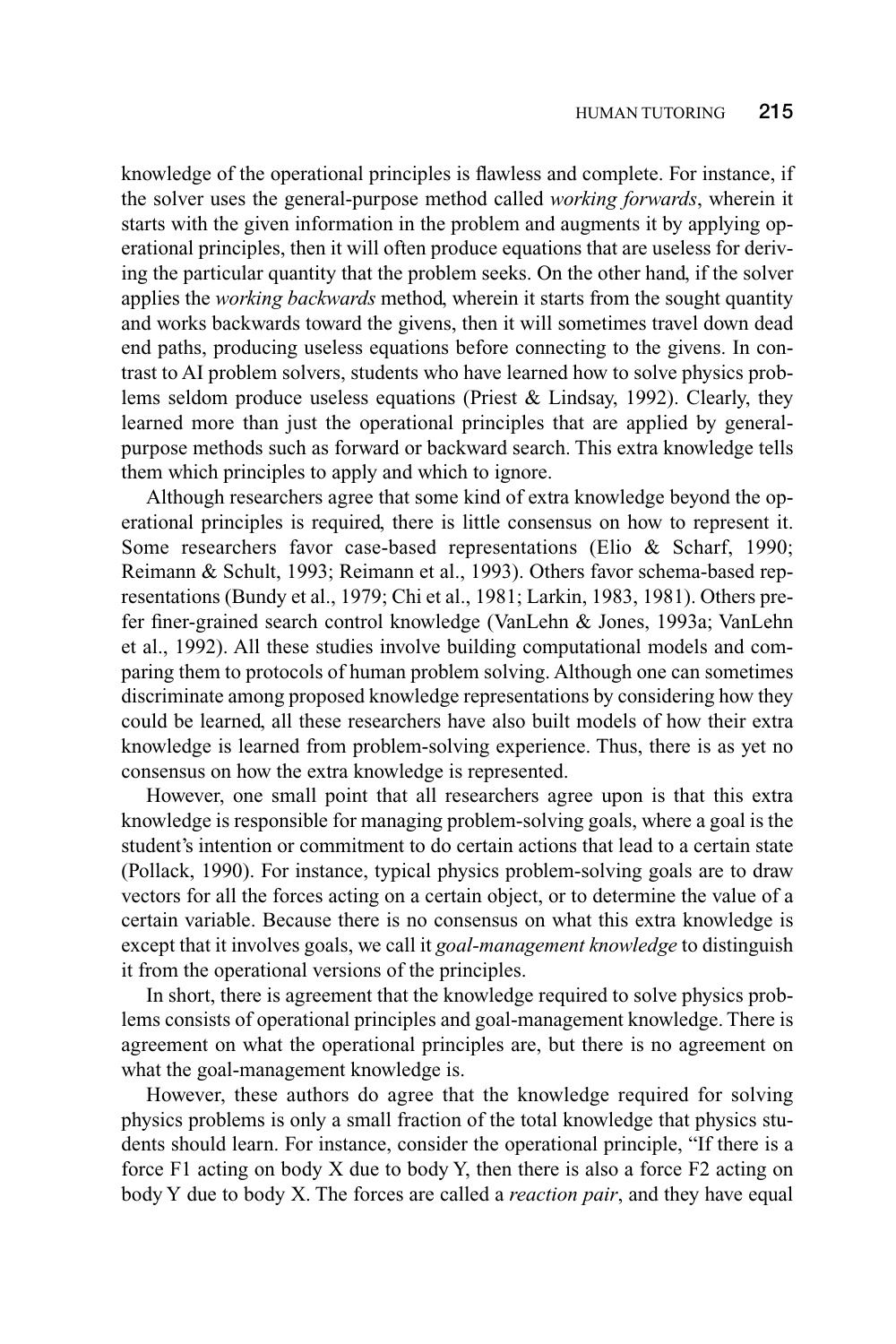magnitudes and opposite directions." This is an operational version of Newton's third law, which is usually stated, "For every force, there is an equal and opposite reaction force." To be fully competent, students must understand that the operational version is in fact a version of Newton's third law, that the law was first formulated by Issac Newton, and that Newton's laws are empirical principles that are supported by countless experiments. In fact, deeper reflection on the third law might entail realizing that one force does not cause the other force, but instead they are the same thing viewed from two different perspectives. In short, fully understanding the concept of reaction forces requires more than mastering this one operational principle. This example illustrates that the operational principles are only a fraction of the total knowledge of physics.

It also illustrates the dual relationship of concepts and principles. That is, concepts like *reaction force pair* are mentioned by operational principles and other pieces of knowledge, so mastering a concept means understanding all the principles, empirical findings, history, and other knowledge that mention that concept.

A major advantage of choosing physics as a task domain is that there is at least some agreement on how to analyze the knowledge required for solving problems, namely, that it consists of operational versions of principles and goalmanagement knowledge. However, it should be mentioned again that these two kinds of knowledge are only a part of the overall knowledge required of competent physics students.

#### Objectives of the Study

To focus this research, we examine how students learn operational versions of principles and ignore their acquisition of goal management knowledge. Because we seldom have occasion to talk about principles in other than their operational form, we use principle to mean the operational version of the principle.

As a second simplification, we assume that each principle is learned independently of the other principles and of the goal management knowledge. For instance, if the tutor and the student are not talking about Newton's second law or using it even implicitly, then it is unlikely that the student's understanding of Newton's second law will be influenced by the conversation. The independence assumption is probably only partially true. We adopt it to simplify the analysis. If principles are learned independently and we are trying to account for how the student learned a certain principle, Newton's third law, for example, we need only look at the episodes in the tutoring session where that principle is being discussed or applied.

An episode where a principle is being discussed or applied is called a *learning opportunity* for that principle. It is easy to identify the learning opportunities for a principle. A coder who knows physics can see explicit discussions of the principle in the transcripts, and can infer applications of the principle during periods of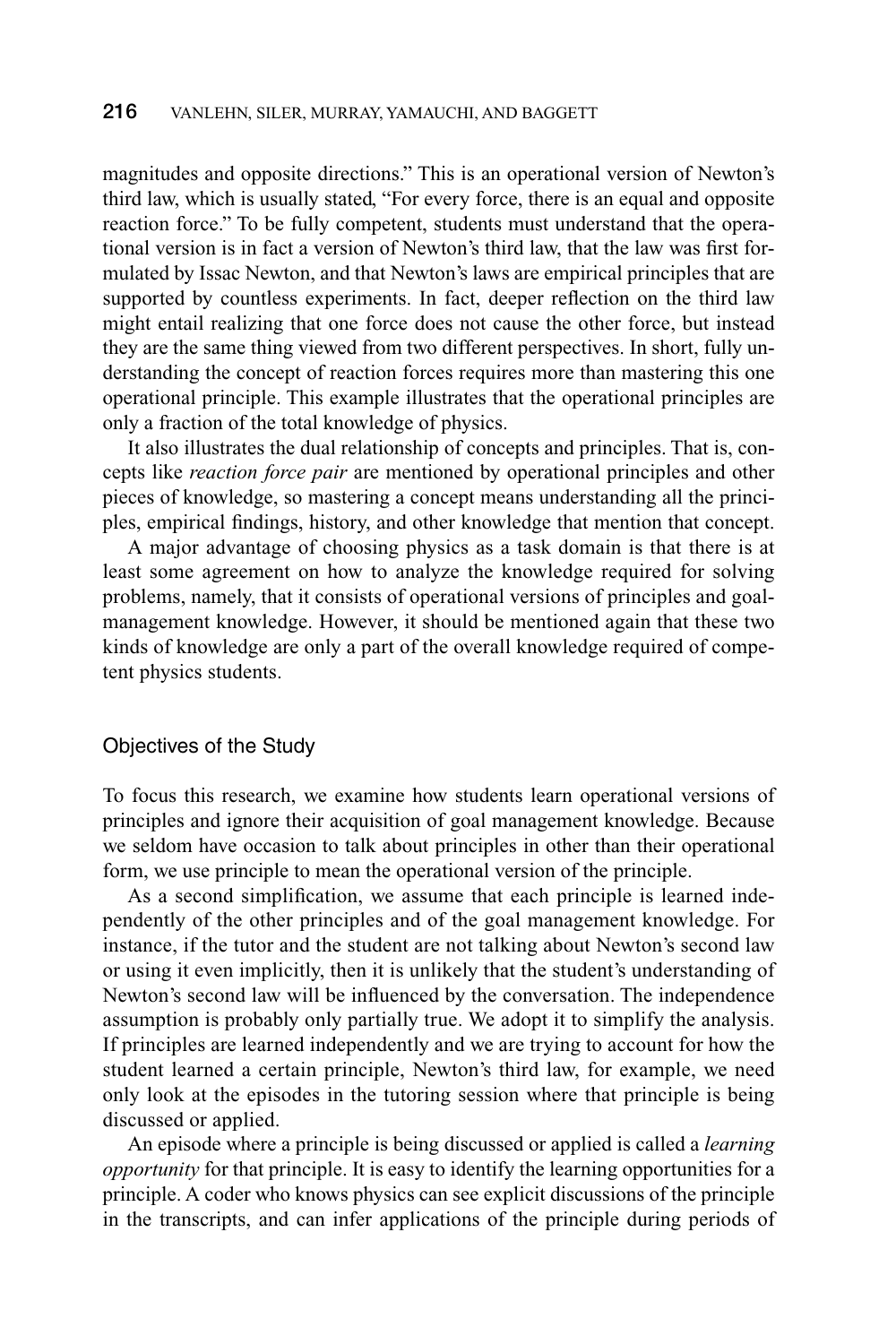silence by seeing what equations and vectors the student writes. Although the tutoring certainly presents opportunities for all kinds of learning, we use the term *learning opportunity* only for episodes that could increase the student's knowledge of a principle.

To summarize, we view the tutorial dialog as a sequence of learning opportunities interspersed with discussion of other topics. Each learning opportunity addresses one principle, and there may be more than one learning opportunity per principle. A fairly complete picture of how a principle is learned can be obtained by analyzing the learning opportunities for that principle.

Given these simplifications, the objectives of the study can be stated more precisely. The first objective is to add detail to our picture of coached problem solving. Although we already know something about its overall structure (e.g., that the dialogue follows a correct solution path, and has the same sequential and hierarchical structure as that path), we do not know much about what occurs during learning opportunities. Just as different problems have different solution paths, we expect that the learning opportunities for different principles might have different structures. Thus, we collected learning opportunities for each of five principles, and determined five structures, one for each principle.

The second objective of the study is to determine what features of learning opportunities were associated with learning. That is, for each of several principles and several students, we first determined whether that student acquired the principle during the tutoring or not, then we collected all the learning opportunities the student had for that principle and coded those episodes of the dialogue. Using three different ways of aggregating these data, we looked for statistically reliable associations between the codes and the outcome: whether the relevant principle was learned or not.

## METHOD

## **Participants**

Two experienced adult physics tutors were recruited. Both had advanced degrees in physics and had served as assistants in multiple physics courses. The tutees were 42 students recruited from the University of Pittsburgh's calculus-based introductory physics course. All had been taught kinematics and dynamics earlier in the semester, so these tutoring sessions were partly a review for them. Students were compensated for their participation with extra course credit and money.

## **Materials**

Five physics problems were developed from problems used in earlier studies and pilot tested on advanced high-school students. The problems involved only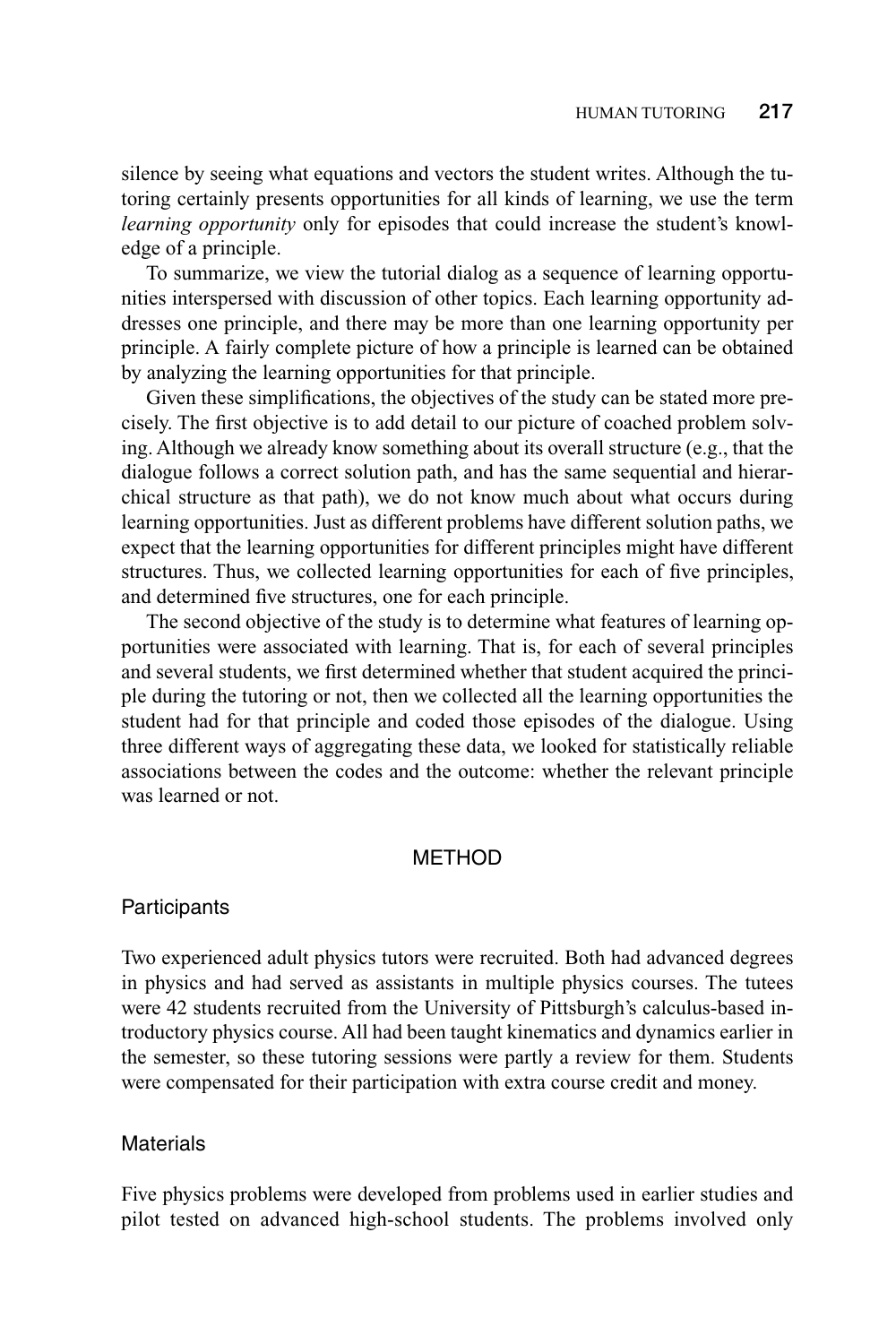straight-line kinematics and dynamics, which are the first two topics taught in introductory physics courses. Figure 1 shows one of the problems used.

The five physics problems were analyzed to determine which principles were required to solve them correctly. The physics principles are similar to the ones used in Cascade (VanLehn et al., 1992), a computational model of cognitive skill acquisition. Cascade was successfully evaluated by comparing its reasoning to thousands of lines of protocol data. Not only did the participants' reasoning correspond to the reasoning generated by the principles (VanLehn & Jones, 1993b), but their learning events also corresponded to learning of individual principles (VanLehn, 1999). Because the principles used in this study are similar to the ones used in Cascade, it is plausible that these are indeed the principles that students learned and applied. As mentioned earlier, all models of physics cognition have included principles in their knowledge representation, and the particular principles they included are similar to the ones we used. This is not surprising, given that most of the principles are presented in physics textbooks, albeit often in nonoperational form.

Based on the analysis of the training problems, a test was developed whose items were designed to determine if a student had learned a particular principle. Each test item presented a situation where the principle should apply, and posed a goal that matched the principle. For instance, for the operational principle "If there is a taut string or string-like object attached to a body, then it exerts a tension force on the body," one test item could be:

Suppose a satellite is being reeled into the space shuttle by a thin, nearly massless string. Suppose we idealize the situation and treat it as just three interacting particles: the satellite, the string and the space shuttle. Please draw all the forces acting on these bodies, and explain why each exists.

If the student has mastered the principle, then she should draw a tension force acting on the satellite and another tension force acting on the space shuttle. This same test item can also be used for testing knowledge of reaction forces. Such test items are like steps that would occur during normal problem solving. However, the item is written to articulate clearly both the inferences that would normally have occurred before this step (e.g., that the satellite, string and shuttle should be idealized as particles) and a goal for the step (e.g., to draw all the forces on all the bodies). Thus, all the cues required for retrieval and selection of the principle are explicitly present in the problem statement. This means that the student's knowledge of the principle can be revealed even if the student knows no other principle. On a more conventional test, ignorance of one principle might suppress the cues needed for retrieval and selection of a different principle. Thus, our test was designed to measure knowledge of each principle independently.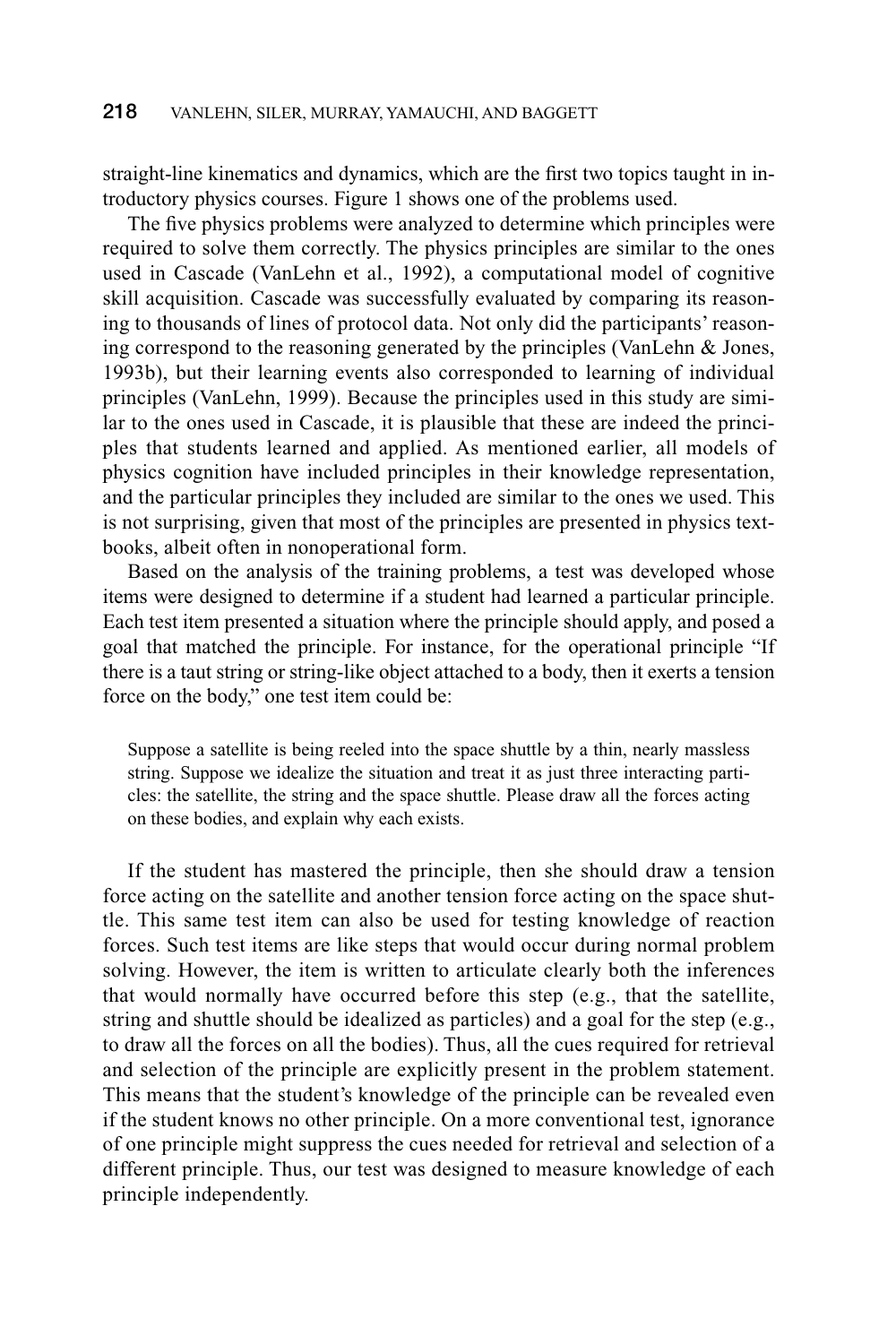## **Procedure**

The students took a pretest, solved all five problems with the tutor's help, and then took an identical posttest. The tests took about a half-hour each, and the tutoring session took about 3 or 4 hr, with periodic breaks. The tutoring sessions were audiotaped and later transcribed.

To increase the applicability of this study to computer-based tutoring, the students solved physics problems with a computer program that allowed entering standard physics notations: vector drawings, algebraic equations, and text. The program was not a computer-based tutor; it served only as a recording and display device with domain-specific drawing tools.

To facilitate transcription, the student and tutor were placed in different rooms. They communicated by phone; the tutor watched a copy of the student's screen but could not manipulate it. This prevented them from communicating nonverbally. In face-to-face tutoring, Fox (1993) and others have found that gaze direction, gestures, and facial expressions communicate significant information, so transcription and analysis of face-to-face conversations must include much more detail than transcription and analysis of audio-only conversations. At any rate, neither students nor tutors found it difficult to use the linked screens and the phone, so the sacrifice in verisimilitude seemed to have been worth the resulting facilitation of transcription and the similarity to computer-based tutoring.

#### Analysis of Test Data

For each student and principle, both pretest and posttest were scored according to whether the student used the principle. Because the test problems were designed to be solvable using only one or a few principles each, interrater agreement was high (2 coders,  $\kappa = .95$ ).

If a participant failed to use a principle on the pretest but used it on the posttest, the participant was said to *gain* that principle. If a participant failed to use a principle on both the pre- and posttests, then the participant was said to *not gain* that principle.

## THEORETICAL ISSUES THAT MOTIVATE THE CODING CATEGORIES

Because our objective is to find features of learning opportunities associated with gains, we chose coding categories (features) for which there is some reason to expect an association with gain. This section motivates the particular features we chose to examine.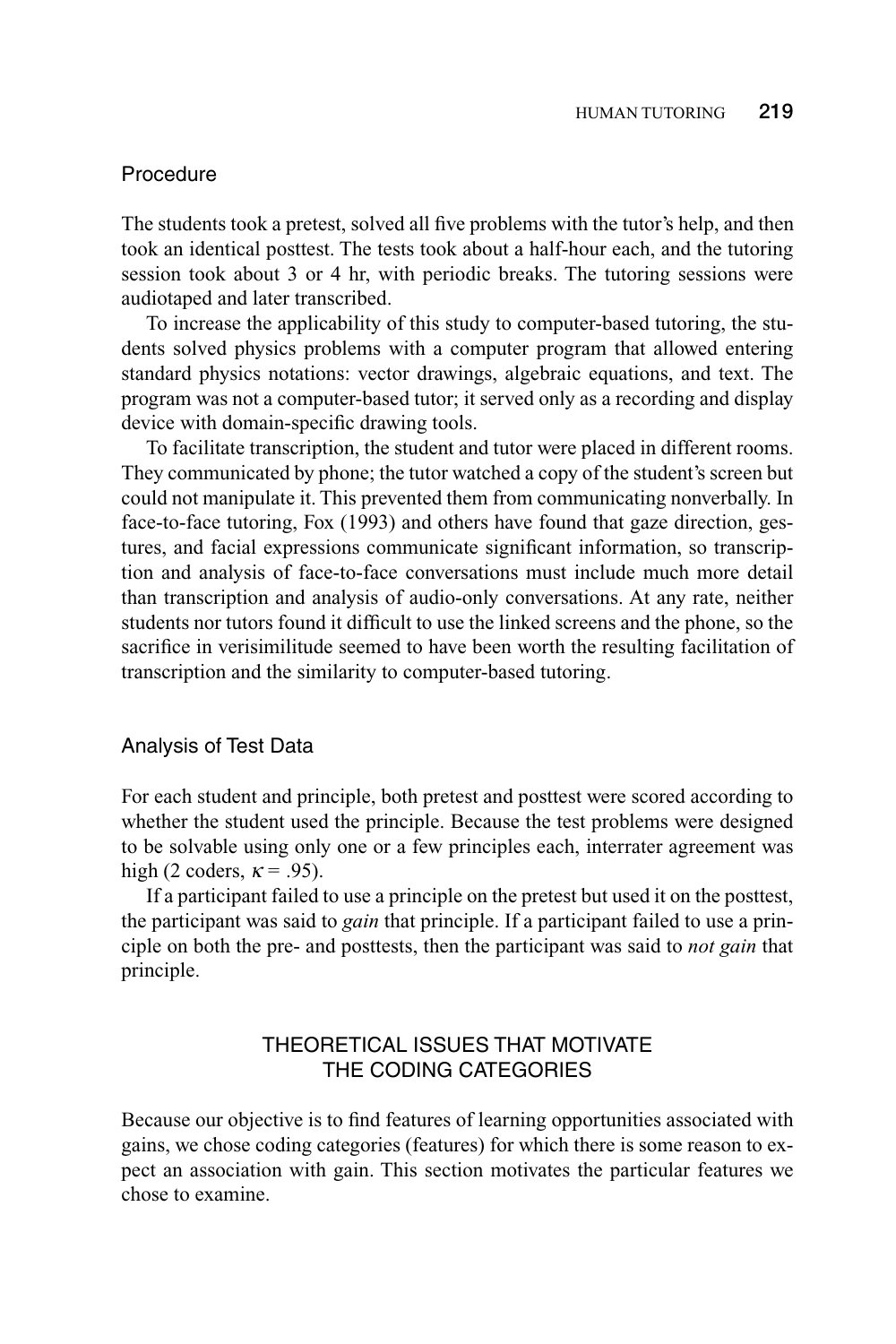#### Impasses

Earlier work on cognitive skill acquisition without the aid of a tutor found that learning was often associated with impasses (Brown & VanLehn, 1980; Carroll & Kay, 1988; Siegler & Jenkins, 1989; VanLehn, 1987, 1990, 1999; VanLehn & Jones, 1993b; VanLehn et al., 1992). A nonoperational definition of an impasse is that it occurs when a student realizes that he or she lacks a complete understanding of a specific piece of knowledge. However, because impasses are usually coded from verbal protocols, a more operational definition is that an impasse occurs when a student gets stuck, detects an error, or does an action correctly but expresses uncertainty about it. The basic idea is that an impasse motivates a student to take an active role in constructing a better understanding of the principle. The student may interrogate memory, objects in the local environment (e.g., a textbook), or nearby people.

In contrast, a nonimpasse occurs under three conditions: (a) the student applies a piece of knowledge correctly with no signs of uncertainty, (b) the student makes an error that is never detected, or (c) the student somehow avoids applying the piece of knowledge, for example, by getting someone else to apply it.

In the tutoring context, almost all errors are detected, so that leaves the following coding categories:

- The tutor applies the principle before even giving the student a chance.
- The student tries to apply the principle and reaches an impasse by either —applying the principle incorrectly,
	- —getting stuck and either asking for help or pausing for a long time, or
	- —applying the principle correctly while expressing doubt or asking for confirmation.
- The student applies the principle correctly with no questions, pauses, or other signs of uncertainty or confusion.

We hypothesize that a student's understanding of the principle usually increases if the student reaches an impasse. In particular, if the tutor applies the principle, then the student's state of understanding is usually unchanged, even though the tutor might accompany the demonstration with considerable explanation. On the other hand, if the student applies the principle correctly, then the student apparently already understands it sufficiently well, so there is usually no further increase in understanding even though such practice tends to cause increases in speed and accuracy (Newell & Rosenbloom, 1981). Because there are already well documented cases where understanding increased with no sign of impasses (Jones & VanLehn, 1994; Siegler & Jenkins, 1989; VanLehn, 1991), we expect this hypothesis to emerge as a probabilistic association rather than an inviolate law of learning.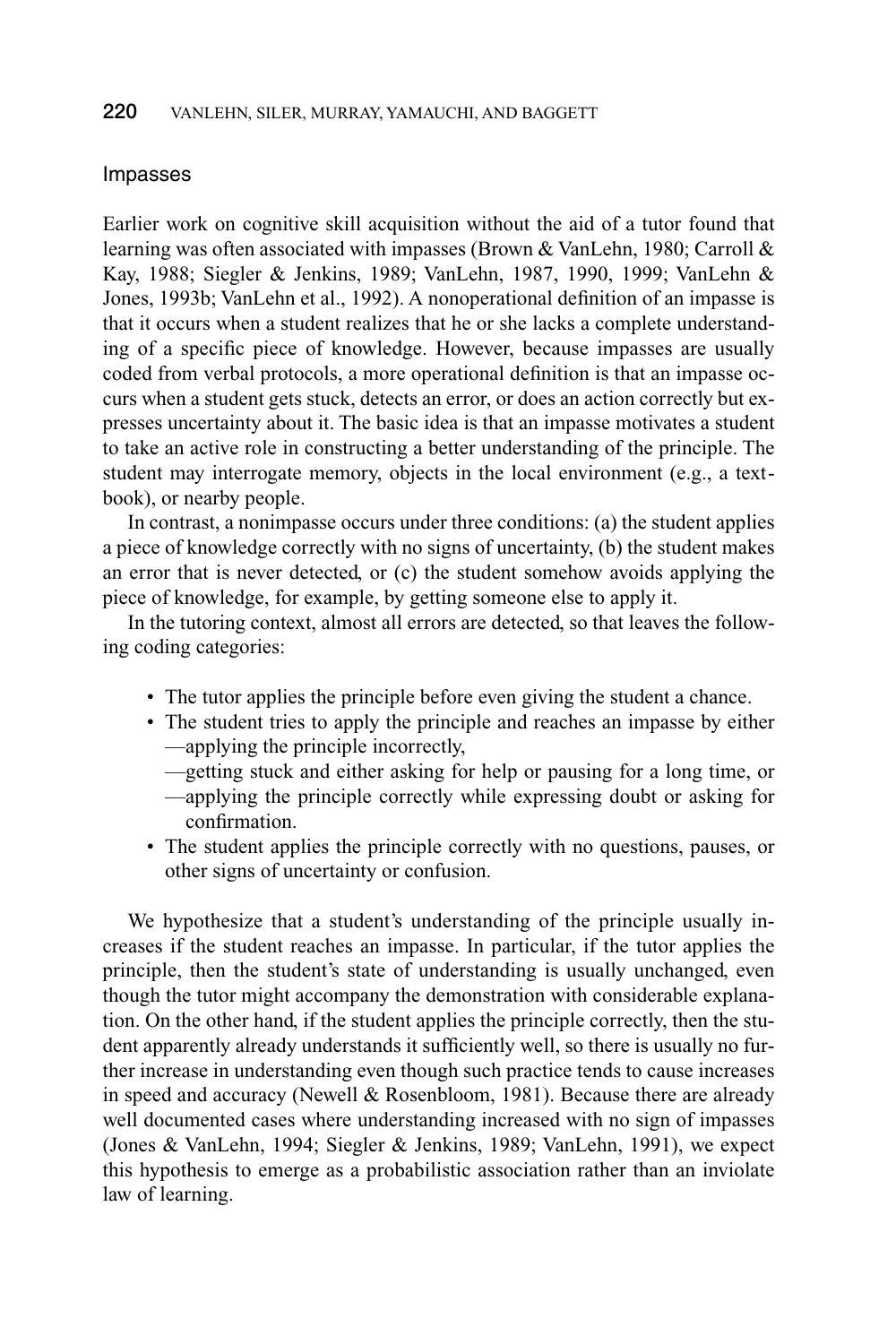#### Explanations

We use explanation for both discussion of the principle itself, either in its generic form or its operational form, and discussion of how to apply the principle to the current problem state. An explanation can be produced collaboratively, with contributions by both the student and the tutor. In particular, tutors often try to elicit knowledge of the principle by mentioning a small part of it. For instance, if the principle is Newton's third law, then a hint such as "Are there any reaction force pairs here?" would count as an explanation because it mentions a part of the principle. (The tutor probably hopes that the student will fill in the rest.) On the other hand, merely giving the student feedback (e.g., "Not quite. Try again.") would not count as explanation, because it mentions no part of the principle or its application. Eliciting a goal (e.g., "Are you trying to find forces on the block?") usually would not count as explanation, but it could if the elicitation contained some information about the principle (e.g., "I'm assuming you are applying Newton's law, so are you trying to find forces on the block?"). In short, the definition of explanation is based on the *content* of a discourse segment rather than the identity of the speakers uttering it or the segment's function in the problem solving.

In addition to mentioning the principle or its parts, tutors sometime explain principles by deriving them, either mathematically or qualitatively. For instance, suppose the principle is, "if velocity is constant, then acceleration is zero." The tutor might start out by asking, "What is the definition of acceleration?" and hoping that the student will respond correctly with "Change in velocity divided by duration." The tutor may then assert the second step of the derivation and elicit the third step by asking, "So if there is no change in velocity, as is the case here, what is the acceleration?" On the other hand, simply encouraging the student to derive the principle would not count as an explanation, because it mentions no part of the principle or its derivation. Chi, Siler, Jeong, Yamauchi, & Hausmann (2001) called these "content-free prompts."

A major issue in the literature is whether learning is best accomplished with no explanation, student-generated explanation, or tutor-generated explanation. When computer-based tutors told the student that they had made an error, giving some explanation was better than giving no explanation, but the benefit was surprisingly small (Anderson, Conrad, & Corbett, 1989; McKendree, 1990). In studies with human tutors, it appears that student-generated explanations (self-explanations) are more effective than tutor-generated explanations (instructional explanations) (e.g., Brown & Kane, 1988; Chi, 1996), Moreover, having students self-explain but ask for instructional explanations when they reach impasses seems even better than self-explanation alone (Renkl, 2001). This would suggest the following ranking: No explanation causes the least learning, followed by tutor-generated explanations, then self-explanations, and finally by self-explanation with tutorial explanation as backup. However, when Chi et al. (2001) directly compared tutoring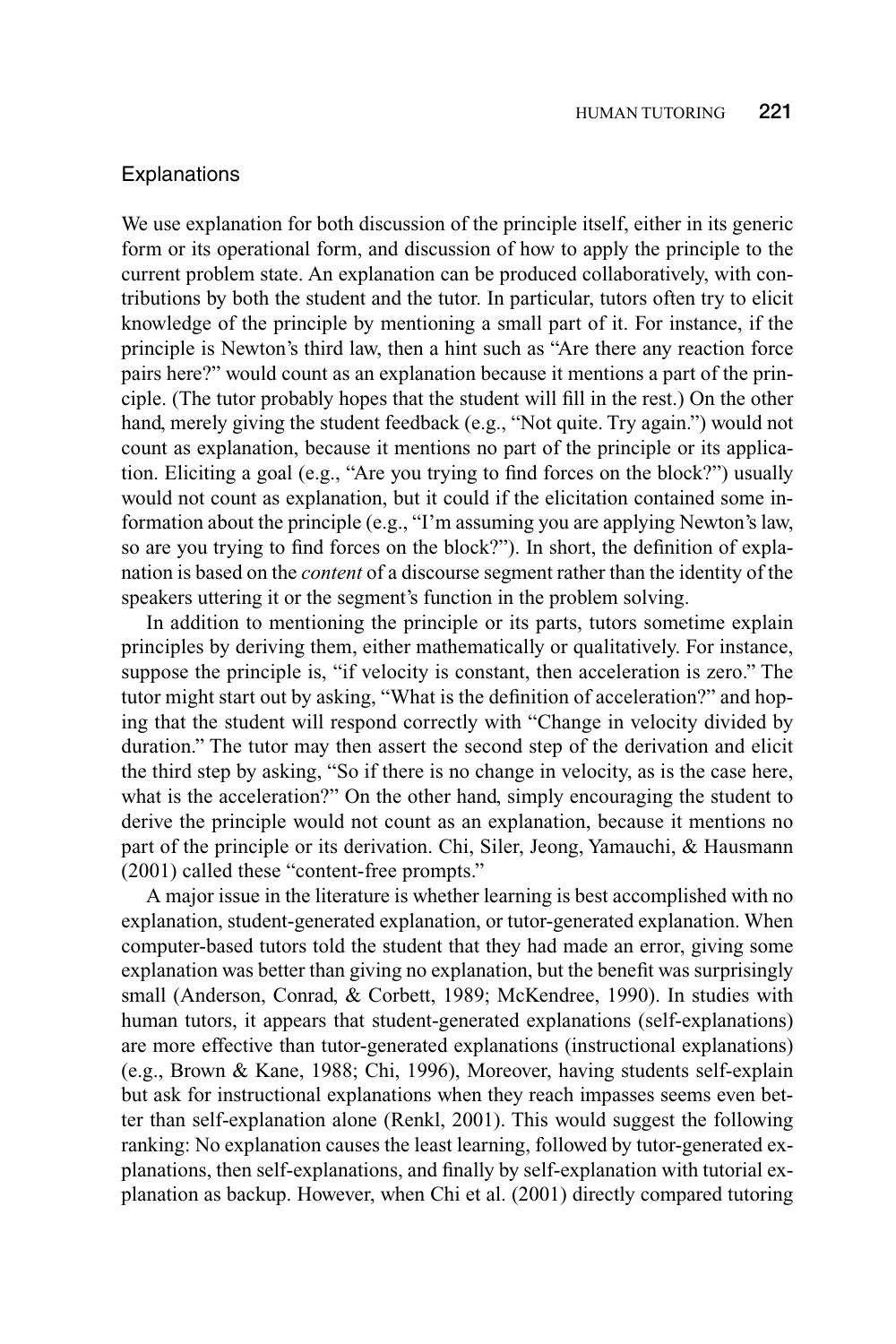#### **222** VANLEHN, SILER, MURRAY, YAMAUCHI, AND BAGGETT

that contained mostly tutor-generated explanation with tutoring that contained mostly student-generated explanation, they found that students learned equally well in both conditions. Given this recent interest in tutorial explanations, many of our codes quantify how much explanation was given and by whom.

#### Goal Setting

When an intelligent tutoring system gives a sequence of hints to a student, the first hint usually states a goal, such as "Try drawing the acceleration of the car," that the tutor thinks is appropriate at this moment (Corbett, McLaughlin, & Scarpinatto, 2000; Shute & Psotka, 1996). Such goal-setting hints should be useful both because they insure that the student and the tutor are working on the same goal, and because the goal is a retrieval cue and a selection cue for the principle that the student should apply, so getting it into the student's focus of attention during a learning opportunity ought to encourage the formation of useful associations. Not surprisingly, such goal-setting hints sometimes work, and no further hints are needed in order for the student to do a correct action (Aleven & Koedinger, 2000). Even if they do not work, they set the stage for discussion of the principle, and thus are likely to increase the chance that the student will learn the principle. As this logic would predict, McKendree (1990) found that hints that mentioned goals are marginally more effective than hints that do not. This suggests that human tutors should also mention goals, either by telling them to the students as many tutoring systems do or, more likely, by eliciting them from students by, for instance, just asking them, "what are you trying to do here?"

One existing analysis of human tutoring examined whether human tutors mentioned or elicited goals. McArthur et al. (1990) found that only one of their three tutors mentioned goals. Moreover, that tutor's discussion of goals varied in a predictable way. Initially, the tutor mentioned goals frequently ("modeling" the goal management, according to McArthur et al.) but the frequency of goal mentioning declined rapidly ("fading," according to McArthur et al.). This pattern led them to speculate that the other two tutors did not mention goals because they felt their students had already mastered the relevant goal management knowledge, and thus did not need to mention goals.

At any rate, we suspect that mentioning or eliciting goals could help learning in some cases, so we coded for them in analyzing the transcripts. Thus, the three major categories of codes were:

- Was the first application of the principle done by the tutor, an impasse by the student, or no problem for the student?
- Was the principle explained in some way by either the student or the tutor?
- Was an appropriate goal mentioned by either the student or the tutor?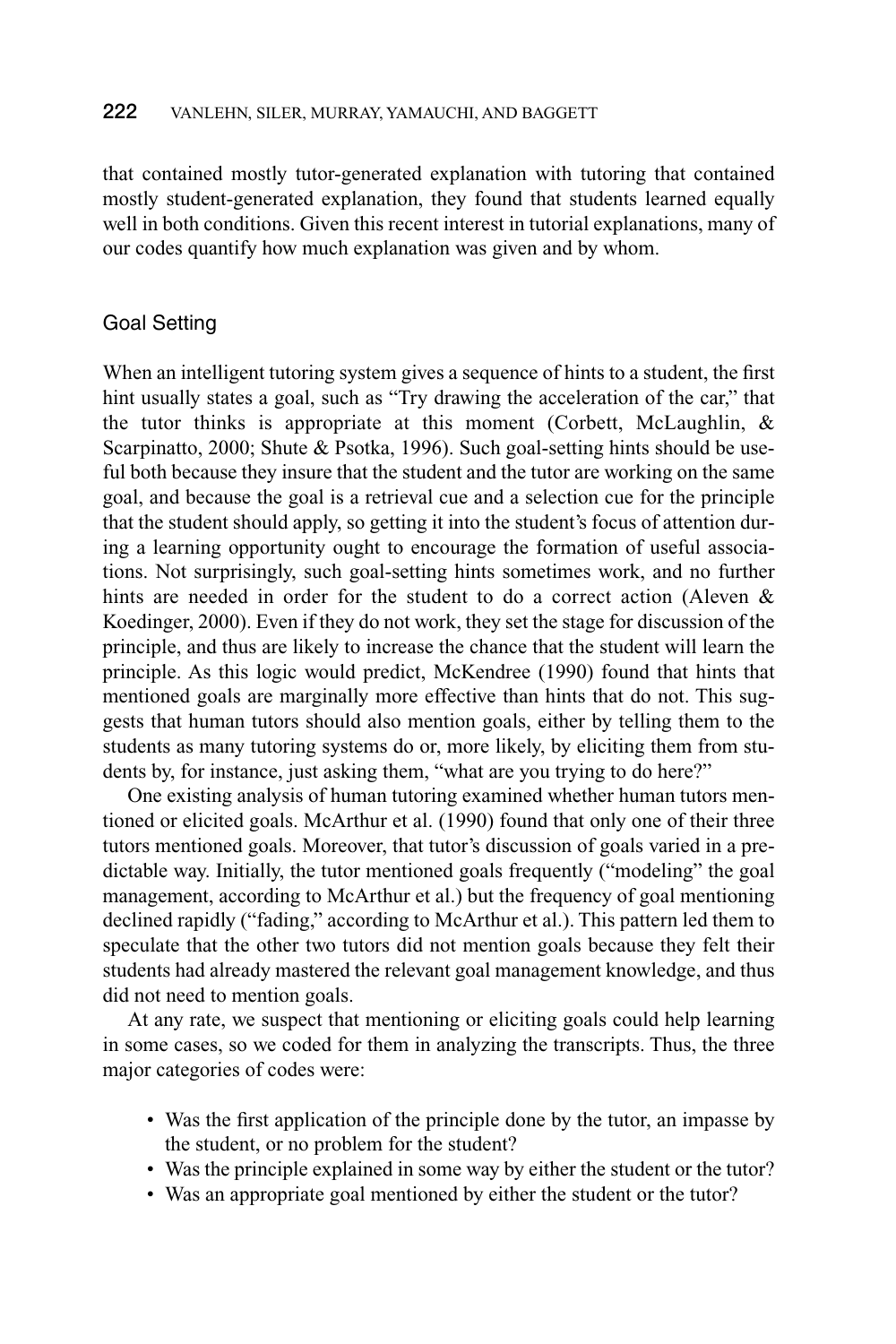In addition to these three major categories, we included a few codes (e.g., the number of words in the learning opportunity) that did not fit into any of these categories.

## Preview of the Three Analyses

We made three attempts to determine what features of tutorial dialog were associated with learning. All three used coding categories motivated by the theoretical issues described earlier. That is, we coded learning opportunities for impasses, explanations, and goals. In the first analysis, regression produced some interesting patterns, but did not reveal the impact of impasses, explanations and goals on learning. The problem seemed to be that we were treating all learning opportunities the same even when they addressed different principles.

The second attempt avoided this problem by selecting five principles and analyzing their learning opportunities separately. This allowed us to increase the specificity of the codes, as well as to add some new codes to address a few other issues that have been raised in the literature, namely:

• If the student made an error, did the explanation focus on the error, on the action that should have been done, or both? Sleeman, Kelly, Martinak, Ward, and Moore (1989) showed that tutoring on the correct action is just as good as first explaining why an error is wrong then tutoring on the correct action.

• At what level of generality was the discussion? Studies of analogical transfer indicate that having the instruction describe the principle in general terms, as opposed to letting students form those generalizations themselves, facilitated students' application of the principle later (Catrambone, 1994a).

• If the principle is mathematical, does the explanation consist of a derivation of it or just restating it in words? Studies of analogical transfer indicate that instructions that contain derivations facilitate transfer (Catrambone, 1994b).

Although this second attempt revealed several interesting patterns, it still did not address our main questions about the effects of impasses, explanation, and goals. The problem was that the learning opportunities for different principles were so different from each other that sometimes there would be zero occurrences of an event for one principle, when that event was common with another. These zeros prevented certain trends from emerging in the data analysis.

Thus, our third attempt involved formulating these trends as hypotheses and testing them using data from all five principles at once. This approach succeeded in revealing how impasses affect learning in this context, although the effects of explanations and goals still remain unresolved.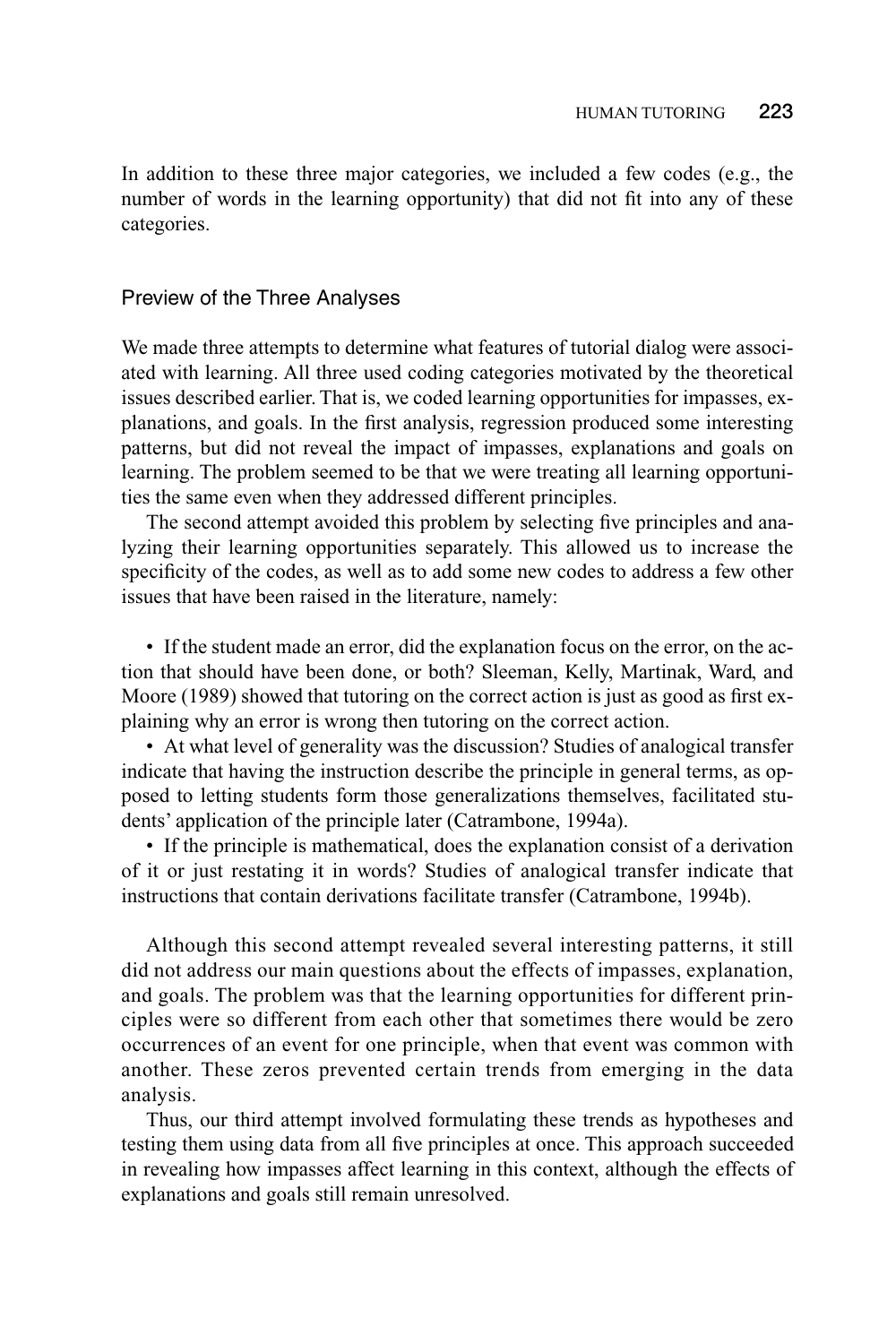## FIRST ANALYSIS: WHAT GENERAL FEATURES OF LEARNING OPPORTUNITIES CORRELATE WITH GAIN?

Our first analysis sought features that correlated with gain regardless of which principle was involved. Because we could not feasibly analyze all 42 students, we chose a subset of 8 that would maximize the contrast between effective and ineffective learners. For each of the two tutors, we selected for analysis two students with high gains and two students with low gains, balancing for pretest score and gender.

To collect learning opportunities, we first located each principle that was missed on the pretest. Different students missed different principles, of course. A total of 66 principles were missed on the pretest (i.e., each student missed about eight principles), so there were 66 student—principle pairs for analysis. Of these 66 pairs, 23 were gain (i.e., the student got the principle right on the posttest) and 43 were no gain. Thus, the challenge was to find features of the learning opportunities that were present for the 23 gain and absent for the 43 no gain.

For each of the 66 participant—principle pairs, all learning opportunities were located in the protocols. An episode was classified as a learning opportunity if the tutor and student discussed the principle or one of them applied the principle.

The learning opportunities were analyzed using the codes shown in Table 1. As discussed earlier, we believe insights into learning can result from analyzing learning opportunities in terms of impasses, explanations and goals.

| TABLE 1       |
|---------------|
| General Codes |

Initiation Codes

- Did the student get stuck or make an error?
- Who initiated the discussion: Student or tutor?
- What initiated the discussion: The student detecting an error, the tutor detecting an error, or the student getting stuck?

Explanation Codes

- How many of the key ideas behind the principle were mentioned by the tutor? By the student?
- How many misconceptions were mentioned by the student? By the tutor?
- Who first mentioned the correct conclusion generated by applying the principle: The student, the tutor, the tutor by splicing words into the student's incomplete conclusion (Graesser, Person, & Magliano, 1995), the student when there was only one plausible choice, or neither?
- How many times was the correct conclusion mentioned by the student? By the tutor?

Miscellaneous Codes

• Was the action performed by the student without help from the tutor, by the tutor without help from the student, or by both?

• How many words were uttered by participants during the discussion?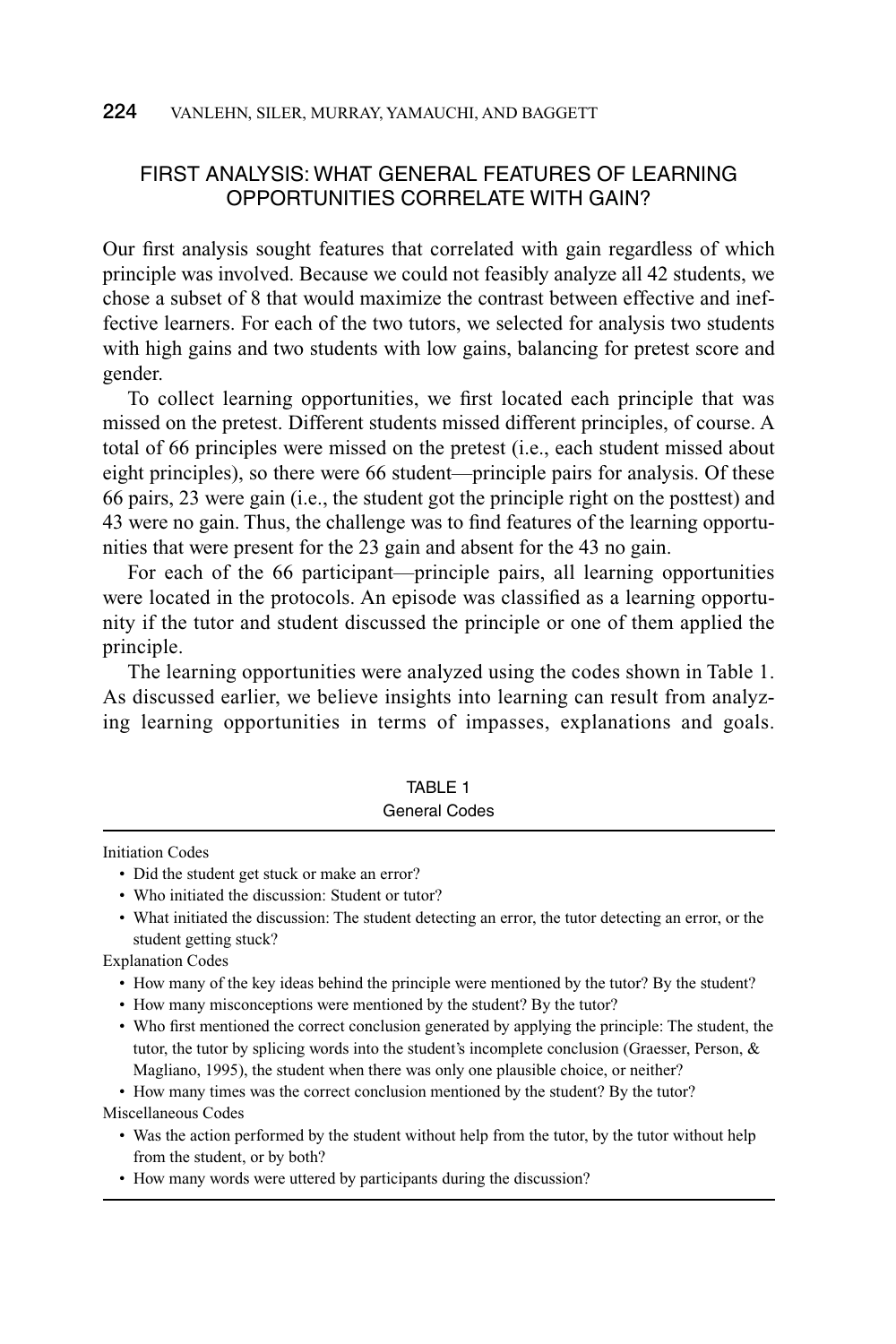However, there were few explicit comments about goals, so we did not bother to code for them in this analysis. Thus, Table 1 is divided into sections for codes concerning what initiated the event (e.g., an impasse), codes concerning the content of the explanations and who articulated that content, and miscellaneous codes.

Objective codes (e.g., number of words) were scored by one coder. Subjective codes were judged by two coders. Most codes were moderately reliable ( $\kappa$  > .68 for categorical codes;  $r > .69$  for numerical codes), and those that were not reliable were discussed and re-coded.

Because one of our research questions is "what features distinguish effective learning opportunities from ineffective ones," the unit of analysis should be learning opportunities. However, if a particular principle is discussed several times by the student and the tutor, then there are several learning opportunities for it. However, we only have tests at the beginning and the end, and not in between each learning opportunity. Thus, we can only determine whether a set of learning opportunities was associated with gain or no-gain of that principle for that student. Thus, it was necessary to aggregate the results of the coding, which we did as follows:

- If the code was categorical (e.g., Did the student initiate the event?), we counted the number of learning opportunities with that code.
- If the code was numerical (e.g., How many misconceptions were mentioned by the student?), we summed over the learning opportunities.

As a result of this aggregation, we obtained 66 data points, each bearing value for a single binary dependent variable (gain vs. no-gain) and multiple integer independent variables (the codes listed earlier).

Because some data points come from the same student, albeit with different principles, it could be argued that they are dependent, which would complicate the statistics. However, we are assuming that principles are acquired independently, as discussed earlier.

## Regression Results

Because the dependent variable was dichotomous, we used logistic regression. When regressed individually, only three codes were significantly correlated with gain:

- Did the student perform the action without help from the tutor  $(r^2 = .030, ...)$  $p = .034$ ?
- Did the student first mention the correct conclusion generated by applying the principle ( $r^2 = .034$ ,  $p = .026$ )?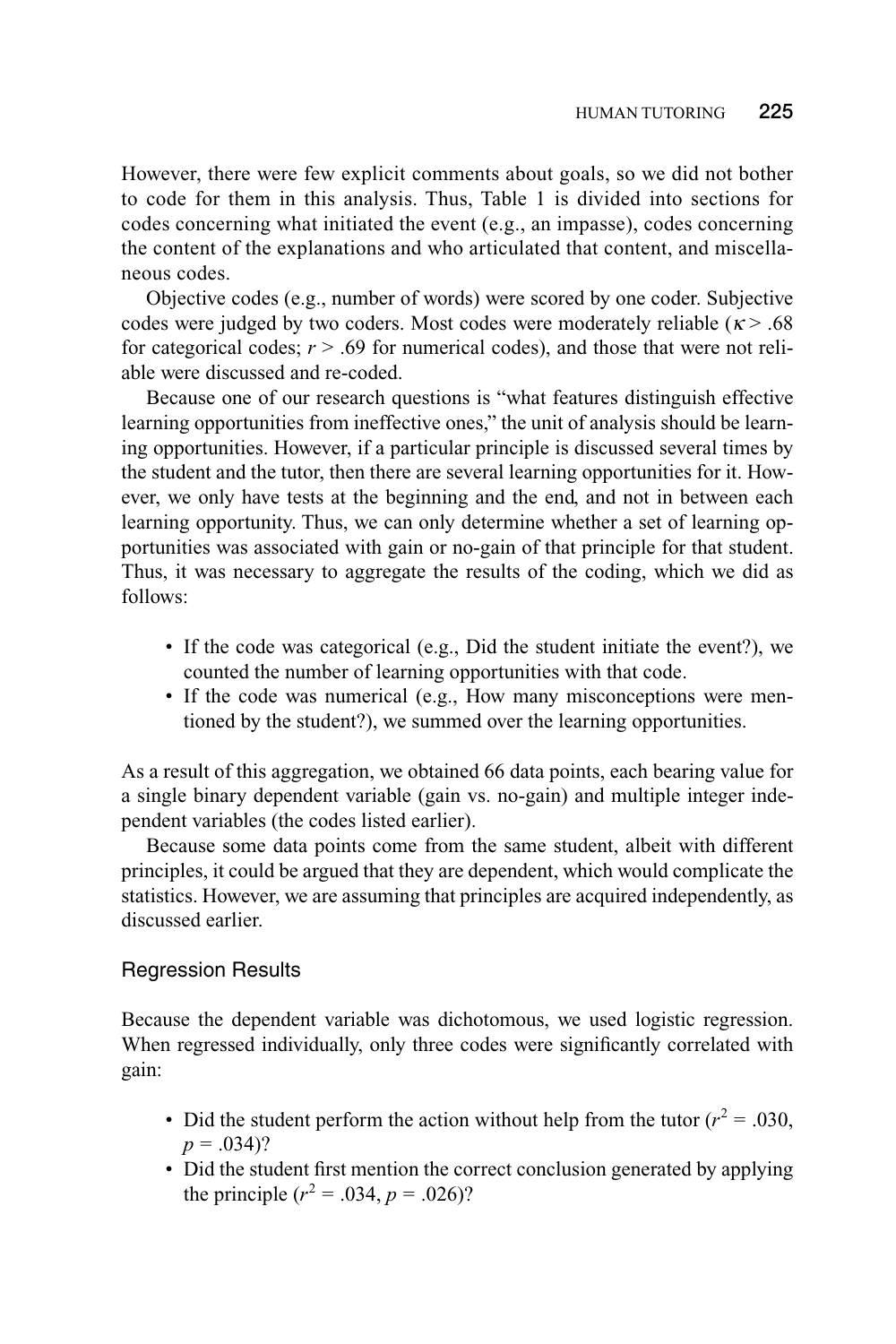#### **226** VANLEHN, SILER, MURRAY, YAMAUCHI, AND BAGGETT

• How many words were uttered by student and tutor together  $(r^2 = .075,$  $p = .004$ ? Events with fewer words more often resulted in gain.

The first two codes suggest that students who do more reasoning themselves learn more, as the self-explanation effect suggests (Chi et al., 1989). However, principle complexity could also explain the first two correlations. That is, simple, easily learned principles might be more often performed by the student without help and might tend to have their conclusions mentioned first by the student. This suggested analyzing the data with the intrinsic difficulty of learning the principles factored out.

## Regression Results Factoring Out Intrinsic Difficulty

Because we do not know how to measure the intrinsic difficulty of learning a principle, we used two different approximations: the frequency of gain of the principle and the number of key ideas underlying the principle. The frequency of gain of a principle is the proportion of students who gain the principle among those who had an opportunity to gain the principle. That is, it is the number of students who got the principle wrong on the pretest and right on the posttest divided by the number of students who got the principle wrong on the pretest.

Although frequency of gain is certainly sensitive to the intrinsic learnability of the principle, it is also sensitive to the pedagogical techniques that tutors have for that principle. For instance, if two principles have the same intrinsic learnability but tutors have better explanations for one than the other, then the principles will have different frequencies of gain. Thus, we also used the number of key ideas underlying a principle, which is a measure that depends only on the content of the principle. The key ideas of a principle include a precise statement of the principle, definitions of any technical terms used in the principle and other propositions that are strongly related to the principle. For instance, the following key ideas underlie the principle "If an object is moving in a straight line and slowing down, its acceleration is opposite its velocity." The first key idea is a precise statement of the principle, and the other two are definitions of concepts used in it:

- If a body is moving in a straight line and its velocity is decreasing, the direction of its acceleration is opposite of the direction of its velocity.
- Average acceleration is change in velocity divided by change in time.
- The sign of a vector component specifies its direction relative to an axis.

Although the exact content of the key ideas did not matter for this analysis, the number of key ideas was used as a crude measure of the intrinsic learnability of the principle.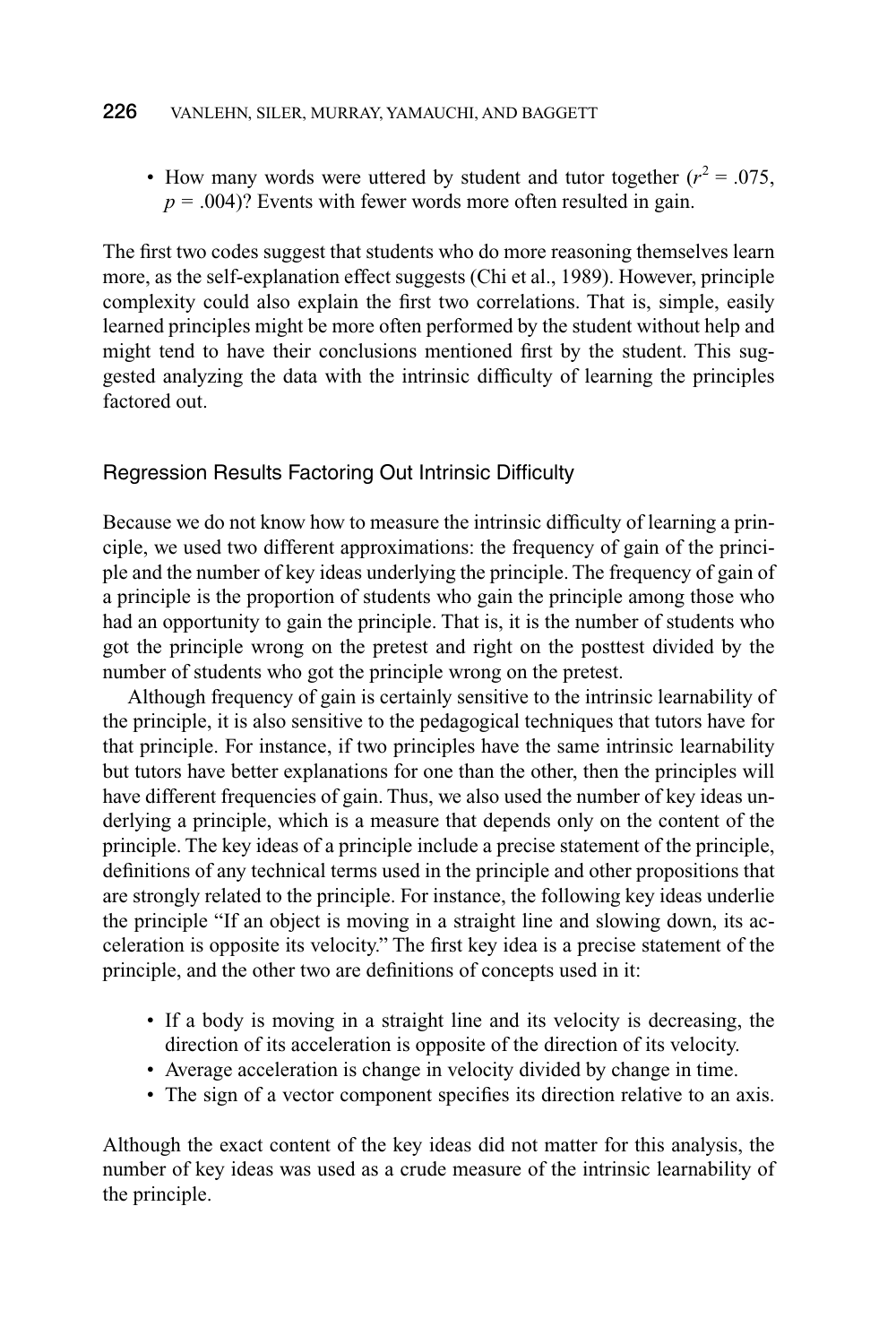To factor out the learnability of principles, we first used the frequency of gain of principles as a measure of learnability. When gain was regressed against both frequency of gain and each of the learning opportunity codes, no code was reliably associated with gain. Interactions between the codes and frequency of gain were also not significantly associated with gain. Stepwise regressions showed that only frequency of gain was significantly correlated with gain and it explained 45% of the variance. In short, when difficulty is measured by the frequency of gain of principles, it is so strongly associated with gain that no other features of the tutorial dialogs reached significance after it was factored out. This is probably due to the fact that frequency of gain measured not only the intrinsic difficulty of the principle but principle-specific tutorial tactics. If it includes almost everything that could be expected to influence gain and we factor it out, then there is no variance left to explain with the codes.

The second measure of intrinsic difficulty, number of key ideas, is based solely on the content of the principle and thus is probably a better measure of learnability, although clearly not perfect. When gain was regressed against both the number of key ideas and each of the learning opportunity codes, only one code remained significantly associated with gain, namely, the number of words in the learning opportunity ( $r^2 = .045$ ,  $p = .015$ ). We examined interactions between pairs of categories that were significantly correlated with the dependent measure in the earlier analysis, and found that none of the interactions were significantly associated with gain. We performed a stepwise logistic regression, entering significantly correlated variables from the earlier analysis and their interactions, ordered by the p-values of the univariate tests from the earlier analysis. The selected model included the number of words  $(r^2 = .043)$  followed by an interaction term (number of key ideas X student first mentioned the correct conclusion;  $r^2 = .011$ ). Thus, when we factored out the "intrinsic difficulty" of the principle, the only reliable correlate of gain was the number of words uttered during the learning opportunities. The fewer the words, the more likely the students were to gain.

#### **Discussion**

The association between verbosity and gain could be due to several factors. It could be that our use of the number of key ideas to measure intrinsic learnability was not entirely accurate, and that difficult-to-learn principles were associated with both long discussions and lack of gain. It could be that some event either before the discussion or early in it confused the student, which led to both a longer discussion and a lack of gain. It could also be that when tutors offered wordy explanations, students failed to learn, as Lewis (1989) found (cited in Anderson, Corbett, Koedinger, & Pelletier, 1995, p.191).

Although an association with verbosity was found, other possible correlates of learning may have been washed out by variations in learning opportunities caused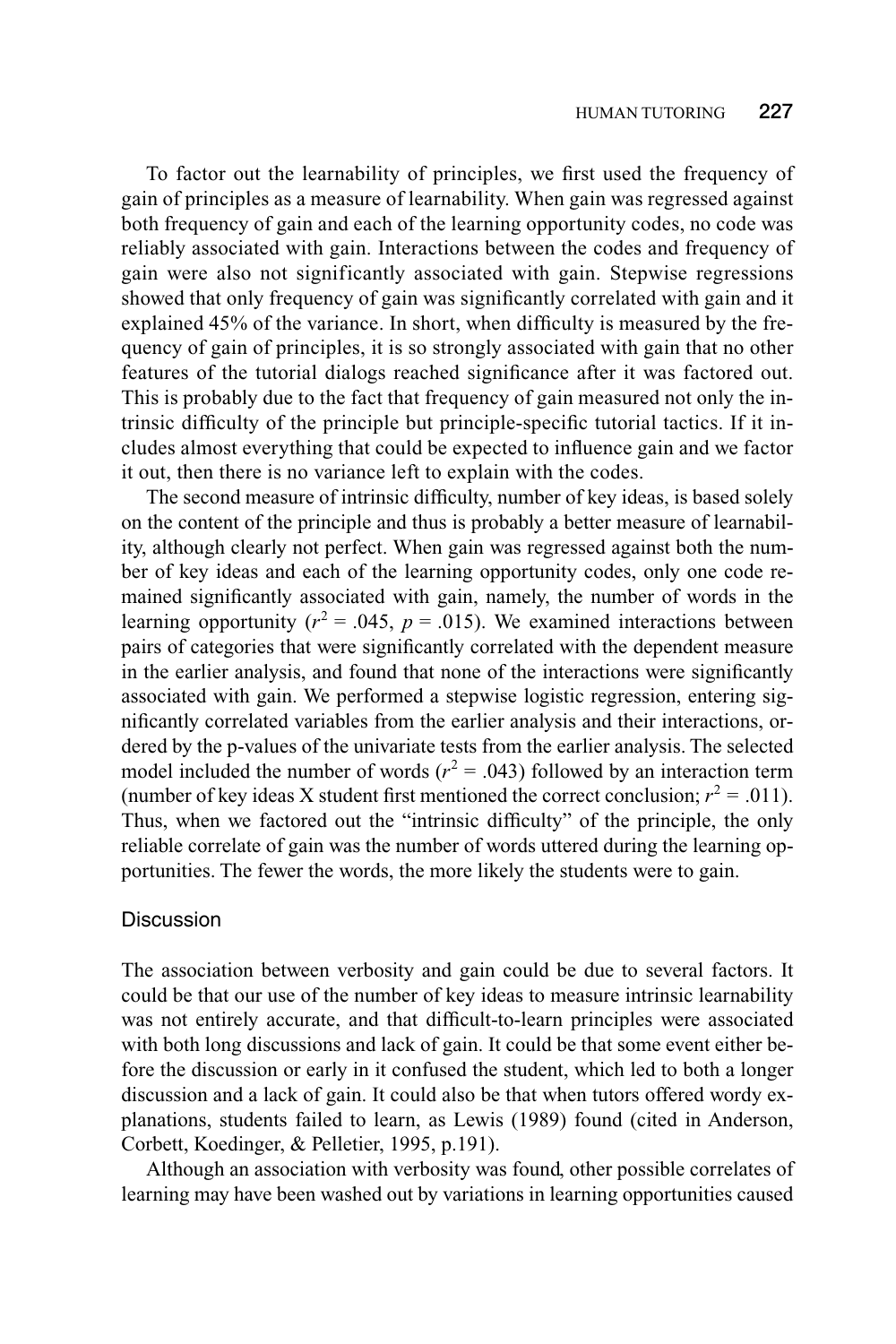by the principles themselves. Perhaps the activity during a learning opportunity depends more on the nature of the principle than on the learning strategies of the participants or the tutoring strategies of the tutors.

# SECOND ANALYSIS: FOR EACH PRINCIPLE, WHAT FEATURES WERE ASSOCIATED WITH GAIN?

We suspected that our first analysis did not reveal strong explanatory patterns because it sought a single pattern that explained gain for every principle. Our next analysis thus examined principles separately, looking for features of the tutorial dialogs that explained just the gain on that principle.

Because we needed enough learning opportunities per principle to get statistical power, we abandoned the laborsaving device of examining only 8 participants and analyzed all 42 participants. However, we did not examine all principles. We examined a principle only if 5 or more participants gained on it and 5 or more participants failed to gain on it. These constraints were necessary to have enough variance to explain. The constraints eliminated all but five principles.

It seems plausible that there are four general influences on whether the student learns a particular principle:

1. *Method*: What occurred during the learning opportunities? This influence is the one that we are most interested in. Its analysis is presented later.

2. *Content*: What principle is being learned, and in particular, what is its intrinsic learnability? By analyzing each principle separately, we control for these influences.

3. *Teacher*: Who was the tutor, and in particular, what is the overall competence of the tutor? For each principle, we separately checked whether the identity of the tutors could explain the gains. For none of the 5 principles were gains associated with tutor (chi-square test,  $N = 15, 23, 32, 25,$  and 18).

4. *Student*: Who was the student, and in particular, what is the overall competence of the student? We also checked whether gains on a principle could be explained by the overall competence of the students. For instance, for the deceleration principle discussed later, of the 15 students who missed the principle on the pretest, 8 gained and 7 did not, and the pretest scores of the gainers (25.4) and nongainers (27.1) were not significantly different ( $p = .57$ ). In fact, for none of the 5 principles were the pretest scores of the gainers significantly different from pretest scores of the nongainers ( $t$  test,  $N = 15, 23, 32, 25,$  and 18).

In short, it appears that learning is associated with what occurred during the tutorial dialog, and not with who was involved. Each of the following sections discusses one principle and the tutorial dialog features associated with its gains. All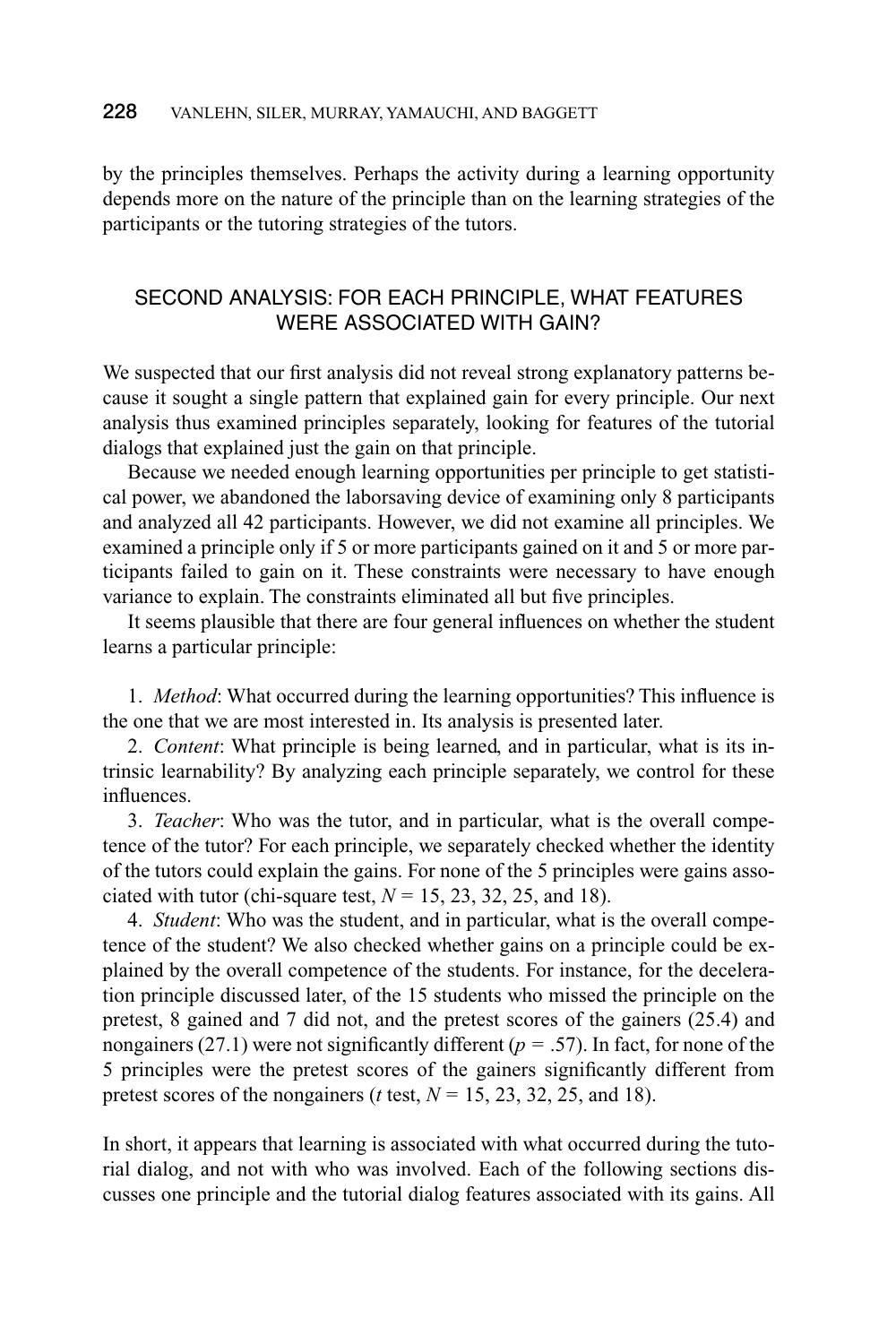statistical tests were done with Fisher's exact test unless otherwise noted. For each principle, we begin by describing the learning opportunities themselves in some detail to put the rest of the analysis in a meaningful context.

As discussed earlier, the codes were designed to describe the goal setting, initial application of the principle, and its explanation. If a particular principle had no variance for a code (e.g., all the learning opportunities were initiated exactly the same way), then we usually did not include that code in the tables, but instead mention the uniformity in the text.

## The Knot Principle

Students often think that the only objects to which they should apply Newton's law are blocks and other objects with mass. However, for some problems, massless objects are the appropriate choice for the body. (Physicists use "body" to mean the object to which one will apply laws.) A common massless object is a knot formed by tying together several massless strings. Ideally, the principle to be learned is, "A massless object can be a body." However, the only massless objects used in our problems are knots, so students may have learned only the more specific principle, "A knot can be a body."

In the training, this principle was used on a problem where two blocks are hung from a harness of five massless strings that has two knots (see Figure 1). The correct solution follows from applying Newton's law once for each knot. In the testing, the knot principle was used on a problem where two men are pulling a cart with a harness that has three strings and one knot. Thus, students must transfer the application of the principle from a vertical case to a horizontal case, and from a more complex harness to a simpler one.

Description of the knot principle's learning opportunities. Tutoring on the knot principle proceeded as follows. Tutors sometimes mentioned quite early in the problem that there were knots at the junctions of the strings, but they did not at that time mention that knots could be bodies. When they came to the part of the problem where a body needed to be chosen, they either explicitly stated the goal that a body must be chosen (20 cases) or did not explicitly state this (12 cases). If the tutor stated that a body must be chosen, then the tutors usually also asked the student to choose the body (16 cases). Regardless of how the body choice was prompted, either the tutor chose the body (11 cases), the student chose the wrong body (14 cases), the student chose the right body (5 cases) or the student could not choose a body (2 cases). When the tutor chose the body, it was often indicated implicitly by simply asking the student to draw forces on the knot. When the student chose the wrong body, the tutor always pointed it out immediately. Regardless of who chose the knot as the body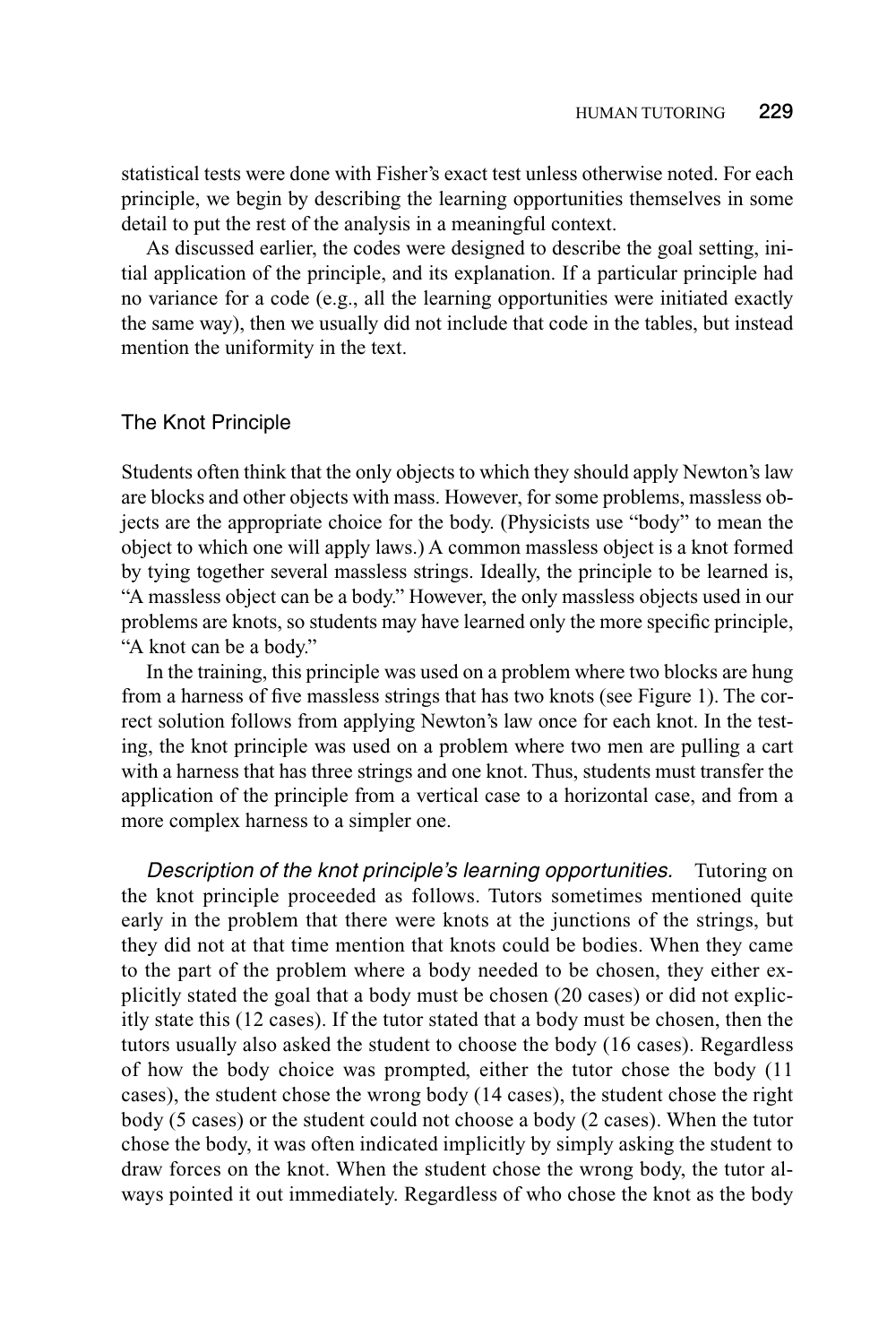and how, in 13 cases the tutors explained the principle. During six cases of those explanations, they stated a general version of the principle, such as "A body should be chosen that connects objects with known properties to objects whose properties we seek."

Features associated with learning the knot principle. Table 2 shows the codes that were used. The following features were associated with gain:

- Whether a student incorrectly chose the body (14 cases) or not (18 cases,  $p = .013$ ).
- Whether the tutor asked the student to choose a body (16 cases) or not  $(16 \text{ cases}, p = .002)$ .
- Whether the tutor stated that a body needs to be chosen (20 cases) or not  $(12 \text{ cases}, p = .017).$

These features turn out to be strongly related. Table 3 shows why. The rows show different ways that the tutors prompted the goal of choosing a body. The columns show whether the teacher applied the principle, or whether the student made an error, got stuck, or applied the principle correctly. Notice that the 14 students who chose a body incorrectly are a subset of the 16 students whom the tutors asked to choose a body, who are in turn a subset of the 20 students who heard the tutor state that a body needs to be chosen. We believe it is really the first feature (errors) that makes a difference. That is, there were enough gainers in the smallest set to cause all three sets to be reliably associated with gains. This interpretation is consistent with the fact that by the time the knot principle comes up, the tutor and student had already discussed the need to

TABLE 2 Codes for the Knot Principle

Goal Setting Codes

• Did the tutor ask the student to select a body?

Initiation Codes

• Did tutor choose the body or did the student try to choose it?

• If the student tried to choose the body, did the student choose correctly, incorrectly or get stuck? Explanation Codes

- Did the tutor point out that the knot is an object?
- If the student chose an incorrect body, did the tutor explain why the choice was wrong (e.g., by demonstrating that choosing a weight as a body leads to a dead-end)?
- Did the tutor explain why knots should be used as bodies in this problem (e.g., "You want to relate T3 and W1, and that knot is what you need.")?
- Did the tutor state the principle in general form?

<sup>•</sup> Did the tutor state that a body needed to be chosen?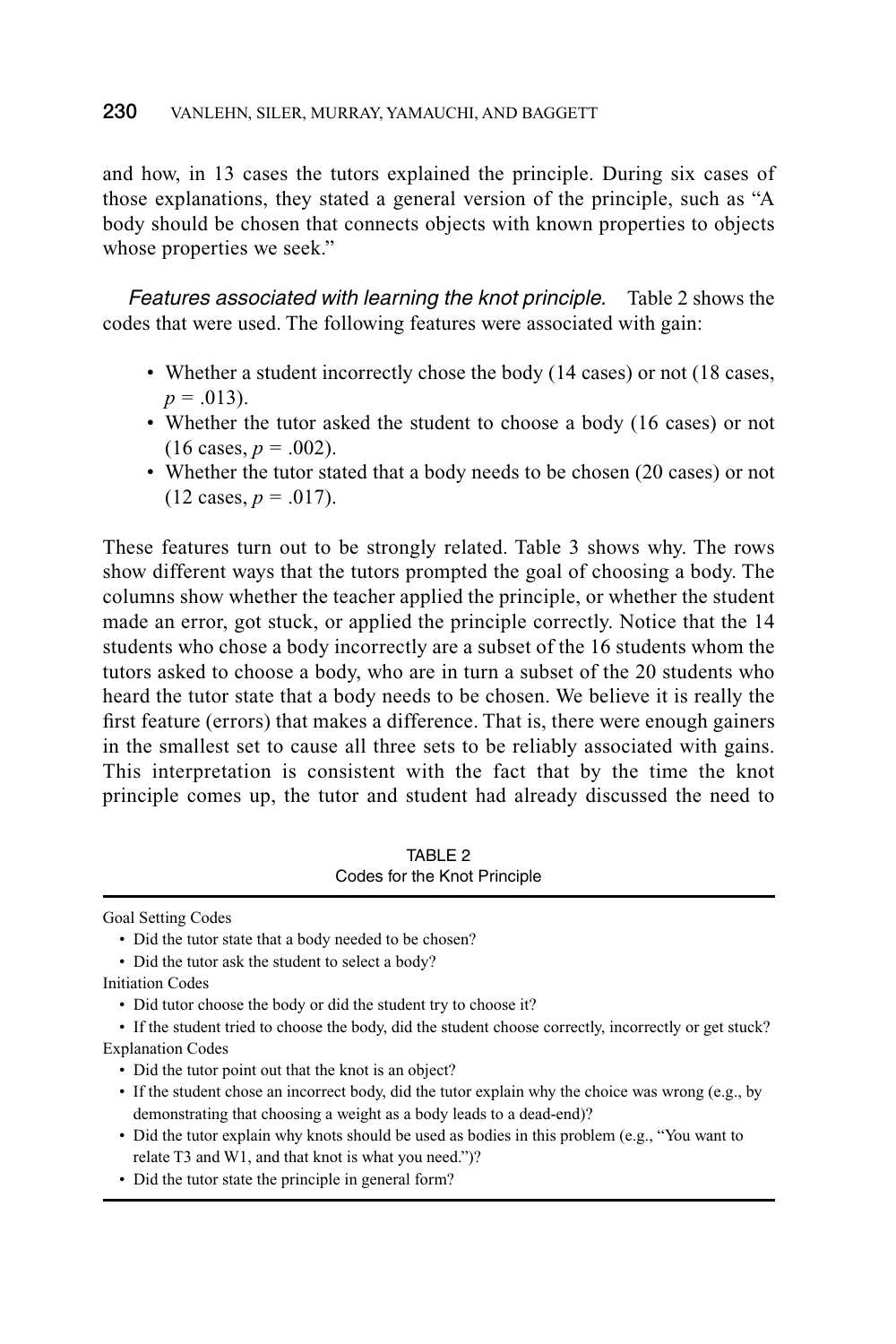|                                    | T did | Error    | <b>Stuck</b> | $Q_k$  | Total    |
|------------------------------------|-------|----------|--------------|--------|----------|
| T says body must be chosen         |       |          |              |        |          |
| T ask S to choose                  | 0     | 14       | $_{0}$       |        | 16       |
| T does not ask S to choose         |       | $_{0}$   |              | $_{0}$ |          |
| T does not say body must be chosen |       |          |              |        |          |
| T ask S to choose                  | 0     | $\theta$ | $_{0}$       | $_{0}$ | $\theta$ |
| T does not ask S to choose         | 8     | $_{0}$   |              |        | 12       |
| Total                              | 11    | 14       |              |        | 32       |

TABLE 3 Relationship Between Goal Setting (Rows) and Initial Application of the Principle (Columns)

choose a body many times, so mentioning it one more time probably didn't make much difference. Thus, it is more likely that the gains were associated with making errors.

## The Deceleration Principle

The deceleration principle is "If an object is slowing down, then it is accelerating in the direction opposite its movement." During instruction, this principle was first used in a problem where an elevator was slowing down as it descended. Students who knew the principle should have concluded that the elevator was accelerating upwards. On the tests, the students were asked to draw the acceleration of a truck that was slowing down while moving rightwards on a horizontal surface. Students who knew the principle should have drawn a leftward horizontal arrow.

The deceleration principle's learning opportunities. All 15 students who missed the principle on the pretest initially failed during training to correctly indicate that the elevator's acceleration was upward. In all cases, the tutors noticed the error and provided remedy. The tutors used several different tactics to teach the principle, including these:

• The tutor reasoned deductively from the definitions. In particular, the tutor usually began by asking the student for the definition of acceleration. The student should answer, "Change in velocity divided by the duration." The tutor next asked the student to draw the initial velocity of the elevator, the final velocity, and the change in velocity. The latter should be a short arrow pointing upwards. The tutor then asked the student the direction of the elevator's acceleration. The student should say "Up."

• The tutor reasoned by analogy. In particular, the tutor began by saying, "Suppose I am moving north. What direction would you have to push me in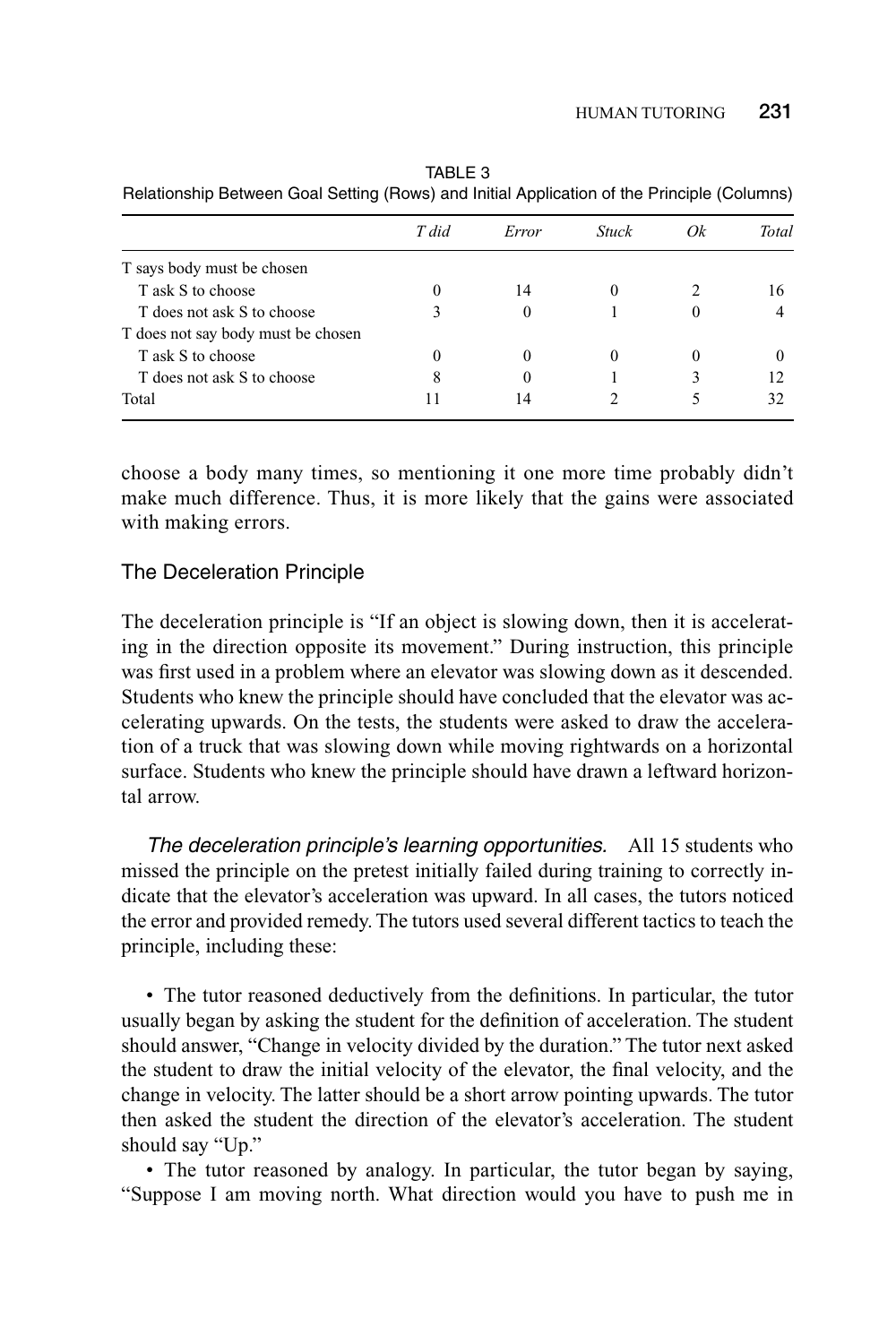order to slow me down?" The student should say, "South." The tutor then asked the student, "So according to Newton's law, what direction would my acceleration be?" The student should say, "South." The tutor then asked the student the direction of the elevator's acceleration. The student should say, "Up."

• The tutor used a Socratic approach. If the student said the acceleration is downward, the tutor asked what that would do to the velocity vector. The student should say that the velocity vector gets longer. The tutor asked what that would do to the elevator's speed. The student should say that the elevator would speed up. The tutor asked if the elevator is speeding up. The student should realize the contradiction and retract the belief that the elevator is accelerating downwards.

• The tutor gave some kind of mild negative feedback, such as "Are you sure the acceleration is downwards?" The student should then say something like, "No, I meant upwards."

Sometimes the tutors would try one tutorial tactic, then try a second if the first seemed not to work.

Features associated with learning the deceleration principle. The tactics (lines of reasoning) were coded by two coders ( $\kappa$  = .88). Codes are shown in Table 4. The only code that was reliably associated with gain was whether the

TABLE 4

| Codes for the Deceleration Principle |
|--------------------------------------|
|                                      |

Goal Setting Codes

• Did the tutor ask the student which direction the acceleration goes? Initiation Codes

• None. All events were initiated by an error that was caught by the tutor.

Explanation Codes

- Which line of reasoning (tutorial tactic) was used?
- How many lines of reasoning were used?
- How many steps were in the line of reasoning, or how many steps were in all lines of reasoning if more than one was used?
- How many of the steps in the lines of reasoning were explicitly presented (tutors sometimes skinned steps)?
- How many of the steps in the lines of reasoning were produced by the tutor vs. by the student?
- How active was the student (number of steps produced by the student divided by total number of steps produced)?
- Was a general version of the principle stated?

Miscellaneous Codes

• Did the student draw a correct acceleration vector at the end or merely state that the acceleration was upward?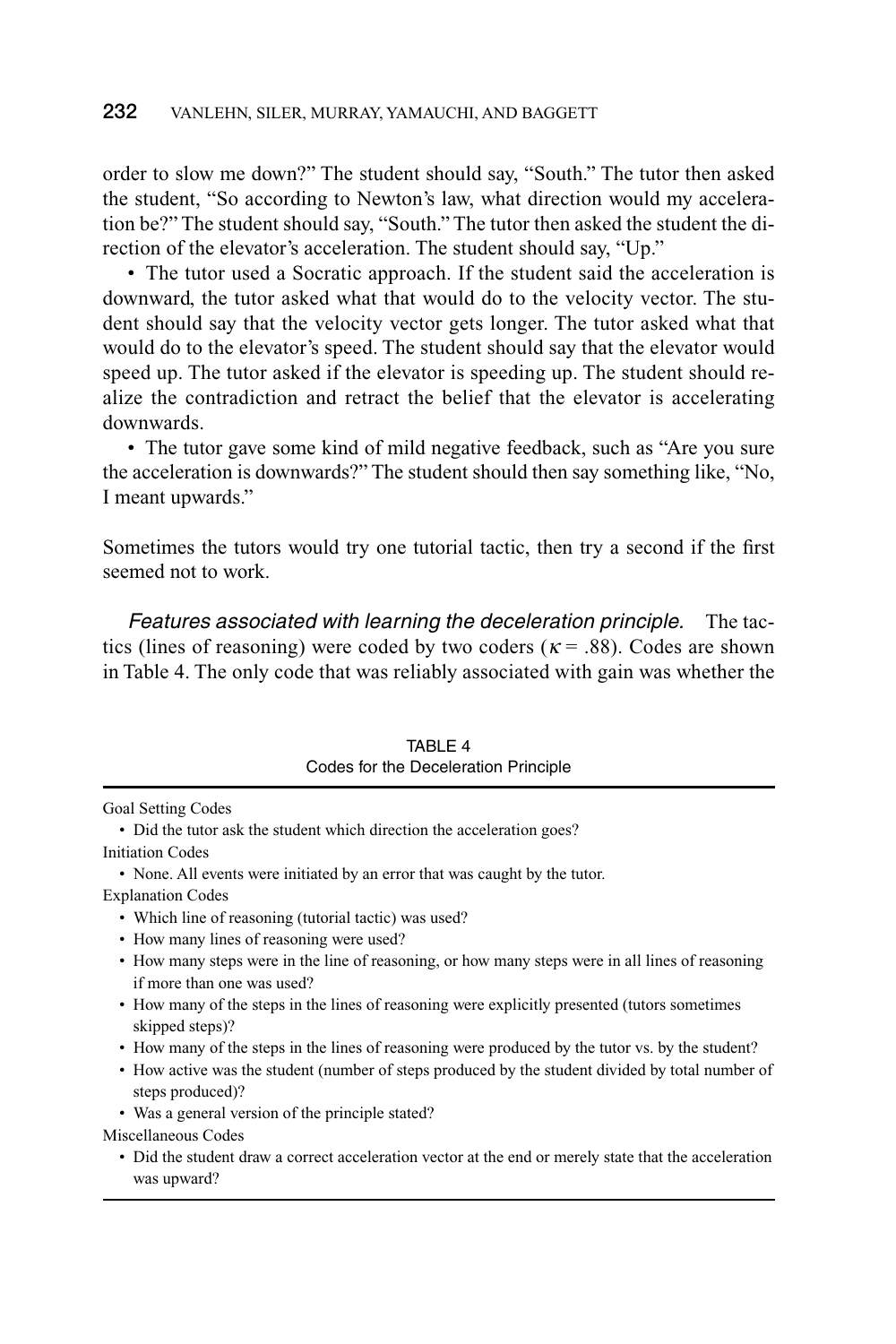tutor stated a general version of the principle, namely "If a body is slowing down, the direction of its acceleration is opposite its motion" ( $p = .035$ ; Coding was done by two coders with  $\kappa = 1.0$ ). It was always the tutor who stated the generalization, never the student. Generalization facilitated correct answering of the posttest. Apparently, a correct answer to the vertical training situation (the elevator problem) was not entirely sufficient for the student to answer correctly in the horizontal testing situation (the truck problem). To increase generalization and transfer, it appears that the tutor should mention the critical concepts *slowing down* and *opposite*.

## A Kinematics Equation

Several kinematics (time-rate-distance) equations are used in physics, and one of them is  $s = v_0 t + \frac{1}{2} a t^2$ , where *s* is the distance an object travels, *t* is the duration of travel,  $v_0$  is the object's initial velocity and *a* is the object's acceleration. During training, this equation was used in a problem where a block starts at rest and slides down an inclined plane for 2 sec. It was tested by asking how far an object travels during 10 sec when starting from rest and accelerating at 5 m/s<sup>2</sup>.

The kinematics equation's learning opportunities. The tutorial dialogs for this principle had the following general form. One of the students was able to produce a correct version of the equation. The other 22 students either could not produce any equation (9 cases) or produced incorrect equations (13 cases). If a student could not produce an equation, then the tutor did so and sometimes justified it by deriving it from the definitions of velocity and acceleration via either calculus (2 cases) or algebra (1 case). On the other hand, if the student produced an incorrect equation, the tutors responded in two ways:

• In 6 cases the tutor explained why the student's error was wrong. For instance, a common error was to use  $s = vt$ , where v is supposed to be the average velocity, but students used the final velocity instead. Tutors pointed this out and suggested using the target equation instead. In one case, the tutor also justified the target equation by deriving it via calculus.

• In 7 cases the tutor did not explain why the student's equation was wrong. For instance, when one student used  $s = at^2$ , the tutor simply pointed out that it should be  $s = \frac{1}{2}at^2$ . Additionally, in 4 cases, the tutor derived the equation via calculus.

Features associated with learning the kinematics equation. Table 5 shows the codes used. Two were associated with gains. First, if the student produced an incorrect equation and the tutor did not explain why it was wrong, then students rarely (in 1 of 7 cases) gained; but if the tutor explained why the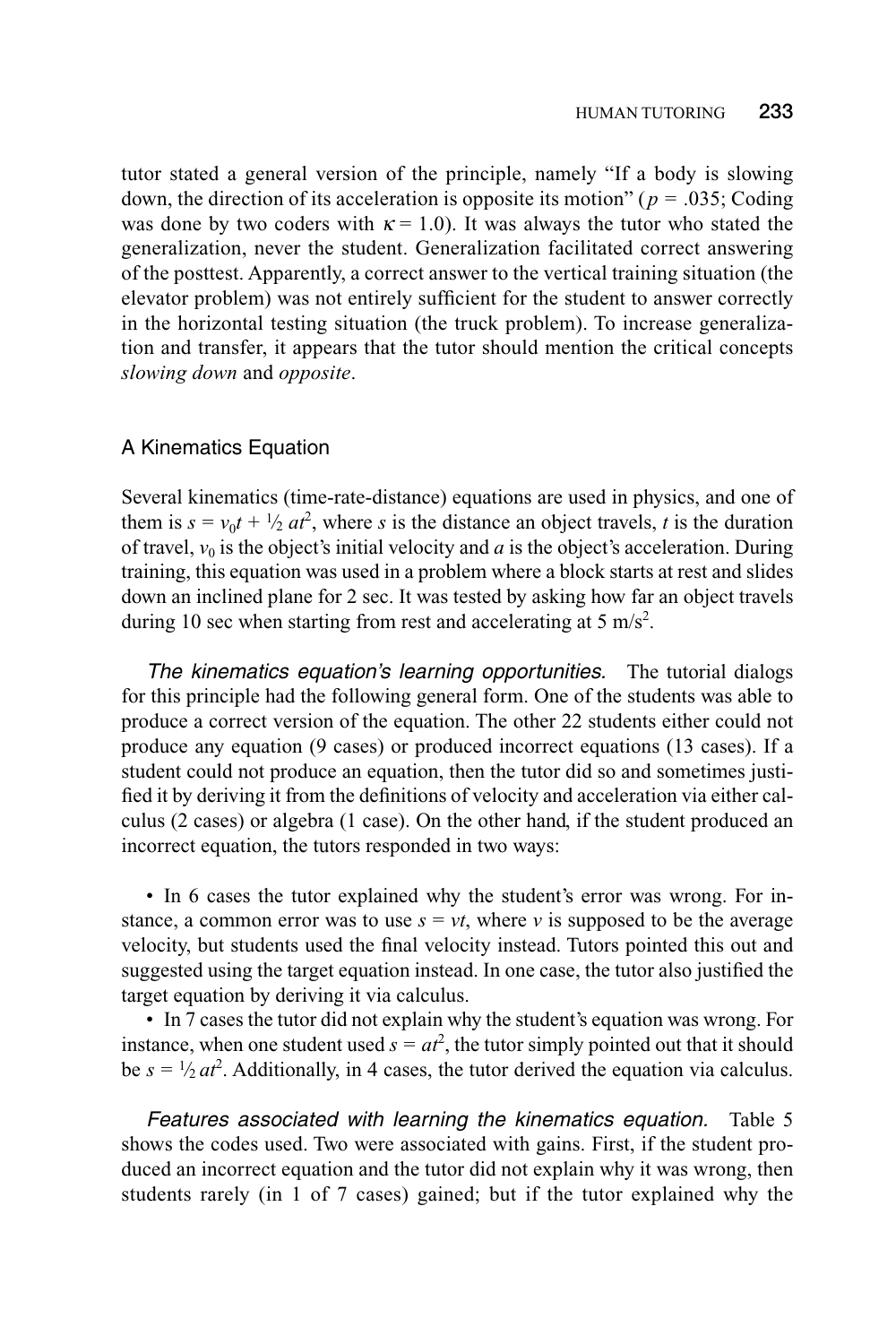#### TABLE 5 Codes for the Kinematics Principle

Goal Setting Codes

- Did the tutor suggest finding a value for a variable?
- Did the tutor suggest writing an equation?
- Did the tutor suggest writing a kinematics equation?
- Initiation Codes

• Whether the student produced a correct equation, an incorrect equation or no equation. Explanation Codes

- Whether the kinematics equation was discussed before or after the value of acceleration was found (and thus, could be substituted into the equation).
- Whether the tutor asked the student to name or give values for the variables in the equation.
- Whether the student used the equation during training to calculate a numerical value for the distance.
- If the student produced an incorrect equation, did the tutor explain why it was wrong?
- Did the tutor derive the correct equation  $(s = v_0 t + 1/z \, dt^2)$  via calculus or algebra?

Miscellaneous Codes

- Whether the student gave an incorrect answer on the pretest or gave no answer on the pretest.
- Whether the student made the same mistake they made on the pretest.

equation was wrong, then they usually (in 4 of 6 cases) gained, which was a marginally significant difference ( $p = .10$ ). This finding suggests, contrary to claims by Sleeman et al. (1989), that tutor explanations of errors support learning, when merely correcting a mistaken equation is not sufficient to remedy the incorrect knowledge.

A second code was associated with gain. In none of the 8 cases in which the tutor derived the target equation via calculus or algebra did the students gain, whereas they gained in half of the 14 cases in which the tutor did not derive an equation mathematically ( $p = .02$ ). Although we found that mathematical derivations of the equation were associated with low gains, Catrambone (1994b) found that such derivations improved gains. However, his test problems could be solved by applying just part of the derivation. In our case, the test problems used the same target equation as the training, so being able to apply only part of the derivation was not necessary for solving them correctly. Apparently, our tutors' derivations provided no useful new information and may only have confused the students.

#### The Compound Body Principle

Some physics problems are easier to solve if one treats two or more objects that move together as a single body. For instance, if the problem asks for the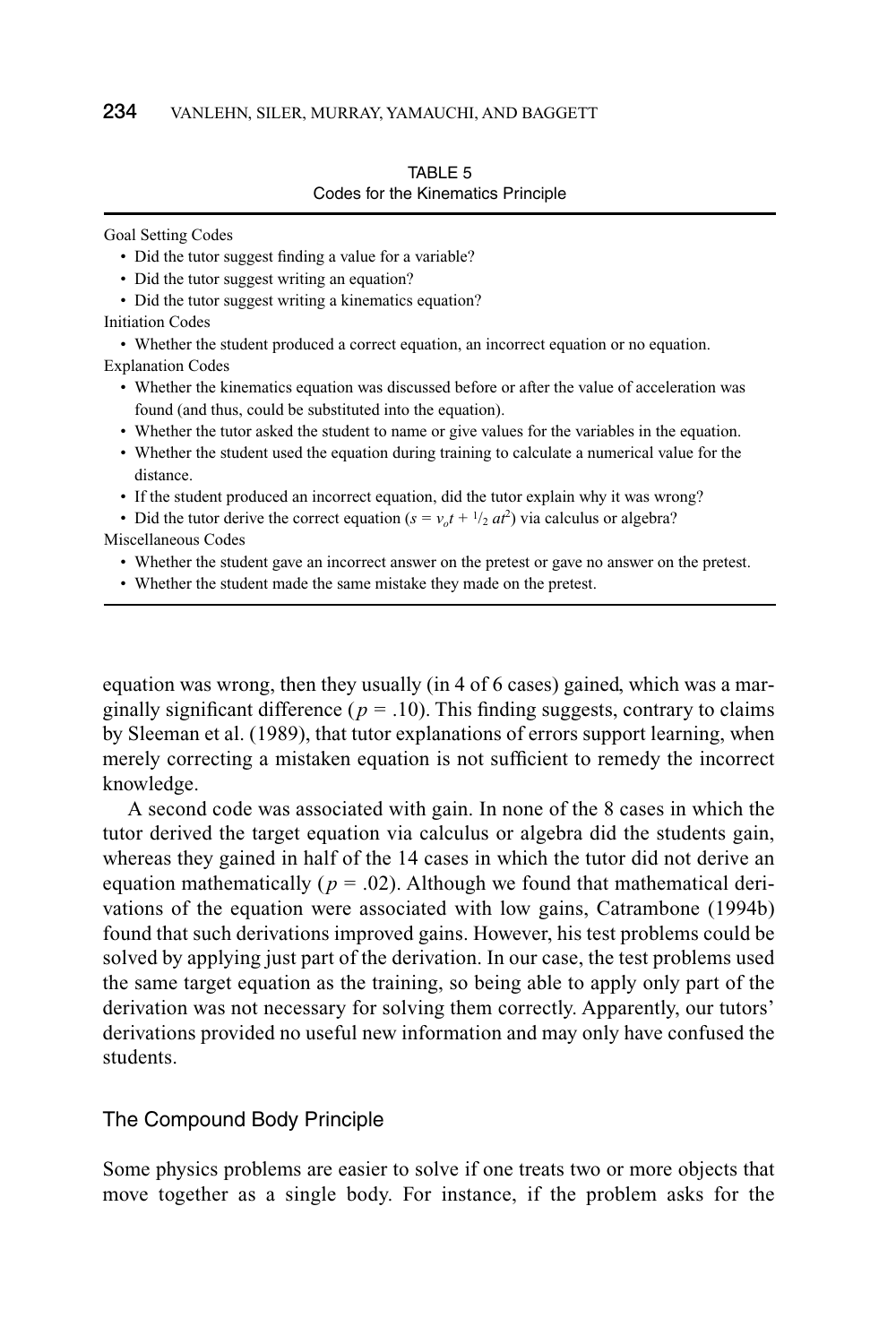acceleration of a 40 kg boy on a 10 kg sled that is sliding down a hill, then it is easiest to treat the boy/sled combination as a single 50 kg body. The compound body principle is, "A set of objects that move together can be considered a single body." In the instruction, the principle is first used in a problem where two blocks, one sitting on top of the other, slide down a frictionless inclined plane. The principle is tested in a problem where two adjacent blocks sit on a horizontal frictionless plane, and a horizontal force is applied to the left side of the left block.

The compound body principle's learning opportunities. The tutorial dialogs had the following general form. Because the physics problem used in the training actually asked, "What is the acceleration of the two-block system," it strongly suggests that one should choose a compound body. Nonetheless, 4 students mistakenly chose a single block as the body. The other 21 students correctly chose the two blocks as the body but 5 showed uncertainty (e.g., by asking the tutor if it was correct). Regardless of how the body was chosen, in 23 of 25 cases the tutors confirmed that the two blocks should be treated as a single body, and in 9 cases even explained why (e.g., because they have the same acceleration or because they move together).

Features associated with learning the compound body principle. Table 6 shows the codes used. Of the 6 students who gained, all made a mistake or showed uncertainty, whereas of the 19 students who did not gain, 16 made the correct body choice without comment. The difference was significant ( $p = .0005$ ).

| Codes for the Compound Body Principle                                                                                                                                                                                                 |  |  |
|---------------------------------------------------------------------------------------------------------------------------------------------------------------------------------------------------------------------------------------|--|--|
| <b>Goal Setting Codes</b>                                                                                                                                                                                                             |  |  |
| • Did the tutor ask the student to choose the body?                                                                                                                                                                                   |  |  |
| Initiation Codes                                                                                                                                                                                                                      |  |  |
| • Did the student choose the body incorrectly, correctly but showing uncertainty, or correctly and<br>without comment?                                                                                                                |  |  |
| <b>Explanation Codes</b>                                                                                                                                                                                                              |  |  |
| • Did the tutor explain that the two blocks can be considered a single body because they move<br>together?                                                                                                                            |  |  |
| • Did the tutor make any other explanations (e.g., there is no need to consider internal forces<br>between blocks)?                                                                                                                   |  |  |
| • Did the tutor state the principle in a general form?                                                                                                                                                                                |  |  |
| Miscellaneous Codes                                                                                                                                                                                                                   |  |  |
| • Did the student mention mass during the selection of the body (because it might be possible to<br>work the problem by simply adding the masses of the two blocks together instead of<br>conceptualizing the pair as a single body)? |  |  |
|                                                                                                                                                                                                                                       |  |  |

TABLE 6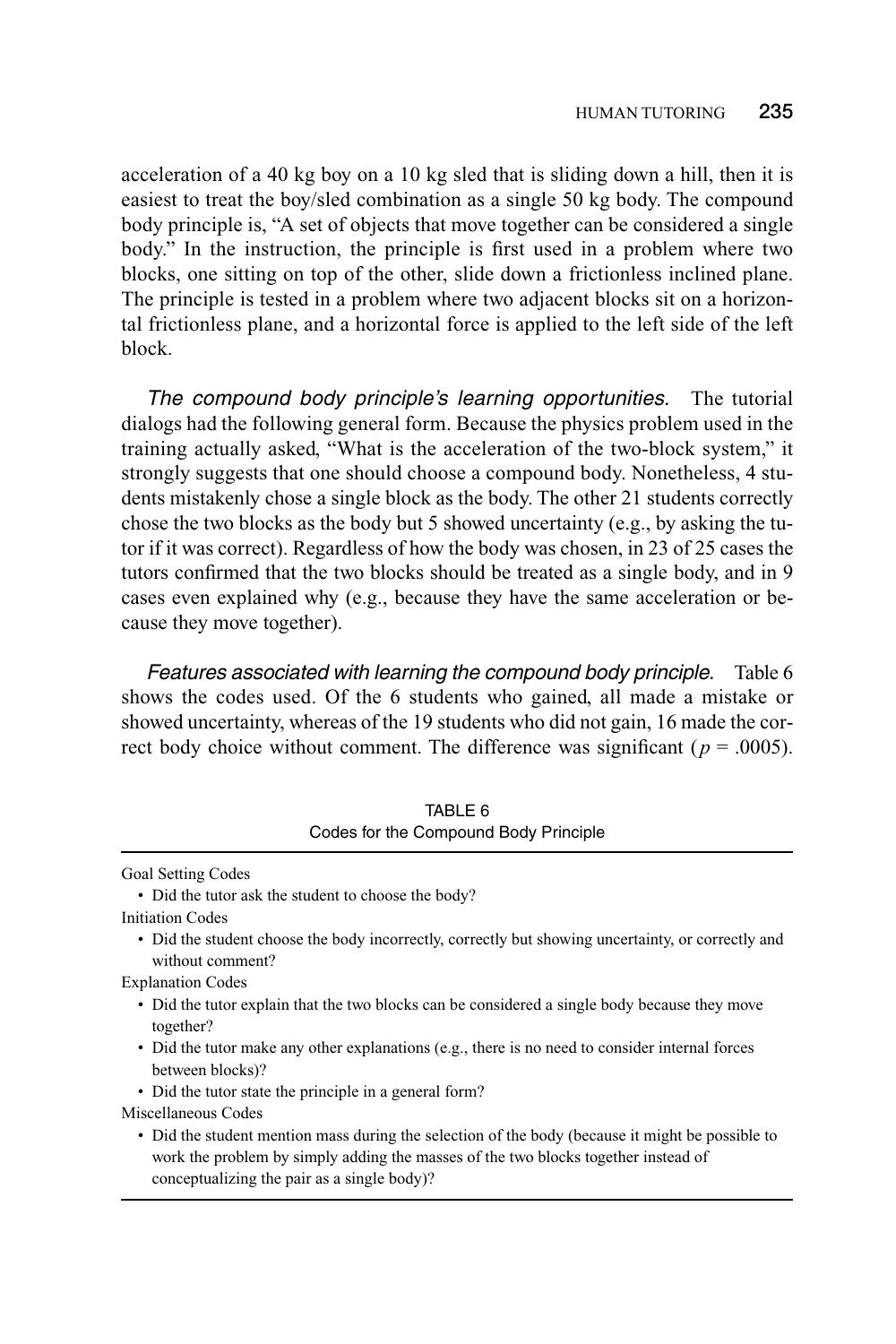No other significant differences were found among the other features that we coded for.

#### The Rotated Axes Principle

Although Newton's law is introduced as a vector equation,  $\mathbf{F} = \mathbf{m}\mathbf{a}$ , where **F** and **a** are vectors, students are taught to apply it by choosing coordinate axes centered on the body, finding components of the vectors along each axis, and writing Newton's law in scalar form once for each axis (see Figure 1). The coordinate axes need not appear in their standard orientation, where the *x*-axis is horizontal and the *y*-axis is vertical. They can be rotated. Although different equations result from different rotations, the final answer will always be the same. Students can take advantage of this to simplify the equations. If a vector is perpendicular to an axis, then its component along that axis is zero, so it need not appear in the equation for that axis. The axes can be rotated to make certain vectors perpendicular to the axis, and thus simplify the equations.

The general version of the axis rotation principle is to choose axes that simplify the equations. However, this version of the principle is not operational. One would have to mentally envision the equations that would result from different rotations of the axes to determine which rotation creates the simplest equations. Not even experts could do that easily. Thus, there are two more specific versions of the principle that are commonly used:

• If the sought quantity is the magnitude of a vector, such as an acceleration or a force, then rotate the axes so that one axis is aligned with it. This means that the unknown will appear in only one equation.

• If the sought quantity is a scalar, such as mass, or there is no sought quantity, then rotate the axes so that the maximum number of vectors lie along axes. If a vector lies along an axis, its magnitude will appear in only one equation.

During training, the rotated axis principle was used on three problems (P2, P3, and P5). In all three cases, the first version of the principle was appropriate because the sought quantities were vectors. Tutors' explanations usually stated that the axes should be rotated to align with the direction of the unknown quantity. Sometimes the tutors would also state that rotating the axes simplifies the equations.

Unfortunately, the test problem required much further transfer than we had intended. The problem provided several vectors without specifying which one was sought, and asked the student to draw appropriate coordinate axes. Thus, it could be solved by the second version of the rotated axes principle. Yet that version was not relevant during the tutoring sessions, so there was no tutoring on it.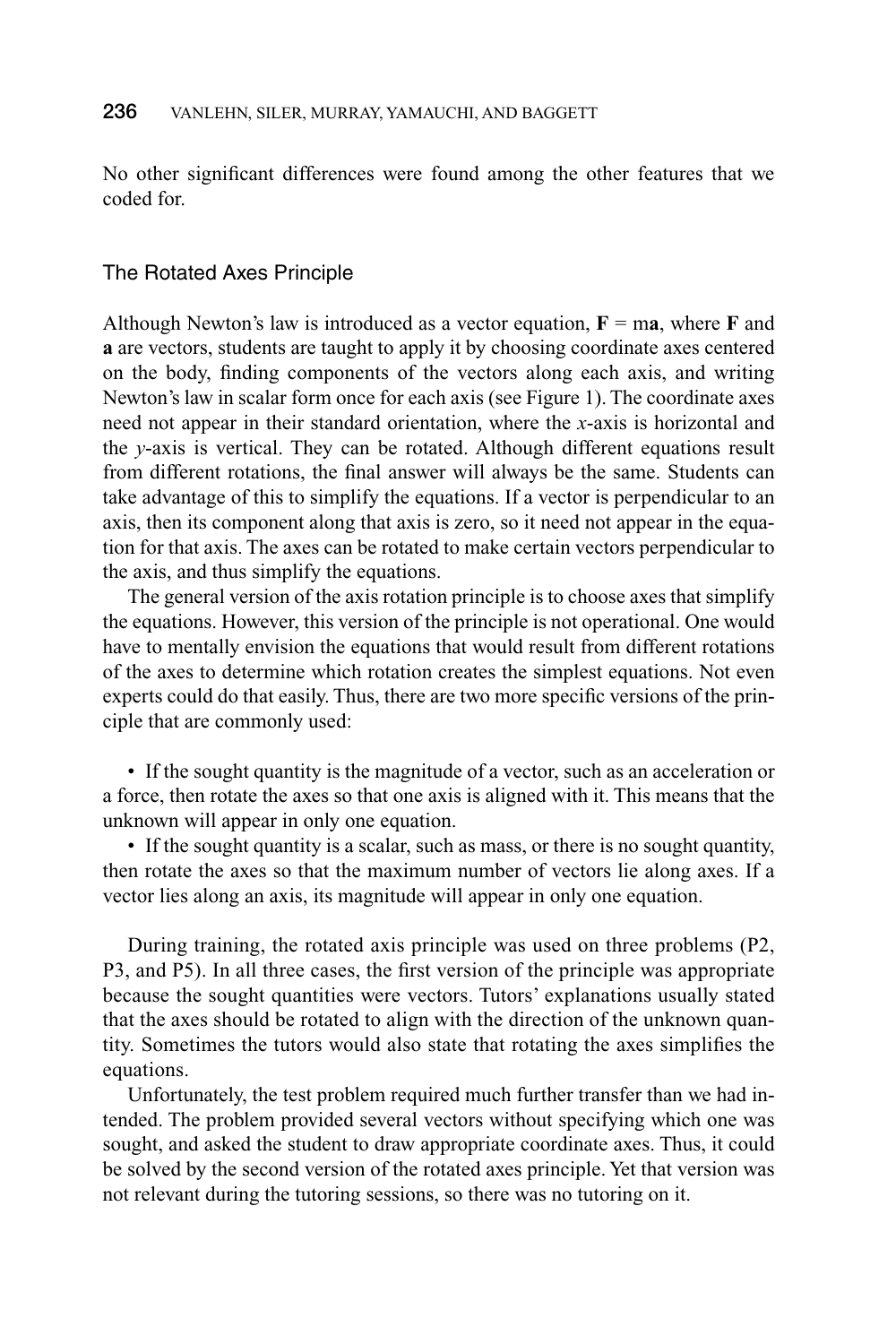The rotated axes principle's learning opportunities. During the first problem where the rotated axis principle could be used, the tutoring proceeded as follows. In 12 cases, the tutor suggested rotating the axes before giving the student a chance to draw them. In the remaining 6 cases, the student chose the axes and usually (4 cases) chose nonrotated ones. However, even when the tutor did suggest rotating the axes before giving the student a chance to draw them, 1 of the 12 students apparently misunderstood, because the student failed to rotate the axes even after receiving the suggestion. On the other hand, if they chose correctly, they did not express uncertainty. Regardless of how the axes were chosen, the tutors often (in 13 of 18 cases) mentioned the first version of the principle ("It's generally a good idea to put one axis along the unknown."). In 4 of those 13 cases, the tutors continued by mentioning the general version ("That will simplify the equations."). There were no cases where the tutors gave the general explanation without giving the specific explanation.

On the second problem where the rotated axis principle could be used, the tutor suggested rotating the axes before the student had a chance in only 3 cases. In the third problem, the tutor usurped the student's prerogative in only 1 case. Thus, the tutors were fading the scaffolding, which has been observed before in tutoring (McArthur et al., 1990, Figure 3).

The tutors also gave explanations somewhat less frequently on subsequent problems. On both the second and third problems, they gave explanations in 10 of 18 cases, whereas they gave explanations in 13 of 18 cases on the first problem.

Features associated with learning the rotated axes principle. Table 7 shows the codes used. None were associated with gain. In particular, for each of the three problems, we tested whether any code for that problem was associated with gain. We also formed codes that aggregated across problems, such as "Did the student make an error on any problem," and tested their association with gain.

TABLE 7 Codes Used for the Rotated Axes Principle

Goal Setting Codes

• Did the tutor mention that the axis can or should be rotated?

Initiation Codes

- Did the tutor suggest how much to rotate the axes before giving the student a chance?
- Did the student draw rotated axes or nonrotated ones?

Explanation Codes

• Did the tutor mention the specific version of the principle?

• Did the tutor mention the general version of the principle?

• Did the tutor mention both versions of the principle?

Miscellaneous Codes

• If the student drew nonrotated axes, did the tutor explain either the specific or general principle?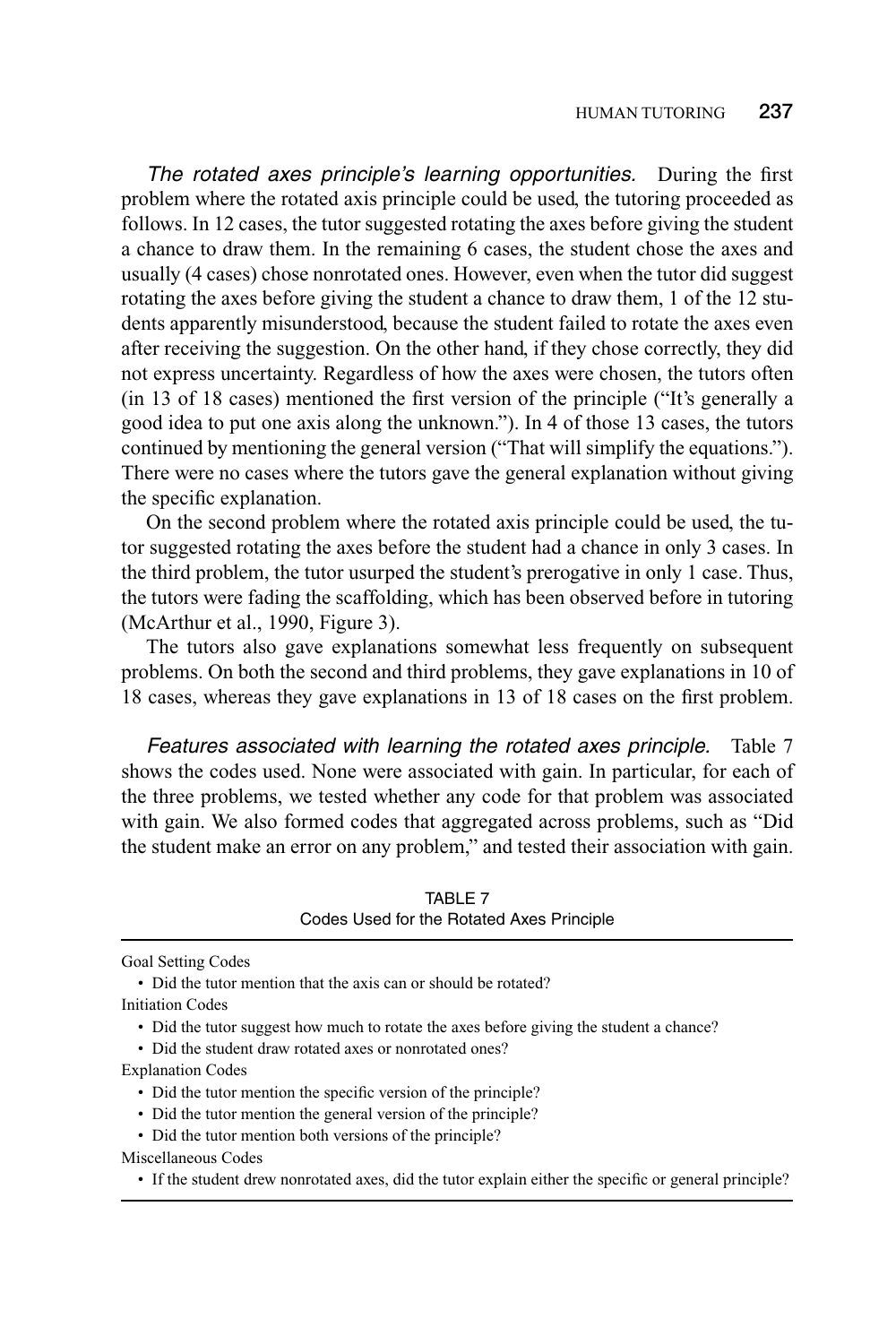| S erred on the first problem? | S erred on the second problem? |     |
|-------------------------------|--------------------------------|-----|
|                               | No                             | Yes |
| Yes                           |                                |     |
| N <sub>0</sub>                |                                |     |

TABLE 8 Association of Errors on the Rotated Axis Principle With Subsequent Error

Again, no significant associations were found. This is not too surprising, given that the training was on one specific version of the principle and the testing was on the other version.

Because we had unintentionally used a far transfer problem on the test, we tried in vain to find evidence of learning by seeing if tutoring reduced errors during training. We used the codes of Table 7 as independent variables, but took errors on the second and third problem as the dependent variable. For instance, Table 8 shows the results for whether or not making an error on the first problem is associated with making an error on the second problem. The table indicates that if the student erred on the first problem (and received remedy), then the student was less likely to error on the second problem. This is the trend one would expect, but it did not reach significance. Note that only 15 of the 18 students could be used in this analysis because for the other 3, the tutor usurped their chance of making an error on the second problem. The use of subsequent errors as a dependent variable caused low *N* on all of the tests of association, which is probably why none of them reached significance.

## THIRD ANALYSIS: GENERALIZATION OVER PRINCIPLES

Table 9 summarizes the results from the preceding analysis. As expected, for different principles, different features were associated with gain. This is why we did not observe strong associations in the first analysis. However, it leaves one to wonder what can be said about learning in general regardless of the principle being learned. To address that, we conducted a third analysis. It is motivated by the findings from the second analysis. It used the same coding as the second analysis, but aggregated the codes across principles in ways that were motivated by patterns observed in the second analysis and by the theoretical issues discussed in the introduction.

#### Are Impasses Associated With Learning?

One of our main questions concerned the effect of impasses on learning. With the knot principle and the compound body principle, impasses were associated with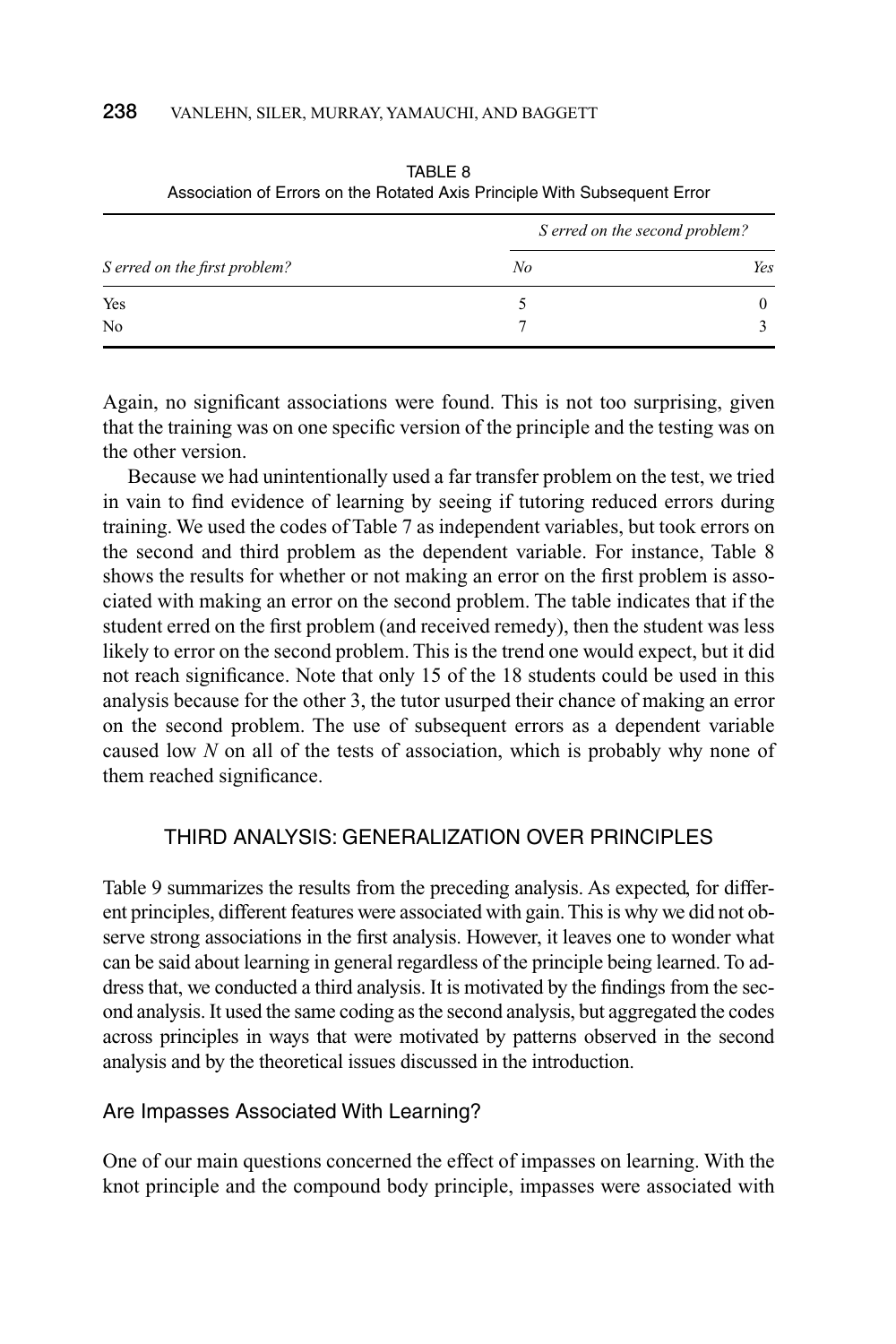TABLE 9 Codes Associated With Gains

Knot Principle

• The student chose an incorrect body (vs. the choosing the correct body or letting the tutor choose the body).

Deceleration Principle

• The tutor stated a general version of the principle (vs. neither tutor nor student stating a general version of the principle).

A Kinematics Equation

- If the student produced an incorrect equation, the tutor explained why it was wrong (vs. not explaining why it was wrong).
- The tutor did not use mathematical derivations of the equation (vs. the tutor used an algebraic or calculus derivation of the equation).

Compound Body Principle

• The student chose an incorrect body or chose the correct body but expressed uncertainty (vs. choosing the correct body without expressing uncertainty).

Rotated Axes Principle

• None (probably because the test problem could not be solved with the principle taught during the tutoring).

gains. There appear to be several reasons why no such association was observed for the other three principles:

• For the rotated axes principle, the test problem did not measure acquisition of the principle taught during training, so unfortunately, data from this principle are worthless for testing the impasse hypothesis or any other hypothesis. In fact, they will be ignored in subsequent discussions.

• For the deceleration principle, all the learning opportunities began with an impasse.

• For the kinematics equation, 22 of the 23 learning opportunities began with an impasse.

The useable data suggest that impasses increase the likelihood of learning but do not guarantee it. This is evident in Table 10, which presents an analysis of the learning opportunities from four of the five principles (i.e., data from the rotated axes principle are not included). The analysis involved aggregating the coding from the first analysis across principles according to the definition of impasses as episodes where the student got stuck, made an error, or did the correct action while showing signs of uncertainty.

The association apparent in Table 10 is statistically reliable,  $\chi^2(94)$  = 13.4,  $p = .001$ , and shows that learning opportunities that include an impasse result in gains about half the time, whereas gains are less frequent when learning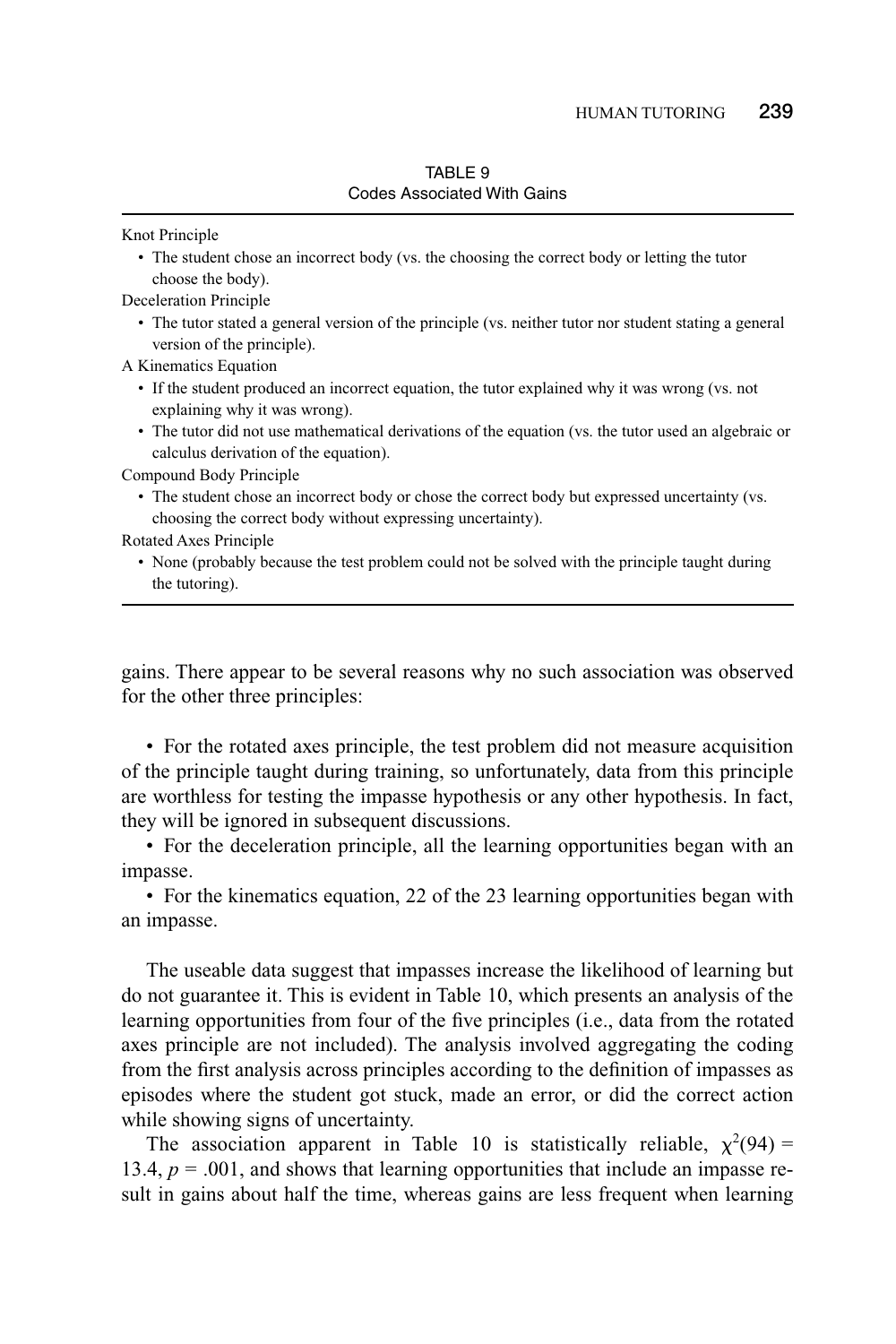|                                                                            | Gain | $No$ -gain |
|----------------------------------------------------------------------------|------|------------|
| Impasse: Student gets stuck, errs, or does correct action with uncertainty | 33   | 29         |
| No impasse: Tutor does correct action                                      |      |            |
| No impasse: Student does correct action without signs of uncertainty       |      |            |

TABLE 10 Impasses are Associated With Gains

opportunities have the tutor doing the action (21%) or the student doing the action correctly without signs of uncertainty (11%). When students did the correct action without signs of uncertainty despite having failed to do so on the pretest, it was mostly on the compound body principle (16 of 22 cases), where the problem statement strongly implied that the student should use a compound body. Thus, it seems that impasses are indeed associated with gains because when they are absent, students seldom learn.

## Are Explanations More Effective in the Context of an Impasse?

As Table 9 indicates, explanations, albeit of different kinds, were associated with learning for the Deceleration principle and for the Kinematics equation. Why were explanations not associated with learning for the Compound body principle or the Knot principle? Almost all the learning opportunities of the Deceleration and Kinematics principles included impasses, but impasses occurred on only some of the learning opportunities for the Compound body and Knot principles. This suggests that explanations may be more effective in the context of an impasse.

To test this, the statistical tests for association were redone for the Compound body and Knot principles including only learning opportunities where impasses occurred. None of the explanation codes were reliably associated with gain. Although this could be owing to lack of statistical power, trends were not apparent in the data (see Tables 11 and 12; the cells indicate the number of gains over the total number of learning opportunities).

This suggests that it may be something about the content of the Knot and Compound Body principles that makes explanations ineffective. They do share the common feature that they advise the student which object to pick as the body. This is often quite salient visually, so it may be that some kind of shallow, visual learning suffices for transfer to the posttest. Even if providing explanations encourages deeper learning, the deeper learning may be no better than shallow learning at causing transfer to our posttest.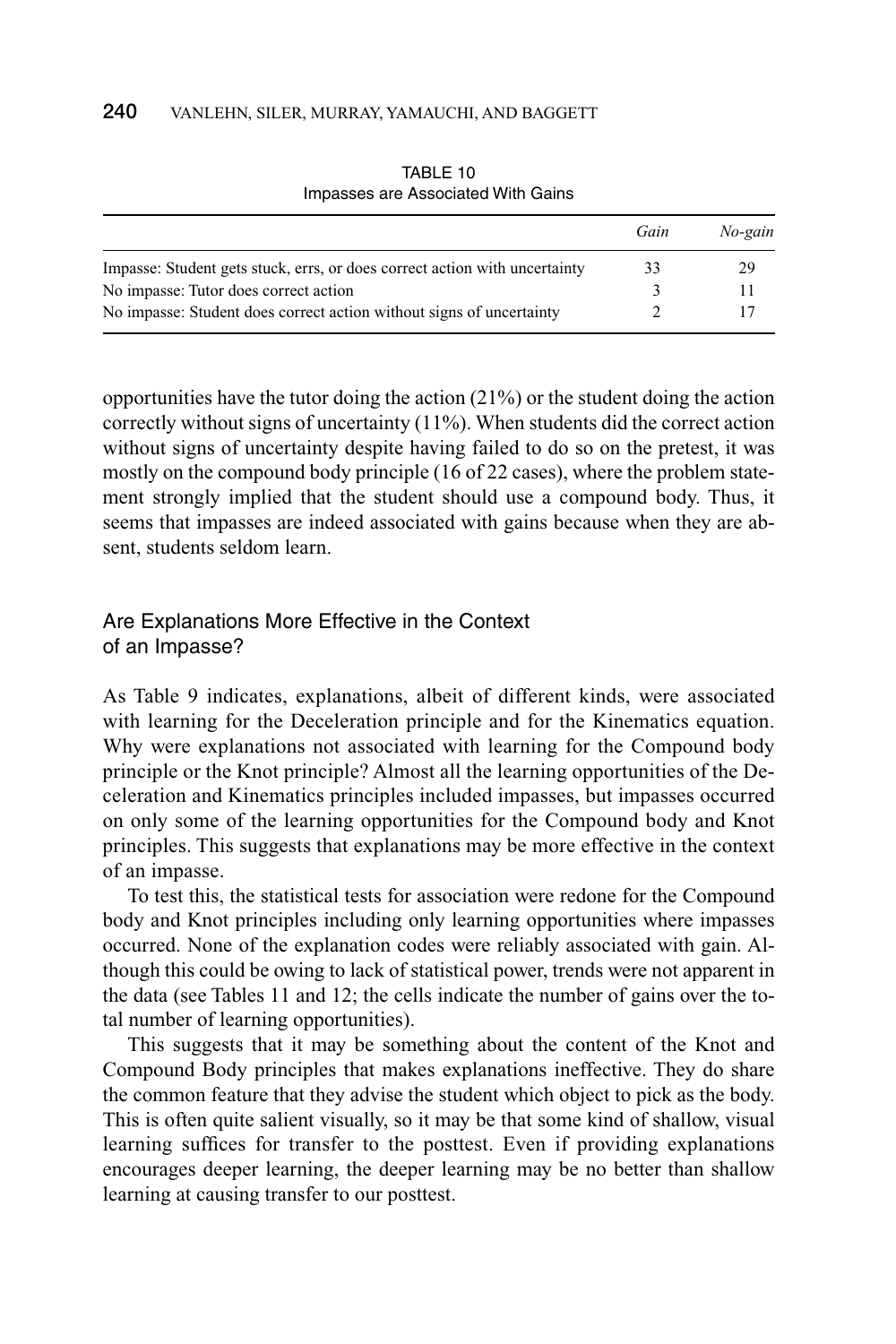TABLE 11

For the Knot Principle, Are Explanations in the Context of Impasses Associated With Gain?

|                                                   | Explain      | No explain   | p(Fisher) |
|---------------------------------------------------|--------------|--------------|-----------|
| Tutor points out that the knot is an object       | 10/13(77%)   | $3/3(100\%)$ | 1.0       |
| Tutor explains why the student's choice is wrong  | 8/11(73%)    | $5/5(100\%)$ | 0.509     |
| Tutor explains the general principle.             | $3/5(60\%)$  | 10/11(91%)   | 0.214     |
| Tutor explains why knot is right for this problem | $8/8$ (100%) | 5/8(63%)     | 0.200     |

TABLE 12 For the Compound Body principle, Are Explanations in the Context of Impasses Associated With Gain?

|                                                       | Explain     | No Explain  | p(Fisher) |
|-------------------------------------------------------|-------------|-------------|-----------|
| Tutor explains: They move together so consider as one | 2/3(67%)    | 4/6(67%)    | 1.0       |
| Tutor explains the general principle.                 | 0/0         | 6/9(67%)    | N/A       |
| Tutor gives any other explanation                     | $2/4(50\%)$ | $4/5(80\%)$ | 0.524     |

## Is Mentioning the Goal Effective in the Context of Impasses?

As discussed in the introduction, mentioning goals ought to be associated with learning at least in some cases. In the earlier analysis, discussion of goals was associated with learning for the Knot principle but not for any of the other three principles. Even for the knot principle, it appears that the association is the result of a confound with impasses, as argued in connection with Table 3. Just to be thorough, we reanalyzed the data for the Compound Body and Knot principles, including only learning opportunities where there were impasses. Mentioning goals was not associated with gain.

## GENERAL DISCUSSION

Here we first consider the two main objectives of the study, then its for human and computer-based tutoring.

## Objective 1: Understanding Coached Problem Solving

One objective was to add detail to the emerging picture of coached problem solving, and in particular, to help us envision the learning opportunities for principles that occur during coached problem solving. In reporting our first analysis, we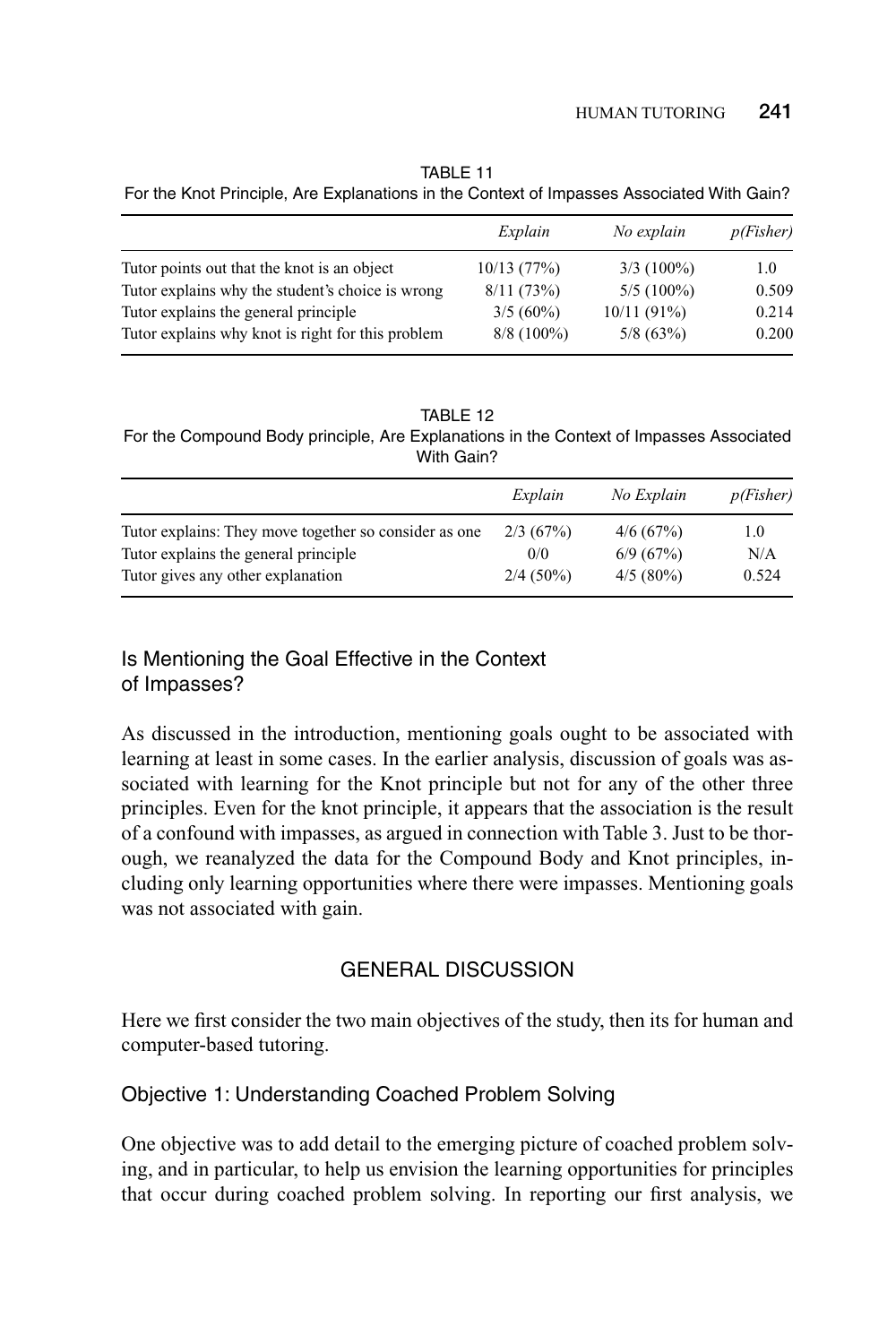described the learning opportunities associated with each of the five principles. In this section, we point out some of the similarities among them.

Learning opportunities can be viewed as consisting of three unordered parts. During the goal setting part, the tutor may prompt the student to apply the principle by telling the student what the current goal is. This occurred in 61% of the learning opportunities (see Table 13), counting only the initial application of the Rotated Axes principle. This is a surprisingly high frequency, given that McArthur et al. (1990) found goals mentioned much less frequently in their algebra problem solving transcripts. It may be that their participants were more familiar with the relevant goal management knowledge than our participants, and thus needed less prompting.

The second part, initial principle application, consisted of either the student or the tutor applying the principle. In our corpus, it was usually the student who applied the principle. The tutor applied the principle in only 21 (19%) of the 113 learning opportunities (counting only the initial learning opportunities for the rotated axis principle). Students reached an impasse on 67 (59%) of the 113 learning opportunities. This is not surprising given that we studied only learning opportunities where the student missed the principle on the pretest. If the student made an error, our tutors always pointed it out if the students did not detect it already, which is consistent with earlier studies of coached problem solving (e.g., Merrill et al., 1995).

The third part consists of explanations and other discussion of the principle application. The tutor produced most of the explanations. We had hoped to see cases where the student provided most of the explanation, but this seldom occurred. For the Deceleration and Kinematics principles, some of the explanations consisted of elaborate derivations of the principle. These were never positively associated with gain, and mathematical explanations were inversely associated with gains for the Kinematics principle. For the other three principles, explanations generally did not involve elaborate derivations, possibly because there are none for these principles. Moreover, explanations of these principles were not associated with gain.

| Principle           | Frequency  |
|---------------------|------------|
| Knot                | 20/32(63%) |
| Rotated axis        | 8/18(44%)  |
| Deceleration        | 13/15(87%) |
| Kinematics equation | 16/23(70%) |
| Compound body       | 10/25(40%) |
| Average             | 61%        |

TABLE 13 How Frequently Did the Tutor Mention the Goal?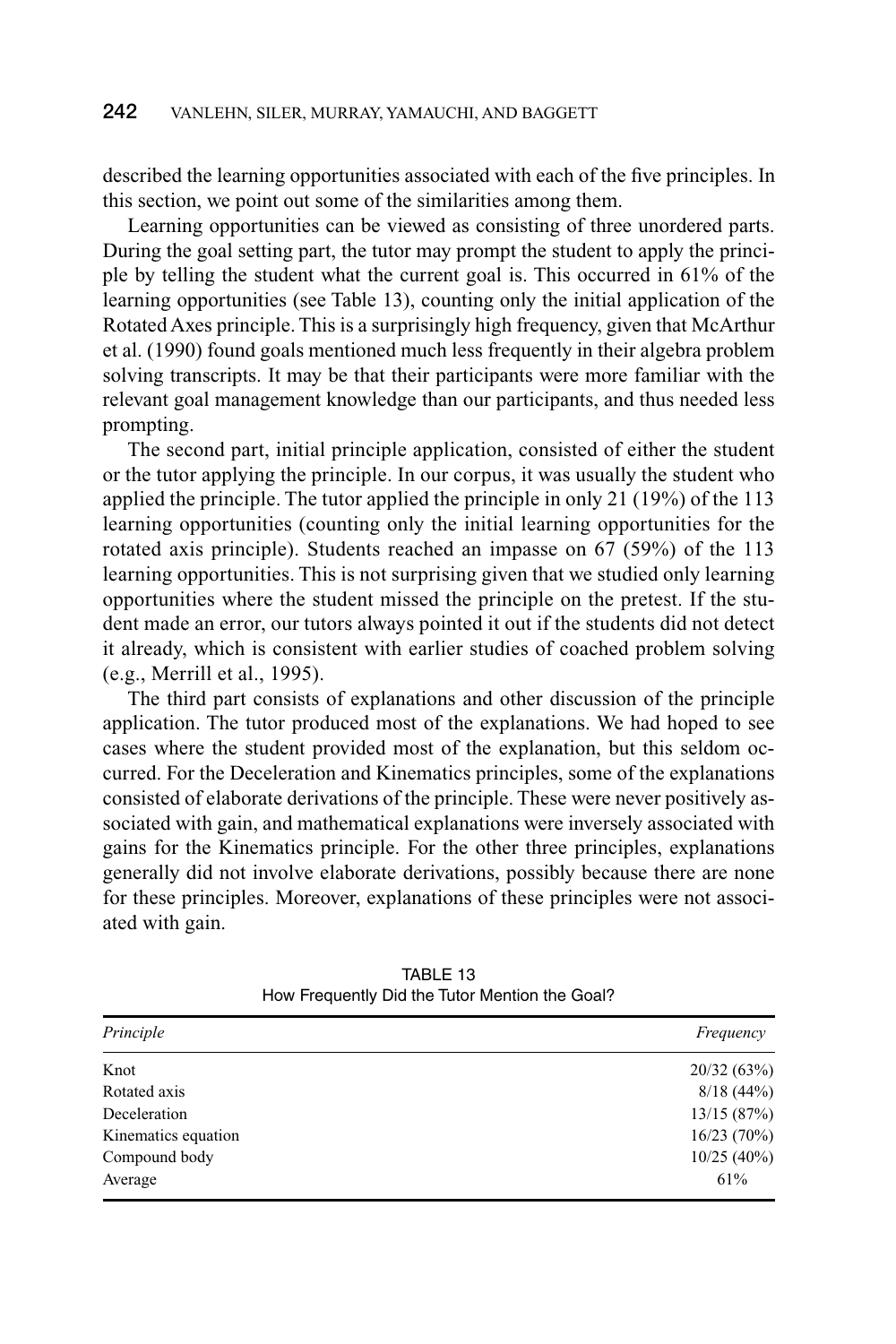Although the three parts often occurred in the order of goal prompt, initial application and explanation, they did not always occur in that order. For instance, sometimes the student would make an attempt to apply the principle, then the tutor would prompt by mentioning the goal. Sometimes tutors included a little bit of the explanation (e.g., "Notice that the knot is also an object.") as a prompt even before the student made a first attempt at the goal.

In short, the picture to take home of a typical learning opportunity in this study is: The tutor usually suggests a goal; the student usually tries to apply the principle and often reaches an impasse; and the tutor gives most of the subsequent explanation. To be frank, there were few cases of the kind of inspired tutoring observed by Collins and Stevens (1982), despite the fact that our tutors had years of experience, had great enthusiasm for tutoring, and knew that their tutoring was being recorded and analyzed.

## Objective 2: Tutoring Features Associated With Learning

The second objective of this research was to find features of the learning opportunities that were associated with learning. These proved surprisingly elusive. When we analyzed all the principles together, we found only that shorter learning opportunities were associated with more frequent gains. It could be that shorter explanations are more effective, but it could also be that easily-learned principles elicit shorter discussions.

When we controlled for principle learnability by analyzing each of five principles separately, we did observe correlates of learning. However, different features were associated with the learning of different principles. The knot principle and the compound body principle were learned when students reached impasses, as predicted by several earlier studies (Brown & VanLehn, 1980; Carroll & Kay, 1988; Siegler & Jenkins, 1989; VanLehn, 1987, 1990, 1999; VanLehn & Jones, 1993b; VanLehn et al., 1992). For the deceleration and the kinematics principles, almost all the students reached impasses, so only explanations or goal-prompting could be associated with learning. It turned out that generalization was important for deceleration, which is consistent with Catrambone's (1994a) findings. Contrary to Sleeman et al. (1989), explanation of why the student's equation was wrong may have been important for learning the correct kinematics equation. Contrary to Catrambone (1994b), mathematical derivations of the correct kinematics equation actually impeded learning.

This diversity of findings prompted a third analysis of the data. It found that learning was more common at impasses than when the tutor did the action correctly or when the student did the action without signs of an impasse. This suggests that letting the student try to do an action even if they will get stuck or make an error is better than showing them how to do it.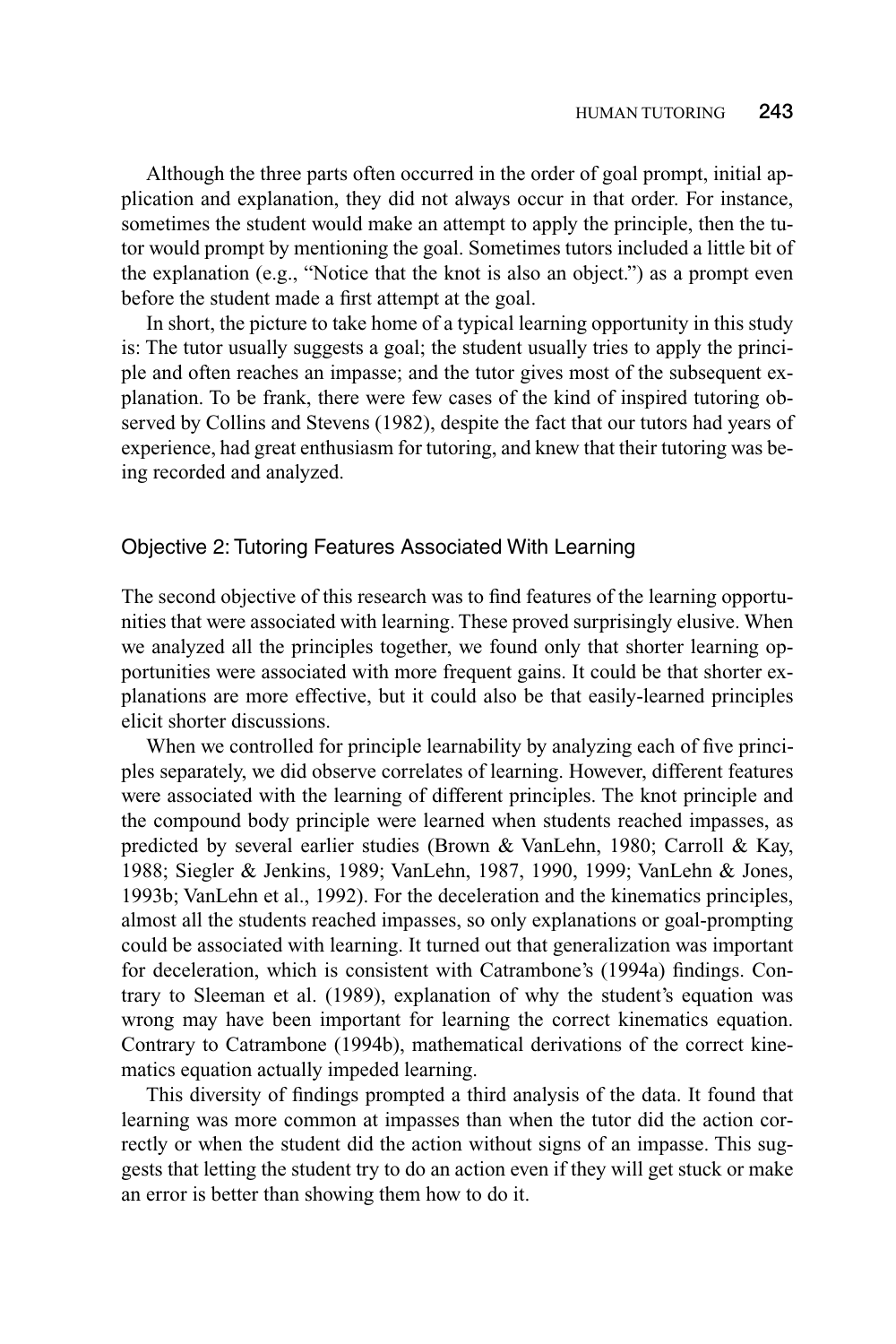#### **244** VANLEHN, SILER, MURRAY, YAMAUCHI, AND BAGGETT

Dweck (1986) and Dweck and Leggett (1988) found that changing reward structures could change students from a performance orientation to a learning orientation. In our studies, when students reach an impasse, they discover that they need to learn something, so they may adopt a learning orientation at least for the duration of the learning opportunity. If so, then one would expect explanations and goal prompting to be more effective in the context of an impasse than they would otherwise be. That did not turn out to be the case, although the null results could be because of low statistical power.

#### Implications

When all is said and done, what has been learned from this close examination of learning opportunities during coached problem solving? First, impasses appear to be strongly associated with learning. This suggests that tutors should encourage impasses. Our tutors always gave feedback on errors, unless the students detected the errors first, but they should perhaps go even further. Of the 33 cases just mentioned where there were no impasses, there were 11 cases when tutors applied the principle without even giving the student a chance first. Although it is possible that the tutors deliberately avoided the impasses for affective reasons, such as preventing the students from losing face, it may also be that the tutors overestimated the students' competence or were more enthusiastic about making progress through the problem than letting the student make mistakes and learning from them. As a general policy, tutors should let impasses occur unless there are compelling reasons (e.g., affective ones) for avoiding them. The other 22 cases of nonimpasses occurred mostly when students guessed correctly about the compound body due to the way the problem was worded. These cases could perhaps be avoided by rewording the problem.

The large number of null results for explanations and goal prompting suggest that tutorial explanations and other tactics are perhaps much less important than we initially thought. McKendree (1990) showed that a tutoring system that merely flags errors yielded significantly less learning than when it gave hints as well. However, most of the benefit seemed to be due to the students learning goal management skills, as opposed to principles. The analyses presented here suggest that tutorial explanations are associated with gains in only a few cases.

If explanations are not associated with learning, then we face the counterintuitive but intriguing possibility that the content of the tutor's comments may not matter much. The main effect of tutorial explanations may be to prompt students to think harder with the knowledge that they already possess. If so, then it doesn't matter what the tutors say or even whether the students understand it; the mere fact that the tutors are talking about a principle motivates the students to think harder about it. This would explain why individual explanation features often did not correlate with learning.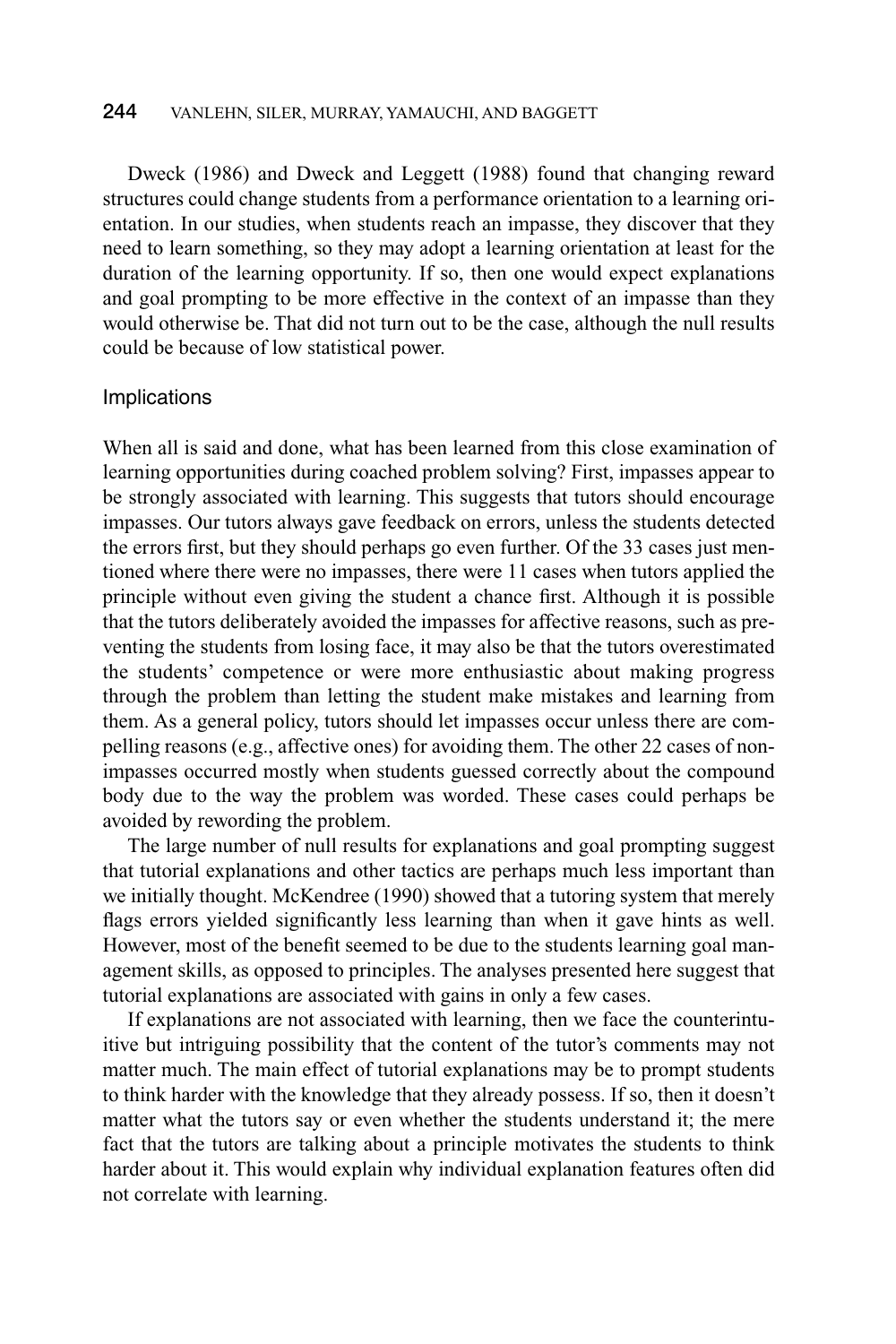This is also consistent with Chi's recent studies showing that when tutors are prohibited from generating explanations and may only give content-free prompts to students, then students learn just as much as when tutors are allowed to tutor normally (Chi et al., 2001). However, Chi's participants were reading a textbook instead of solving a problem, so her participants had access to authoritative knowledge, whereas our problem-solving students never referred to the text while working with the tutor, so their only authoritative source was their tutor. It is not clear whether zero-content prompting will work as well with coached problem solving as it does with coached reading. Moreover, in the prompting condition of Chi's studies, the prompters may have kept prompting the student until the student had produced an explanation that satisfied the prompter. Nonetheless, there seems to be a growing suspicion that human tutorial explanations may not be all that helpful for students. Tutorial behavior that gets students to think, such as generating opportunities for impasses or giving zero-content prompts, may be the key to why tutoring is so effective. If a feedback loop is added that keeps students thinking and talking until they have produced an explanation that satisfies the tutor, then that might further increase the effectiveness of such explanation-free tutoring.

On the other hand, zero-content prompting probably fails whenever the students simply cannot generate a sufficient explanation by themselves. Renkl (2001) has shown that learning can be improved by providing tutorial explanations whenever students fail to generate a correct self-explanation.

This suggests that an optimal tutoring strategy may be to (a) let the student reach an impasse, (b) prompt them to find the right step and explain it, and (c) provide an explanation only if they have tried and failed to provide their own explanation. Human tutors often fail to do step (b) and sometimes even fail to do step (a). On the other hand, some intelligent tutoring systems approximate this tutoring strategy in that they always let students try to do a step before giving hints on it, and their hint sequences gradually increase in content. However, they do not elicit an explanation from the students, nor would they be able to understand it if they did, so they do not know when the students' explanation is satisfactory. This suggests that the next major advance in tutoring technology might be tutors that elicit and understand student explanations (e.g., Rose et al., 2001; VanLehn et al., 2002).

Given that a tutorial explanation is finally necessary, what kind of explanation should be given? It turned out in this study that explanations that were just deep enough to allow students to solve the posttest problems were more effective than deeper explanations. For instance, on the Deceleration principle, tutors provided several interesting explanations for the principle, and sometimes even got students involved in producing parts of the explanation. One would think that this should cause deep learning of the principle. However, it turned out that gains were associated only with stating the principle in a general form ("If an object is moving in a straight line and slowing down, then its acceleration is in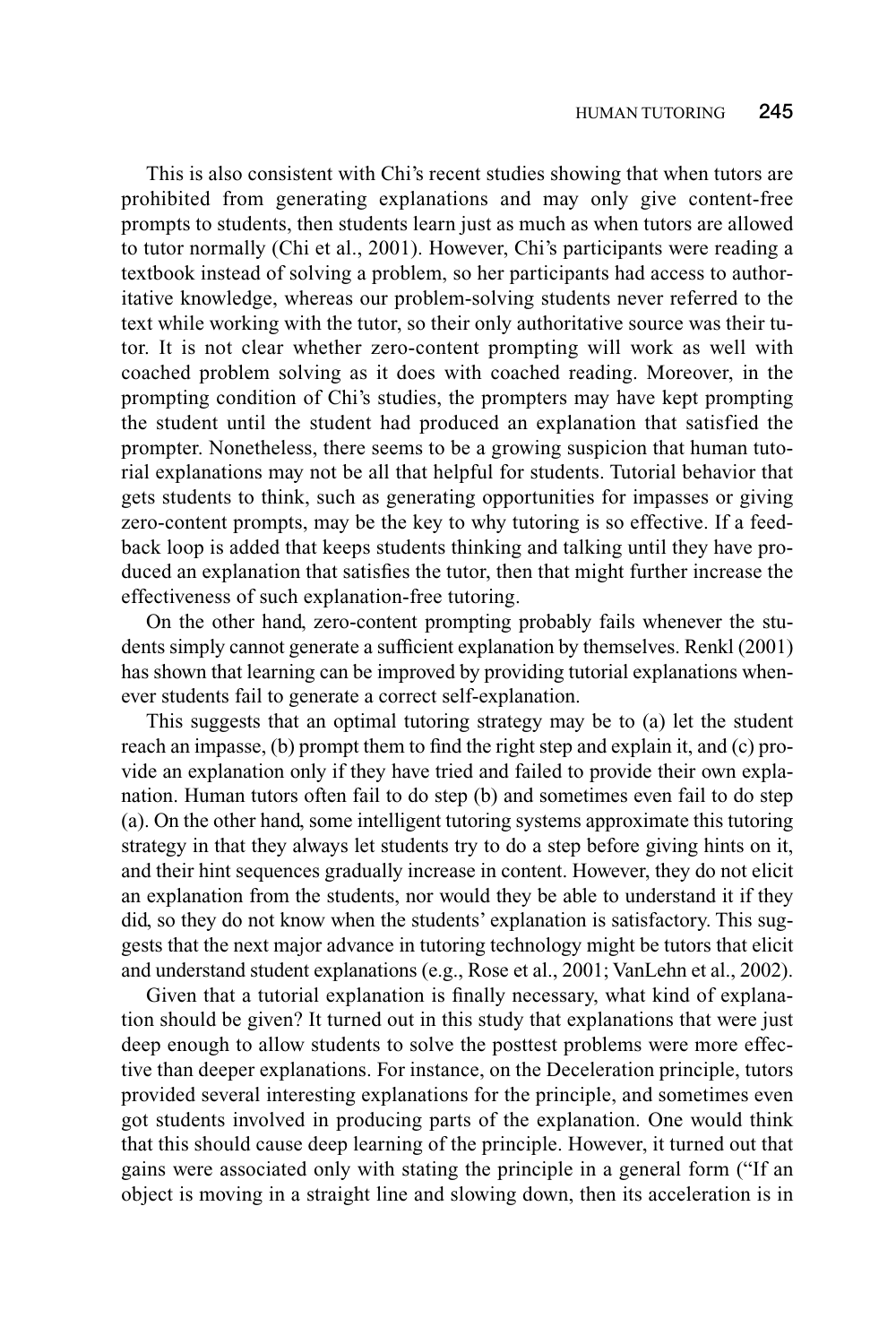the opposite direction from its motion."). Because the posttest problem showed an object moving horizontally and slowing down, while the training problem showed an object moving vertically and slowing down, the students only needed to incorporate the key concepts *slowing down* and *opposite direction* into their knowledge to transfer their training experience to the posttest. Any explanation that went beyond this was simply wasted breath, according to one interpretation of our results. Similarly, the mathematical derivations of the Kinematics principle didn't help; in fact, they were associated with less gain. The explanations of the two body-choice principles, Knot and Compound Body, had no apparent benefits for students (even after an impasse, which might have motivated them to attend to the explanations), probably because a shallow, visual form of learning would suffice to transfer the training experience to the posttest. Lastly, in the initial analysis that aggregated learning opportunities over principles, the only feature that was associated with gains was number of words, which suggests that shorter explanations are more effective. These results suggest that when tutors must give an explanation because the student cannot, the tutor's explanation should be as simple and short as possible. More elaborate explanations, while perhaps beneficial in non-tutorial settings, appear to have no benefits in this study.

To put it in motto form, tutors should "ask more and tell less." Although our results are consistent with this motto, considerably more research is needed before we really understand how to optimize human tutoring and computer-based tutoring.

# ACKNOWLEDGMENTS

This research was supported by the Cognitive Science Division of ONR under contracts N00014-94-1-0674, N00014-95-1-0950 and N00014-96-1-0260.

#### **REFERENCES**

- Aleven, V., & Koedinger, K. R. (2000). Limitations of student control: Do students know when they need help? In G. Gauthier, C. Frasson, & K. VanLehn (Eds.), *Intelligent tutoring systems: 5th international conference, ITS 2000* (pp. 292–303). Berlin: Springer.
- Anderson, J. R. (1982). The acquisition of cognitive skill. *Psychological Review, 89,* 369–406.
- Anderson, J. R., Conrad, F. G., & Corbett, A. T. (1989). Skill acquisition and the LISP tutor. *Cognitive Science, 14*(4), 467–505.
- Anderson, J. R., Corbett, A. T., Koedinger, K. R., & Pelletier, R. (1995). Cognitive tutors: Lessons learned. *The Journal of the Learning Sciences, 4*(2), 167–207.
- Anderson, J. R., Farrell, R., & Saurers, R. (1985). Learning to program in Lisp. *Cognitive Science, 8,* 87–129.

Brown, A. L., & Kane, M. J. (1988). Preschool children can learn to transfer: Learning to learn and learning from example. *Cognitive Psychology, 20,* 493–523.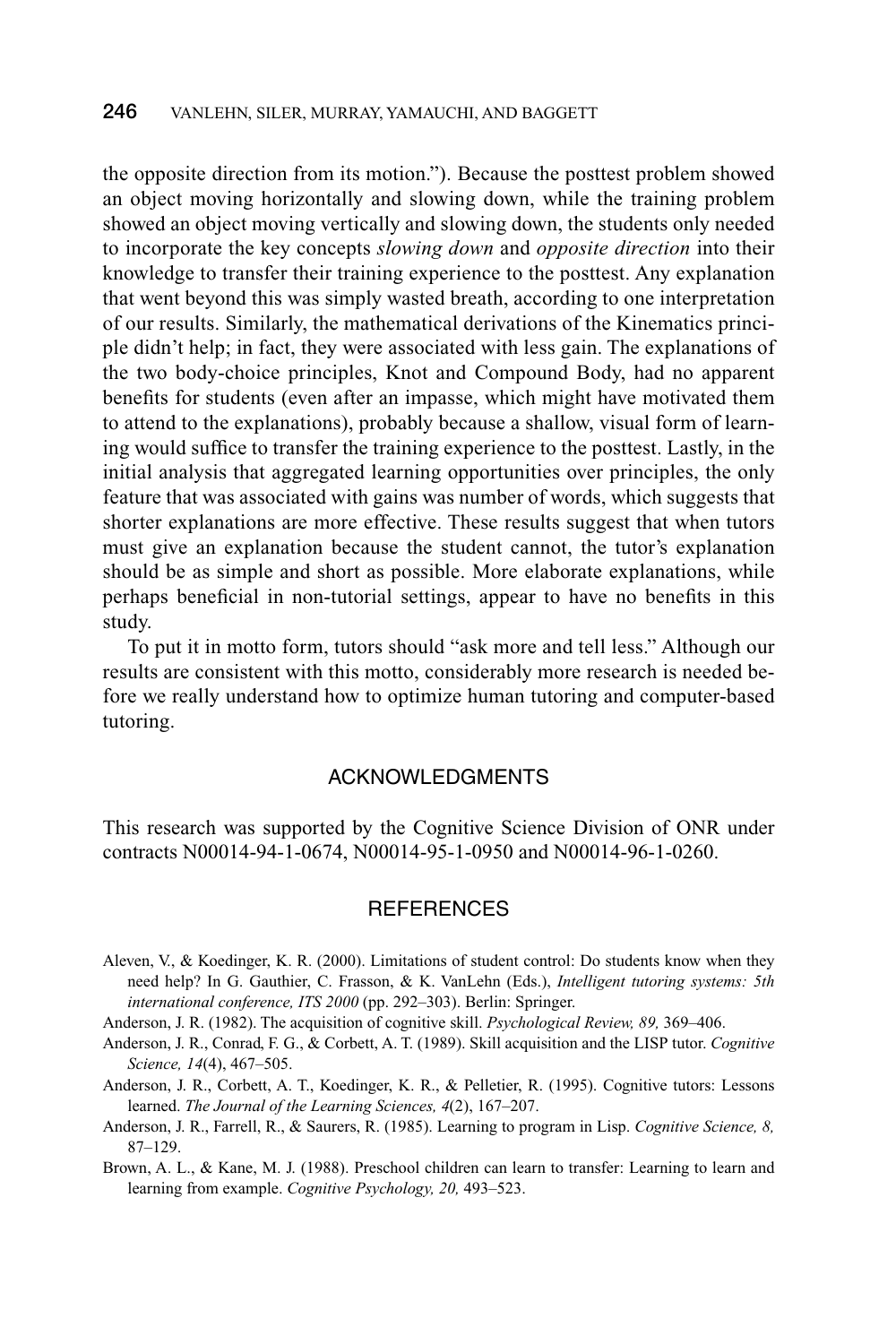- Brown, J. S., & VanLehn, K. (1980). Repair theory: A generative theory of bugs in procedural skills. *Cognitive Science, 4,* 379–426.
- Bundy, A., Byrd, L., Luger, G., Mellish, C., & Palmer, M. (1979). Solving mechanics problems using meta-level inference. In *Proceedings of the Sixth International Joint Conference on AI* (pp. 1017–1027). San Mateo, CA: Kaufmann.
- Carroll, J. M., & Kay, D. S. (1988). Prompting, feedback and error correction in the design of a scenario machine. *International Journal of Man-Machine Studies, 28,* 11–27.
- Catrambone, R. (1994a). The effects of labels in examples on problem-solving transfer. In A. Ram & K. Eiselt (Eds.), *Proceedings of the sixteenth annual conference of the Cognitive Science Society* (pp. 159–164). Hillsdale, NJ: Lawrence Erlbaum Associates, Inc.
- Catrambone, R. (1994b). Improving examples to improve transfer to novel problems. *Memory and Cognition, 22*(5), 606–615.
- Chi, M. T. H. (1996). Constructing self-explanations and scaffolded explanations in tutoring. *Applied Cognitive Psychology, 10,* S33–S49.
- Chi, M. T. H., Bassok, M., Lewis, M. W., Reimann, P., & Glaser, R. (1989). Self-explanations: How students study and use examples in learning to solve problems. *Cognitive Science, 15,* 145–182.
- Chi, M. T. H., Feltovich, P., & Glaser, R. (1981). Categorization and representation of physics problems by experts and novices. *Cognitive Science, 5*(2), 121–152.
- Chi, M. T. H., Siler, S., Jeong, H., Yamauchi, T., & Hausmann, R. G. (2001). Learning from human tutoring. *Cognitive Science, 25,* 471–533.
- Cho, B.-I., Michael, J. A., Rovick, A. A., & Evens, M. W. (2000). An analysis of multiple tutoring protocols. In G. Gauthier, C. Frasson, & K. VanLehn (Eds.), *Intelligent tutoring systems: 5th international conference* (pp. 212–221). Berlin: Springer.
- Collins, A., & Stevens, A. (1982). Goals and strategies for inquiry teachers. In R. Glaser (Ed.), *Advances in instructional psychology* (Vol. 2, pp. 65–119). Hillsdale, NJ: Lawrence Erlbaum Associates, Inc.
- Corbett, A., McLaughlin, M., & Scarpinatto, K. C. (2000). Modeling student knowledge: Cognitive tutors in high school and college. *User Modeling and User-Adapted Interactions, 10,* 81–108.
- de Kleer, J. (1975). *Qualitative and quantitative knowledge in classical mechanics* (Tech. Rep. No. AI-TR-352). Cambridge, MA: MIT AI Laboratory.
- Dweck, C. S. (1986). Motivational processes affecting learning. *American Psychologist, 41,* 1040–1048.
- Dweck, C. S., & Leggett, E. L. (1988). A social-cognitive approach to motivation and personality. *Psychological Review, 95*(2), 256–273.
- Elio, R., & Scharf, P. B. (1990). Modeling novice-to-expert shifts in problem-solving strategy and knowledge organization. *Cognitive Science, 14,* 579–639.
- Fox, B. A. (1993). *The human tutorial dialogue project: Issues in the design of instructional systems*. Hillsdale, NJ: Lawrence Erlbaum Associates, Inc.
- Frederiksen, C. H., Roy, M., & Bedard, D. *Expert tutoring and learning: Analysis of tutorial dialogue in engineering*. Manuscript submitted for publication.
- Graesser, A. C., Person, N., & Magliano, J. (1995). Collaborative dialog patterns in naturalistic oneon-one tutoring. *Applied Cognitive Psychology, 9,* 359–387.
- Heffernan, N. T. (2001). *Intelligent tutoring systems have forgotten the tutor: Adding a cognitive model of human tutors*. Unpublished doctoral dissertation, Carnegie Mellon University, Pittsburgh, PA.
- Hume, G., Michael, J., Rovick, A., & Evens, M. (1996). Hinting as a tactic in one-on-one tutoring. *Journal of the Learning Sciences, 5*(1), 23–49.
- Jones, R. M., & VanLehn, K. (1994). Acquisition of children's addition strategies: A model of impassefree, knowledge-level learning. *Machine Learning, 16*(1/2), 11–36.
- Larkin, J. (1983). The role of problem representation in physics. In D. Gentner & A. Stevens (Eds.), *Mental models*. Hillsdale, NJ: Lawrence Erlbaum Associates, Inc.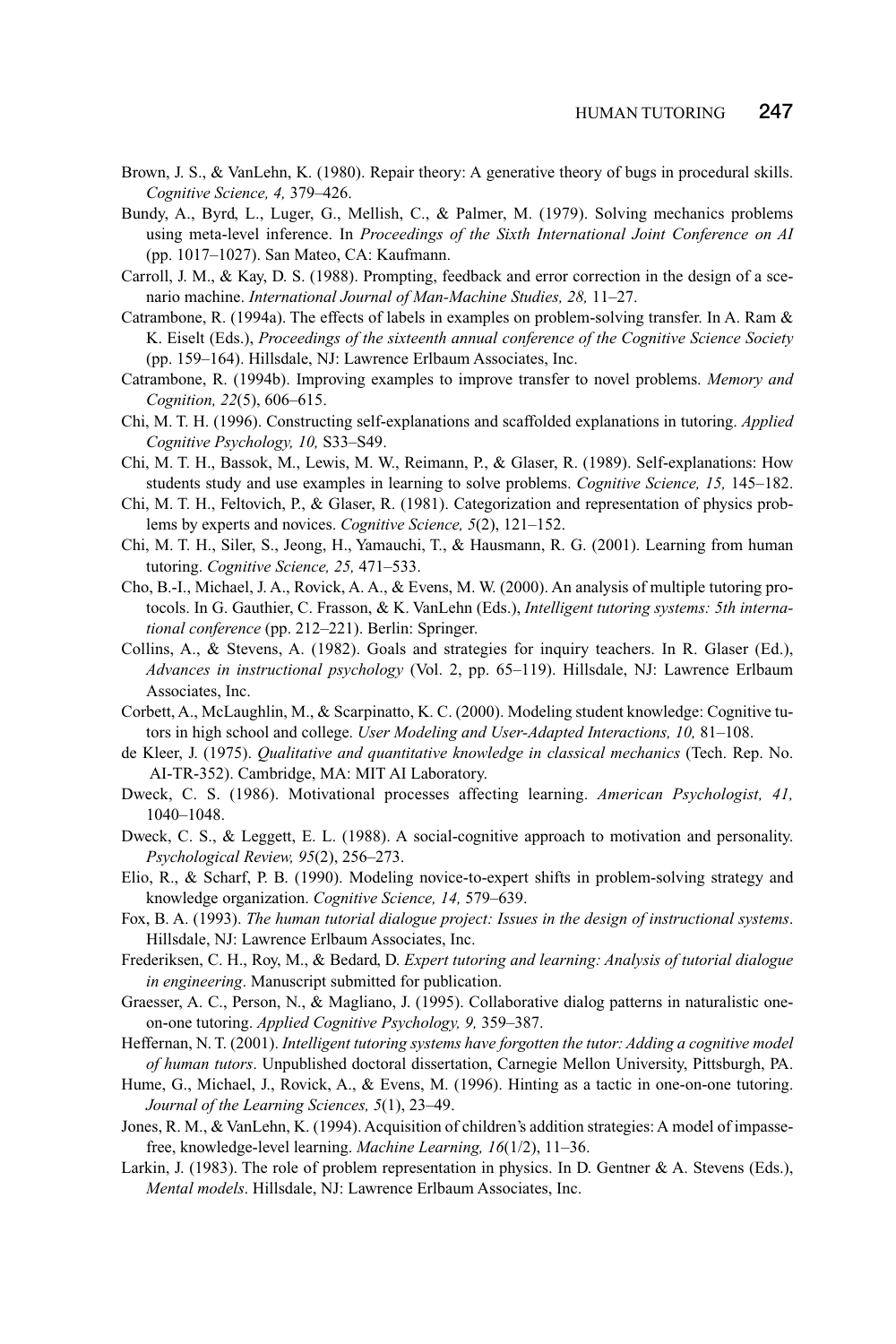- Larkin, J. H. (1981). Enriching formal knowledge: A model for learning to solve textbook physics problems. In J. R. Anderson (Ed.), *Cognitive skills and their acquisition.* Hillsdale, NJ: Lawrence Erlbaum Associates, Inc.
- Larkin, J. H., McDermott, J., Simon, D. P., & Simon, H. A. (1980). Models of competence in solving physics problems. *Cognitive Science, 4,* 317–345.
- Lepper, M. R., Woolverton, M., Mumme, D. L., & Gurtner, J.-L. (1993). Motivational techniques of expert human tutors: Lessons for the design of computer-based tutors. In S. P. Lajoie & S. J. Derry (Eds.), *Computers as Cognitive Tools* (pp. 75–105). Hillsdale, NJ: Lawrence Erlbaum Associates, Inc.
- Lewis, M. (1989). *Developing and evaluating the CMU algebra tutor: Tension between theoretically driven and pragmatically driven design*. Paper presented at the American Educational Research Association, San Franscisco, CA.
- McArthur, D., Stasz, C., & Zmuidzinas, M. (1990). Tutoring techniques in algebra. *Cognition and Instruction, 7*(3), 197–244.
- McDermott, J., & Larkin, J. H. (1978). Re-representing textbook physics problems. In *Proceedings of the second national conference of the Canadian Society for Computational Studies of Intelligence*. Toronto, Ontario.
- McKendree, J. (1990). Effective feedback content for tutoring complex skills. *Human-Computer Interaction, 5,* 381–413.
- Merrill, D. C., Reiser, B. J., Merrill, S. K., & Landes, S. (1995). Tutoring: Guided learning by doing. *Cognition and Instruction, 13*(3), 315–372.
- Merrill, D. C., Reiser, B. J., Ranney, M., & Trafton, J. G. (1992). Effective tutoring techniques: A comparison of human tutors and intelligent tutoring systems. *The Journal of the Learning Sciences, 2*(3), 277–306.
- Moore, J. D. (1993). What makes human explanations effective? In W. Kintsch (Ed.), *Proceedings of the fifteenth annual conference of the Cognitive Science Society* (pp. 131–136). Hillsdale, NJ: Lawrence Erlbaum Associates, Inc.
- Newell, A., & Rosenbloom, P. S. (1981). Mechanisms of skill acquisition and the law of practice. In J. R. Anderson (Ed.), *Cognitive skills and their acquisition* (pp. 1–56). Hillsdale, NJ: Lawrence Erlbaum Associates, Inc.
- Novak, G. S., & Araya, A. A. (1980). Research on expert problem solving in physics. In *Proceedings of the first national conference on Artificial Intelligence*. Menlo Park, CA: AAAI Press.
- Pollack, M. E. (1990). Plans as complex mental attitudes. In P. R. Cohen, J. Morgan, & M. E. Pollack (Eds.), *Intentions in communications* (pp. 77–104). Cambridge, MA: MIT Press.
- Porayska-Pomsta, K., Mellish, C., & Pain, H. (2000). Aspects of speech act categorisation: Towards generating teachers' language. *International Journal of Artificial Intelligence in Education, 11,* 254–272.
- Priest, A. G., & Lindsay, R. O. (1992). New light on novice-expert differences in physics problem solving. *British Journal of Psychology, 83,* 389–405.
- Putnam, R. T. (1987). Structuring and adjusting content for students: A study of live and simulated tutoring of addition. *American Educational Research Journal, 24*(1), 13–48.
- Reimann, P., & Schult, T. J. (1993). Understanding and using worked-out examples: A computational model. In G. Strube & K. F. Wender (Eds.), *The cognitive psychology of knowledge*. Amsterdam: Elsevier.
- Reimann, P., Wichmann, S., & Schult, T., J. (1993). A learning strategy model for worked-out examples. In P. Brna, S. Ohlsson, & H. Pain (Eds.), *Artificial intelligence in education: Proceedings of AI-ED93* (pp. 290–297). Charlottesville, VA: Association for Advancement of Computing in Education.
- Renkl, A. (2002). Worked-out examples: Instructional explanations support learning by selfexplanations. *Learning and Instruction, 12*(5), 529–556.